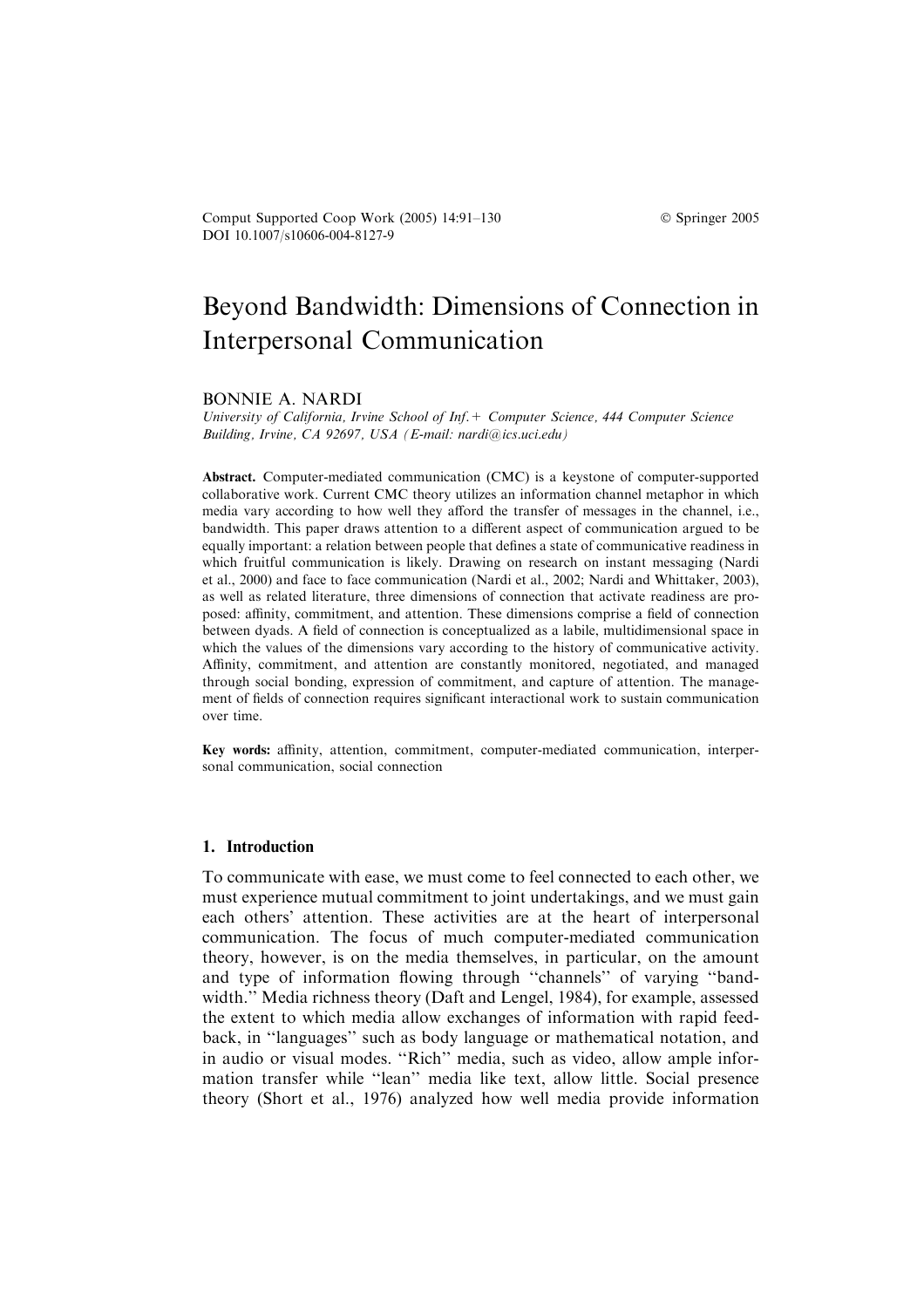about the ''presence'' of others including facial expression, tone of voice, and attributes such as goals and attitudes. Work on awareness evaluated media according to whether they afford knowledge of others' whereabouts and activities (Heath and Luff, 1991; Dourish and Bly, 1993; Gutwin and Greenberg, 1998, Tang et al., 2001; Begole et al., 2002).

In ethnographic investigations of instant messaging in the workplace (Nardi et al., 2000) and communication in personal social networks in the workplace (Nardi et al., 2002; Nardi and Whittaker, 2002), open-ended interviews yielded many data that seemed to have little to do with the kinds of communicative activity suggested by the need for information bandwidth. The data pointed instead to activity geared to establishing feelings of connection with others for the purpose of continued interactions over time. A feeling of connection is a subjective state in which a person experiences an openness to interacting with another person.

The ethnographic data showed that feelings of connection were accomplished through interactions involving (1) the body and (2) informal discourse of low information content. This paper distinguishes between communicative activity that establishes feelings of connection that ready people for further interaction with each other, and communicative activity in which information is exchanged.

It is proposed that activities of connection establish a field of connection between dyads in which social and affective connections are stimulated in order to ready people for further communication (typically of an informational nature). A field of connection is a labile multidimensional space comprised of feelings of affinity, commitment, and attention. These dimensions of connection must be kept in a state of sufficient excitation or activation to promote effective communication in which participants can exchange information. The paper describes the work of creating and sustaining connection as it emerged in informants' accounts. An argument is made that such work is central to communication and has not been a focus of previous research on computer-mediated communication.

We begin with a simple example from a study of instant messaging (Nardi et al., 2002). An executive at a telecommunications company described his use of instant messaging (IM) with a co-worker:

- Alan: On weekends I occasionally log on from home and Rick is working and I say hi.
- Interviewer: What's the purpose of that?
- Alan: Just to say hi. There's no purpose and nothing to say.

While we would not be surprised to find teenagers just saying hi in IM (Lenhart et al., 2001; Grinter and Palen, 2002; Schiano et al., 2002), it warrants explaining when a well-regarded, highly paid executive reports such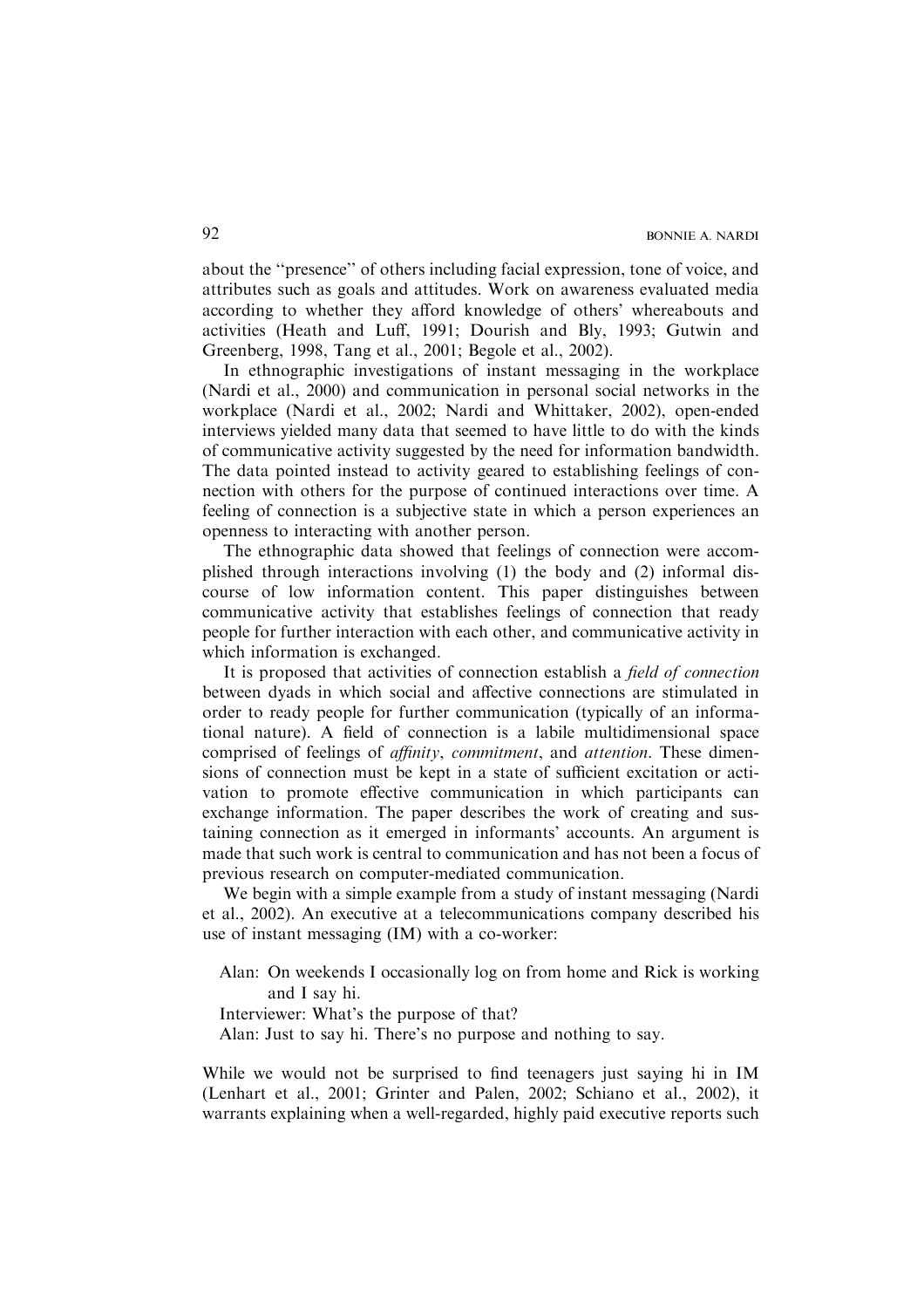behavior. It is argued that Alan was not frittering his time away, but doing useful communicative work – what we can call the work of connection. By staying in touch with his colleague Rick, he readied a field of connection for future interaction. Alan stated that his message had no instrumental purpose or contentful substance: ''There's no purpose and nothing to say.'' He was engaging in one of the thousand small daily interactions we all engage in, almost unconsciously, to maintain connection to others.

What about Rick? Was he open to such overtures? Rick explained that he liked to monitor his instant messaging buddy list so he could feel a sense of connection with co-workers:

Rick: You can see when people log in and out and when they're off to lunch. It's kind of neat to watch people's comings and goings and it's not so much tracking it but you hear the sound of the door clicking and notice that somebody that everybody's looking for is back ... you get a visual image in your mind of that person and I feel closer to the people I work with as a result of that.

The activity of connecting to others, then, often (though not always) engenders mutual satisfaction (Baumeister and Leary, 1995). People desire and seek connection, as Rick stated in explaining that he felt closer to others in virtually seeing and hearing them through instant messaging. This ''closeness'' attained through instant messaging was not about gathering information from others, but about the pleasure of experiencing a social bond.

We rarely call attention to, much less theorize about, such activity. In activity theory terms (Kaptelinin, 1996), acts of communicative connection often occur at the operational level of well-practiced habitual behaviors, devoid of conscious goals, as we saw with Alan's ''hi.'' Such activity is typically so unremarkable and everyday as to be nearly invisible (Nardi, 1998).

Activities of connection lack straightforward manifestations such as the turn taking, head nodding, and conversational openings and closings so useful in conversation analysis (Garfinkel, 1967; Sacks et al., 1974; Sacks, 1992). Activities of connection caught my attention through analysis of informants' accounts of their communicative activities which they often described in vignettes with nuanced contextual details. These vignettes are taken as primary data, as expressive of informants' thoughtful reflections on their own communicative activity (in the spirit of ethnomethodology and ethnography as developed in anthropology). The paper provides as much data from the accounts as possible, as well as background information from the ethnographies, to aid the reader in evaluating this account of communicative connection.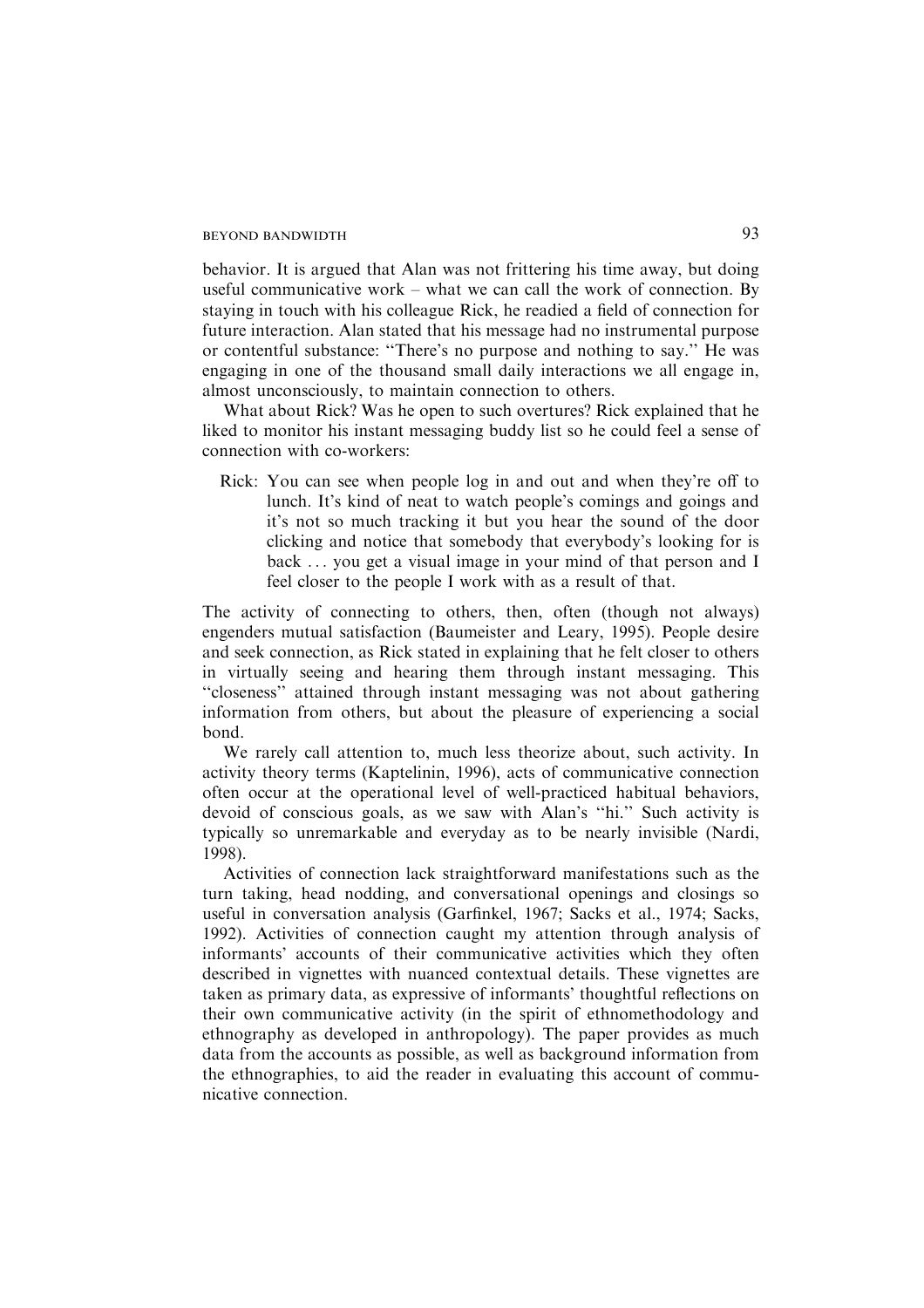While the present data are qualitative, once the basic principles concerning the dimensions of connection are known, it may be possible to devise measures using numerical scales, rankings, or other means. A subjective state of openness to communication with another, for example, will clearly vary, and could be measured. Other dimensions of connection may exist beyond those explored in this research, and they may exist in units larger than dyads. This paper is a first attempt to conceptualize dimensions of connection with the available data.

#### 2. Background on the ethnographic studies

This work draws on a study of instant messaging in the workplace (''the IM study'') (Nardi et al., 2000) and a study of personal social networks in the workplace (''the netWORK study'') (Nardi and Whittaker, 2002; Nardi et al., 2002). The IM study investigated the use of instant messaging of 20 people. Seven worked at a large telecommunications company. Twelve worked at an Internet company of about 700 employees. An additional participant was an independent contractor. The sample included executives in charge of technology transfer, a marketing specialist, graphic artists, software developers, Web designers, administrative assistants, and others. Usage of IM included colocated workers (sometimes only a cubicle or two away), workers separated by as much as a nine hour time difference, and non-colocated workers at shorter distances. Informants were experienced users of a variety of technologies, including email, voicemail, PC, and Web applications.

Informants were asked about their jobs and their use of IM, as well as other communication technologies. They were asked to talk about the advantages and disadvantages of using IM, and how it compared with other communication media such as telephone, voicemail, email, and face-to-face interaction. Interviews were audiotaped and conducted in informants' workplaces. The researchers observed workers and videotaped some sessions of IM use. It was possible to observe incoming instant messages as the interview proceeded in many cases. Informants would sometimes pause and let the researchers see a message, and show their response if they chose to respond. The bulk of the data was from interviews and observations supplemented with logs of some IM sessions. These logs were drawn from one site only. At the other site the legal department prohibited the collection of logs.

The netWORK study reported findings from an investigation of workers' personal social networks and the work needed to create and maintain them (hence ''netWORK''). The researchers carried out in-depth interviews and observations in a sample of 22 people in 12 organizations. The sample included public relations specialists, a telecommunications executive, an attorney who appeals life sentence cases, graphic artists, Web designers, a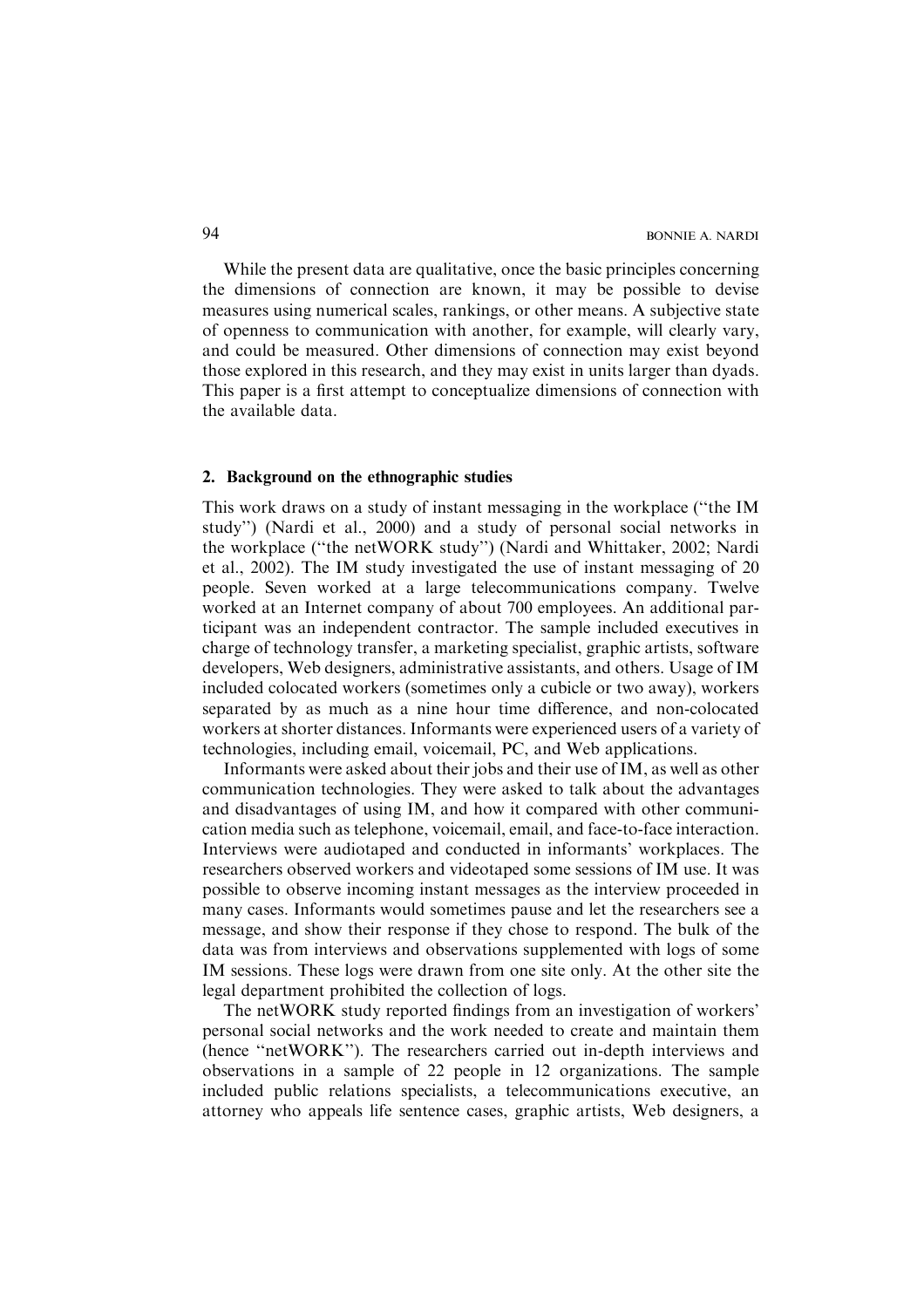non-profit consultant, small business owners, Internet company executives, and an administrative assistant. Some were independent contractors or consultants. Some worked for a large telecommunications company, some for a medium size Internet portal company, and some for small companies of fewer than 100 people, including an animation and Web company, and a company that produced Web pages, CD-ROMs, and user interfaces for computer games. All were proficient with a variety of communication technologies.

Observations and audiotaped interviews were conducted in informants' workplaces. Informants were asked about their work and how they communicated, including usage of phone, cell phone, voice mail, conference calls, fax, Federal Express, email, email attachments, videoconferencing, pagers, the Internet, FTP, the Web, chats, intranets, and extranets, and face to face communication. All informant names in both studies have been changed as have identifying details.

Across the two studies, informants were approximately half male and half female. Most were of Anglo-American or Asian-American descent. A small number were born in Europe. Most resided in the San Francisco Bay Area, with some in New Jersey.

#### 3. Theories of computer-mediated communication

This section briefly considers theories of computer-mediated communication. It discusses the widespread adoption of the channel/bandwidth metaphor in CMC theory. The reader is referred to two excellent reviews of CMC theory for further detail (Walther and Parks, 2002; Whittaker, 2003).

Walther and Parks (2002) and Whittaker (2003) established the channel metaphor as central to CMC theory. Whittaker (2003) observed, ''The fundamental goal of mediated communication theories has been to explain the relationship between the affordances… of different mediated technologies and the communication that results from using these technologies.'' An affordance in this context is a capability to convey information, including interactive feedback such as head nodding or smiling, acknowledgment that the communication has been understood, and basic linguistic information (Whittaker, 2003). In their review, Walther and Parks (2002) noted, ''sender, receiver, channel, and feedback'' are ''familiar communication components'' of CMC theory, including current theorizing.

The channel metaphor goes back to some of the earliest work on mediated communication. Ryan and Craig characterized technologies in terms of how well ''information can be transmitted and received by any of the five senses'' (cited in Williams, 1977, pp. 2–3). In this view, face to face communication is especially rich because a shared physical environment provides mutually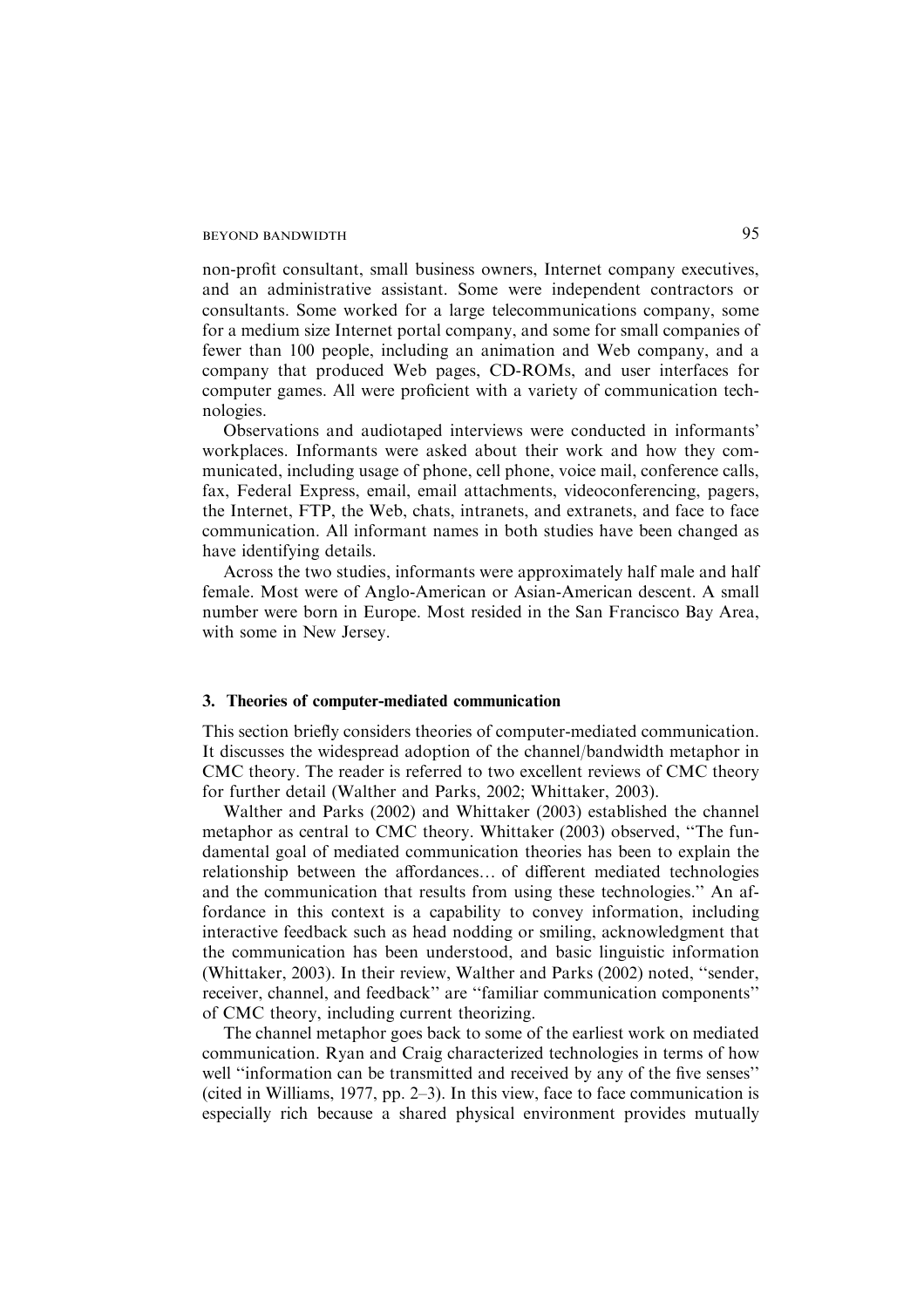viewable objects about which people may converse and to which they refer verbally and through deictic reference. A great deal of other work has focused on the sharing of rich information in the physical environment and its importance for communication (Kahneman, 1973; Argyle and Graham, 1977; Bly, 1988; Whittaker et al., 1993, 1994; Kraut et al., 1996; Nardi et al., 1996; Moran et al., 1998; Mynatt et al., 1999; Kraut et al., 2002; Olson et al., 2002).

Media richness theory (Daft and Lengel, 1984) defined richness as ''the potential information-carrying capacity of data.'' The richest medium is face to face communication and the leanest is ''numeric formal'' documents such as computer output. Daft and Lengel analyzed media according to their capability to provide feedback, in terms of the number of channels (e.g., audio, visual) they support, the source of information (personal/impersonal), and the language used (body, numeric, etc.).

Social presence theory considered the importance of creating a sense of ''presence'' of the person with whom a participant is communicating. Short et al. (1976) discussed the extent to which media present a sense of others' goals, attitudes and motives. Information about others' bodies – what they look like, body language, facial expression – as well as the body's accouterments including clothing, makeup, hairstyle, and jewelry, are key aspects of presence (Short et al., 1976). Walther and Parks (2002) summarized social presence research: ''...the greater the bandwidth a system affords, the greater the social presence of communicators.'' Information about attitudes and motives as well as what can be derived from assessing clothing and so forth, is critical to communication. The use of social presence cues is highly social in nature, but distinct from the management of social connection between people, which, I will argue, is established in other ways.

Research on awareness evaluated technologies on the extent to which they are capable of generating a sense of the presence of others (Heath and Luff, 1991; Dourish and Bellotti, 1992; Dourish and Bly, 1993; Gutwin and Greenberg, 1998; Bradner et al., 1999; Churchill and Bly, 2000; Milewski and Smith, 2000; Tang et al., 2001; Begole et al., 2002; Weisband, 2002). That presence may simply be knowing someone is available in their office (Fish et al., 1992; Tang et al., 1994; Tang and Rua, 1994), or knowing that they can be ''waylaid'' outside of their office (Bly et al., 1993; Fish et al., 1992; Mantei et al., 1991; Heath and Luff, 1992), or even providing high fidelity presence through high bandwidth video (see Finn et al., 1997). This work expands social presence theory and takes it in new directions, emphasizing participants' ability to gather information as to whether others are available for communication.

The symbolic interaction perspective of Trevino et al. (1987) considered symbolic reasons for choosing particular media. A medium may be selected to show ''a desire for teamwork, to build trust, or convey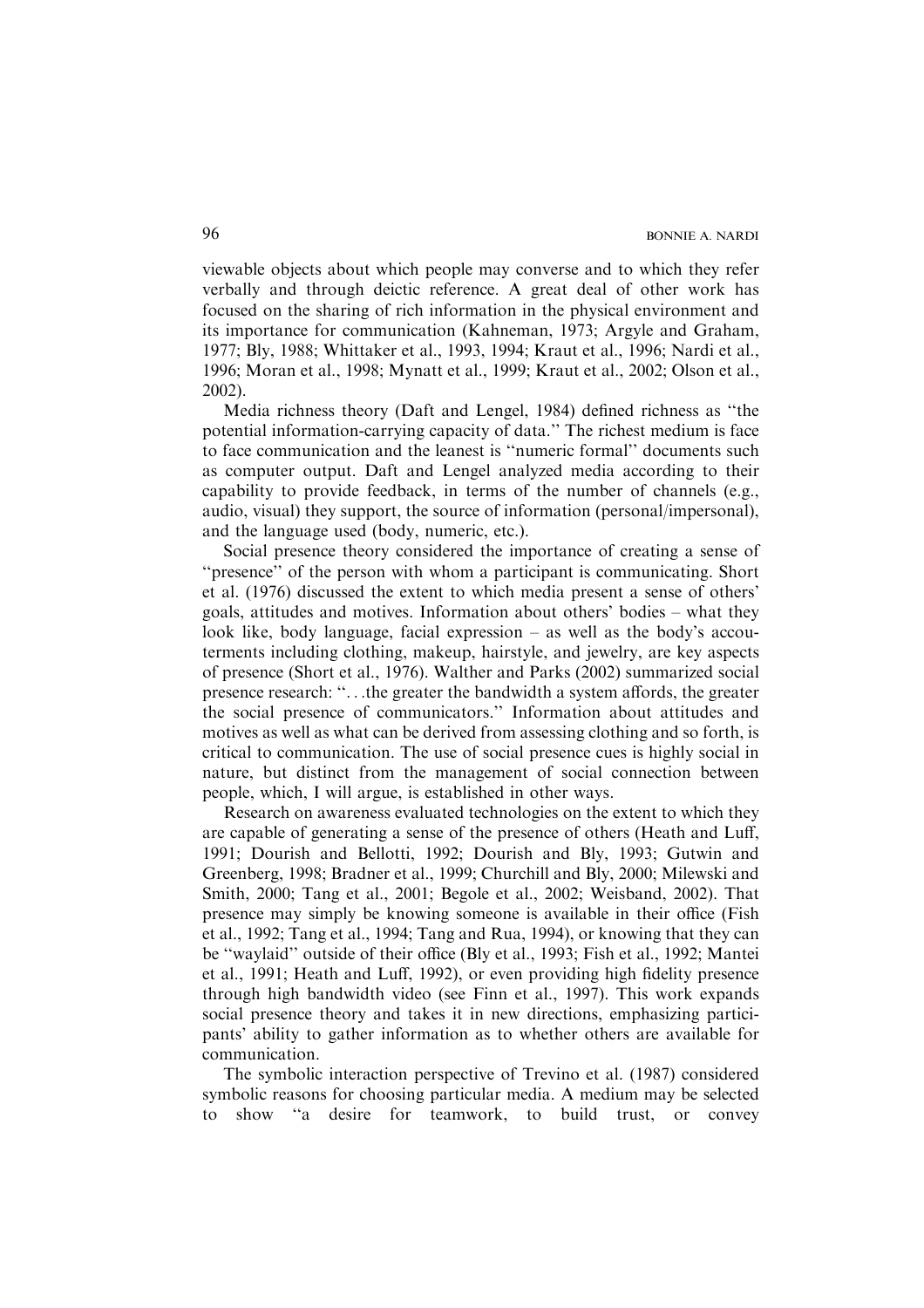informality... urgency... personal concern... or [deference].'' Trevino et al. observed, ''Managers apparently pick face to face to signal a desire for teamwork, to build trust, [and so forth].'' In this formulation, managers are transmitting ''signals'' to recipients (see also Iacono and Weisband, 1997; Bos et al., 2002). The signals map to the choice of a particular medium, creating a closed system of a small number of medium/signal mappings which can send a limited number of messages. The factors of interest, such as trust and personal concern, move in the direction of establishing fields of connection, but the framing is of signal transmission, rather than mutual connection and readiness.

Whittaker noted that an important stream of CMC theory utilizes the notion of ''social cueing'' in mediated communication. ''Here the focus is on the role of visual information in supporting the transmission of affective and interpersonal information'' (Whittaker, 2003). Social cueing theory (Morley and Stephenson, 1969, 1970; Short et al., 1976; Sproull and Kiesler, 1986; Rutter, 1987) encompasses both social presence theory and research on the effects of the absence of visual cues in mediated communication (Kiesler et al., 1984; Culnan and Markus, 1987; Rutter, 1987). The latter work analyzes the effects of reduced social cues in media such as email. Gaze, for example, indicates attitude or affect, contributing to ''the communication of interpersonal information'' (Whittaker, 2003), as do facial expressions (Ekman, 1982; Schiano, 2001).

The emphasis in social cueing theory is not on establishing social connection for the purpose of sustained interaction, but on participants' ability to gather visual information on other participants' ''affective and attitudinal state'' (Whittaker, 2003). The extent to which such information is needed for tasks like negotiation or problem solving is assessed. Social cueing theory focuses on analyzing specific bounded communicative tasks, such as a particular discussion or negotiation, rather than looking at communicative readiness over time. In social cueing theory a participant ''reads'' other participants' visual cues, enabling her to conduct a task such as negotiation more effectively by evaluating, for example, whether she is being understood, whether there is agreement, whether she still has the floor. In establishing communicative connection, the participant is not reading cues but is reaching out to others to establish links for sustained communication.

Clark's theory of common ground (1992) proposes that participants make sense of each other's discourse by establishing shared knowledge. The opening line of Arenas of Language Use is: ''Common ground is a type of shared information'' (Clark, 1992). Ways of feeling connected such as eating and drinking together, or sharing informal chat with little or no content, are not part of the theory of common ground. Clark's work is rooted in earlier research by Karttunen and Peters (1975) and Stalnaker (1978). Stalnaker stated, ''Presuppositions are what is taken by the speaker to be the common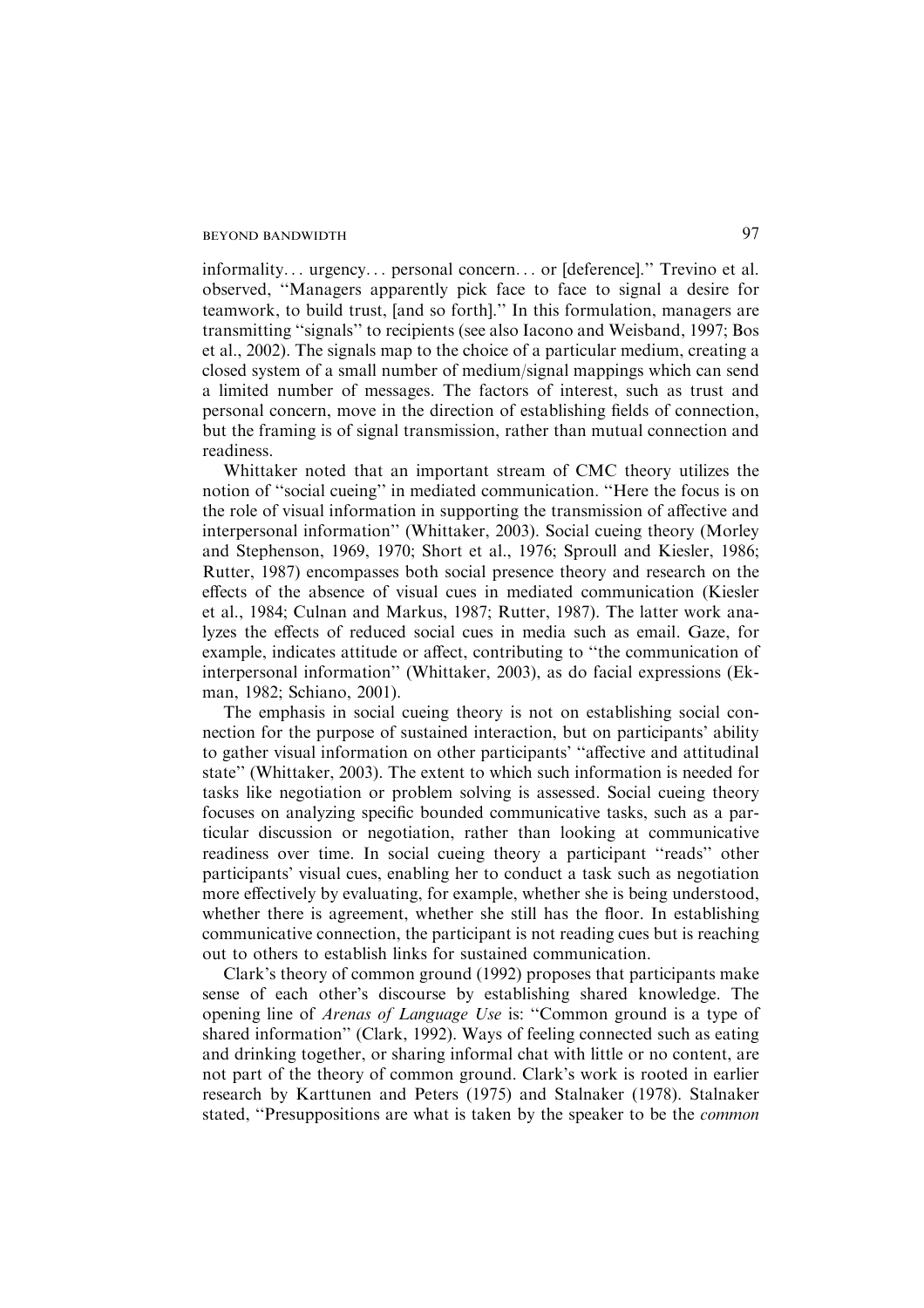ground of the participants of the conversation, what is treated as their common knowledge or mutual knowledge (Stalnaker, 1978, emphasis in original). The work of Karttunen and Peters, Stalnaker, and Clark is part of a lengthy tradition in linguistics and psychology that approaches communication through analyzing propositional knowledge. It is straightforwardly information-based. The information contained in common ground is what enables participants to understand each other. ''It is ultimately this … common ground that determines the possibilities against which [participants] try to interpret both words and the world'' (Clark, 1992).

Fields of connection and common ground, could, in a more comprehensive theory, work together to explain how interaction is sustained over time. Common ground is a state of shared knowledge (explicitly verbalized or inferred) between participants, increasing over time as they converse, while a field of connection is a labile state of readiness that degrades over time unless interactions of a specific nature occur. The former increases linearly and the other is cyclic, but both processes engage a significant temporal dimension, showing how participants manage communication over time.

Walther's social information processing theory (SIP) posits that ''communicators exchange social information through the content, style and timing of verbal messages online'' (Walther, 1992). SIP goes beyond bandwidth in suggesting that the timing, rather than simply the information content, of a message may be crucial to communication. In later work, Walther and Parks (2002) expanded SIP to observe that, ''The effects of the CMC channel depend not on bandwidth alone, but on the interactions of media characteristics with social contexts, relational goals, salient norms, and temporal frames that promote or inhibit the strategic use of CMC in relationally supportive or detrimental ways.''

Walther and Parks' discussion invites the elaboration of fields of connection in which a wider frame of reference is introduced. While their retention of the ''channel'' metaphor seems insufficient to handle the expanded scope they propose, they do point to the importance of social context, goals, norms, and time. The present work considers the social contexts, goals, and temporal patterning of communication, in line with Walther and Parks' (2002) recommendations.

#### 4. Affinity, commitment, and attention

We turn to empirical evidence for the dimensions of connection – affinity, commitment and attention – as they emerged in the analysis of interview and observational data in the IM and netWORK studies. The empirical findings of others are also utilized. The lability of the dimensions of connection are documented and the ways in which they differ from simple notions of information transfer are noted.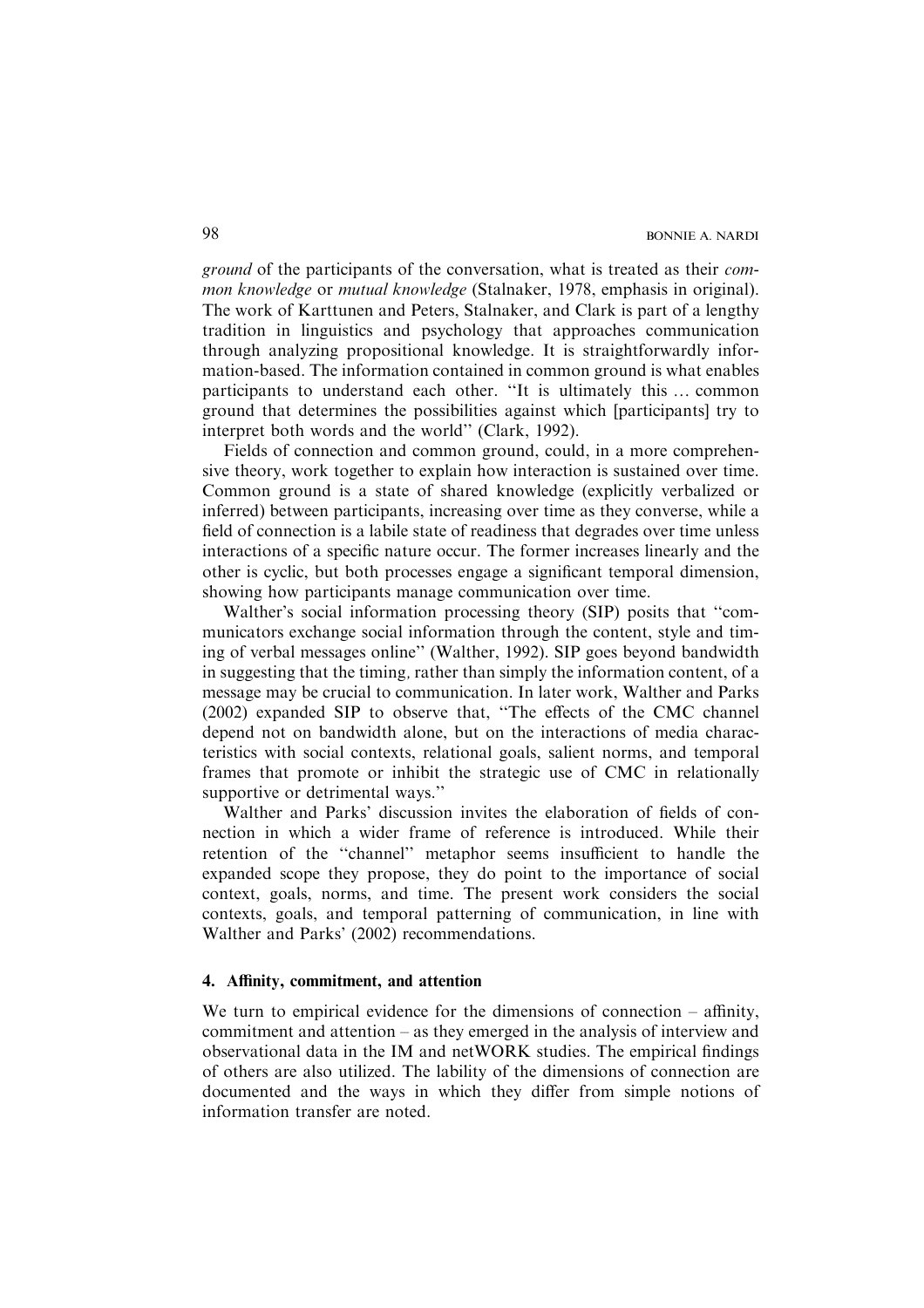#### 4.1. AFFINITY

Affinity is defined here as feelings of connection between people. A feeling of connection, as stated, is an openness to interacting with another person. Affinity is achieved through activities of social bonding in which people come to feel connected with one another, readying them for further communication. Activities that promote social bonding include:

- 1. touch
- 2. eating and drinking
- 3. sharing experience in a common space
- 4. informal conversation

The first three involve the body. The fourth involves discourse that is often patently content-free (''nice weather we're having'') or of whimsical, entertaining, or superficial content such as jokes or pleasantries.

#### 4.1.1. Touch

Touch is a powerful means of creating social bonds. People shake hands or otherwise touch each other upon being introduced. Face to face introductions are deeply valued in part because people have the opportunity to make physical contact. When we touch to create a social bond, we are not collecting information about what someone feels like; the meaning of the encounter is grounded directly in the act of touching and having been touched. AT&T's clever advertising campaign declared, ''Reach out and touch someone.'' It's hard to improve on that pithy formula; touch is the most powerful way to create a bond through the movement – reaching – of the body towards another body.

In the following interview segment we see how touch was used to create a new field of connection and to renew an existing one. Carl, a public relations specialist at a telecommunications company, ''TelCo,'' described how he managed the introduction of a famous journalist to TelCo's CEO at a high profile invitational gathering for the American media sponsored by TelCO:

Carl: In fact, ''Ken Swift'' [a well-known journalist], is a very important guy, obviously. I am probably a little far down the food chain for him to spend a whole lot of time with. But I can get a[n] [email] reply from him based on – he'll shoot me back an email, but it's based somewhat on the fact that when he walked in here [to the media event], he walks in and says, "Hey, I'm sure there's a line to meet the big guy, right?" [i.e., the CEO]. It's like, "Ken! Didn't I introduce you to the last big guy? Come on!'' Actually I was able to kind of deliver him right into  $-1$  looked around, saw where [the CEO] was, and actually, Gail was with him then. She was right at his elbow. So I like – I grabbed her. I said, ''Ken wants to meet him. I'm bringing him right over." And Ken and Gail are good friends. I was able to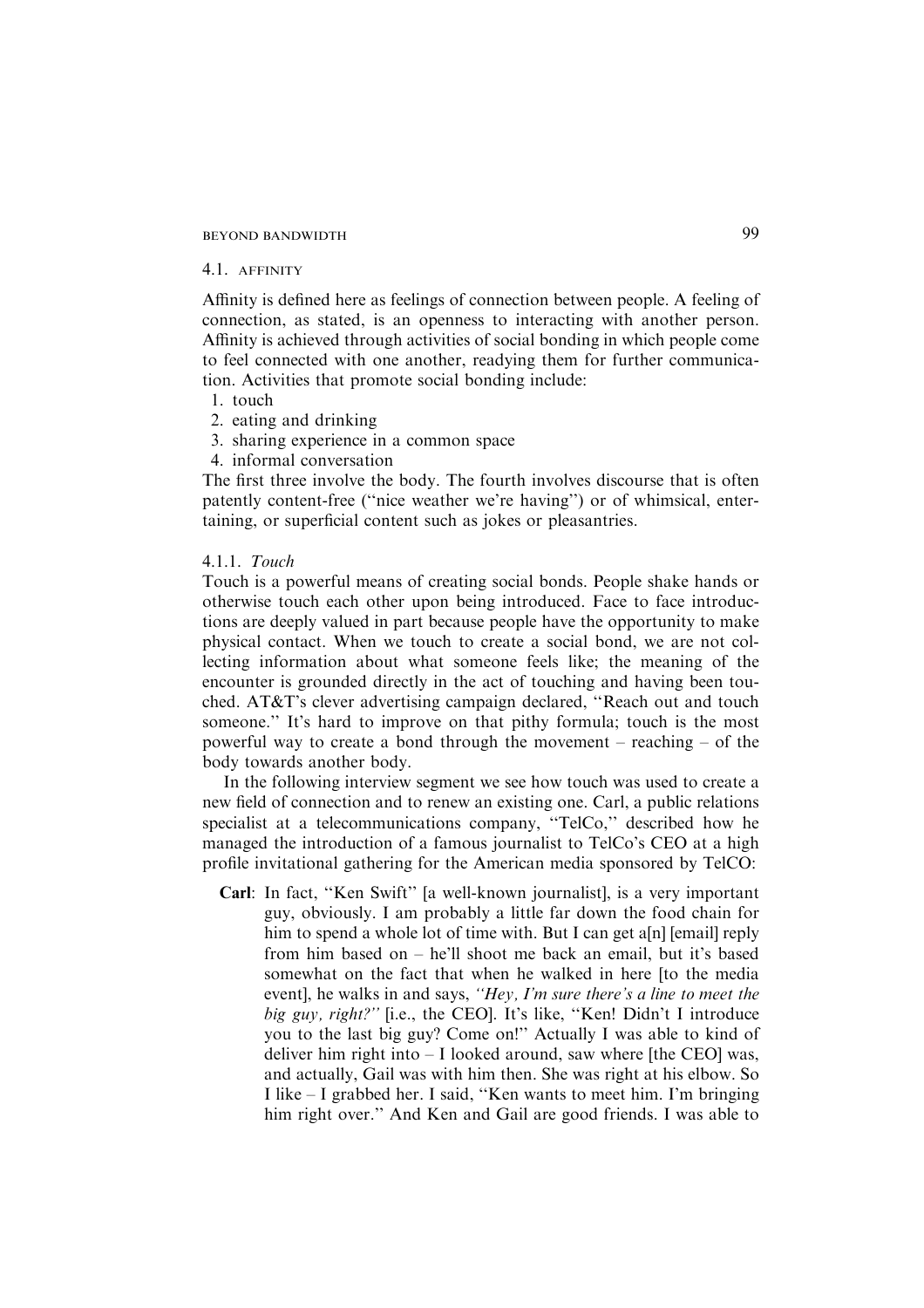like deliver Ken right into Gail's arms; you know, big hug, right at the elbow of [the CEO]. That's going to make him answer my next email.

Carl's discourse is full of bodies touching – ''I grabbed her,'' ''big hug,'' "right at the elbow," "into Gail's arms." The bodies are making quick connection with high impact. There is no discussion of particular aspects of the social presence of the participants or specific signals that might be transmitted; it is a raw assemblage of arms, elbows, hugs, and grabs that Carl reported. Carl's focus was on bringing the bodies together in the right configuration so they could touch. He acted quickly, knowing a major opportunity when he saw one. The event fostered both the new bond formed between Ken and the CEO, and the renewal and intensification of existing social bonds for Ken and Gail, and Ken and Carl.

Why did Carl report this experience in such detail? It was after all, merely an introduction (albeit one involving two well known people). A perennial problem for Carl was to get busy journalists to respond to him. As a public relations specialist, Carl had to maintain active fields of connection with journalists, fields with a sufficient level of activation that the journalists would, as Carl operationalized it, ''answer my next email.'' Carl mentioned the problem twice in the interview segment, and spelled out that it was the high touch introduction that was the solution. A repeated theme in the interviews was the tendency of social bonds to degrade over time. Fields of connection are characterized by short, volatile cycles of ascent and decline, highly sensitive to recent communicative activity.

Let's look more closely at the language Carl used to describe this episode. The ironic, calculating discourse (''a little far down the foodchain,'' ''That's going to make him answer my next email'') contrasts vividly with the engaged, emotional description of getting all those bodies in the right place at the right time. Although the media event was quite thrilling and Carl was paying close attention to its emergent possibilities, at the same time he was thinking ahead to the mundane realities of working around annoying journalistic habits. Carl assessed the low level of excitation in his current field of connection with Ken and sought to increase it with the introduction. Here we see the detached, objective work of monitoring the state of the dimensions of connection executed nearly simultaneously with the exciting body work in which touch created and reinforced social bonds.

Evidence for the tendency of the dimensions of connection to weaken over time comes from the fact that though Carl had introduced Ken to a previous CEO (as he did not fail to remind Ken), getting Ken to respond was a continuing problem. Carl opportunistically solved the problem – at least for the next little while – through the dramatic high-touch introduction. In another part of the interview, Carl affirmed the need for the work of com-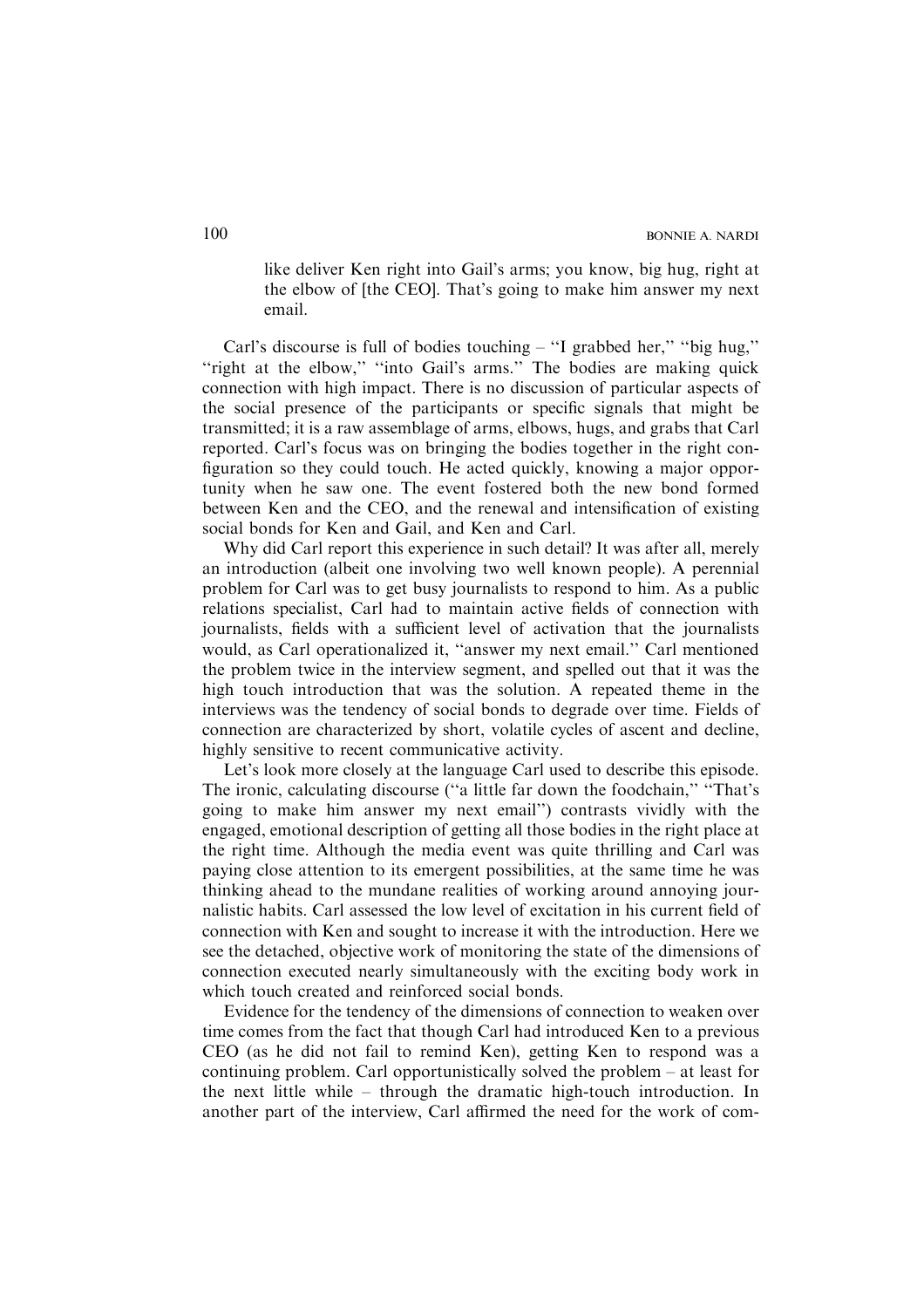municative renewal in general, mentioning that the media event was a great way to "refresh my list," as he put it – to make personal face to face contact with many of the journalists he dealt with, to refresh social bonds.

Further empirical investigation is needed to describe more precisely the pattern of rise and fall in the dimensions of connection. It is possible that bonds weaken slowly over time, but can be reactivated relatively quickly, especially with adroit use of high-impact contact such as Carl devised. Decay and renewal may be asymmetrical, an efficient arrangement by which people cannot simply neglect others if they expect to be connected, but which does not require the expenditure of huge amounts of energy when it is time to renew connection.

Carl's introduction of the journalist and the CEO revolved around touch. Touch is, in various contexts, healing, comforting, nurturing, arousing. Its power in social bonding may be that it is ambiguously any or all of these, potentially, but not any of them explicitly. If ''messages'' are being sent via touch, we don't actually know what they are. Touch operates in part at a basic primate level. In a set of famous experiments, Harlow and Harlow (1962) showed that infant monkeys deprived of their mothers chose a cloth surrogate over a wire surrogate, even though both offered the same food. Research going back decades (e.g., Carpenter, 1942) has demonstrated the importance of grooming in non-human primates. Grooming (in which an animal combs through a partner's hair for nits or to smooth the hair) may serve a hygienic function, but it is primarily a means of social bonding in non-human primates (Parr et al., 1997). Grooming does not occur between random animals, but usually between animals of variable status. For example, in Parr et al.'s research, alpha female capuchin monkeys performed more grooming than they received (Parr et al., 1997). Status differences between groomer and groomee vary by species, but in all indicate that grooming enables bonding as grooming is used to establish and maintain bonds among animals at different levels in the status hierarchy (Parr et al., 1997). Barrett et al. (2000) found that baboons just beginning a cooperative relationship engaged in short grooming sessions, while ''longer bouts [of grooming] reflected established partnerships." Even in lower primates, then, dyadic relationships have temporal contours associated with bonding activity.

Parr et al. (1997) observed, ''[Much research on grooming] favors an explanation of social bonding based on the calming and tension-reducing effects in both participants'' (1997). Grooming appears to be grounded directly in the power of touch as it calms and helps reduce tension – in both animals, despite status differences. The animal pleasure of touch we all experience is indisputable. As currently modeled, channel-oriented CMC theory, with straightforward messages and signals, does not explain the power of touch in communication.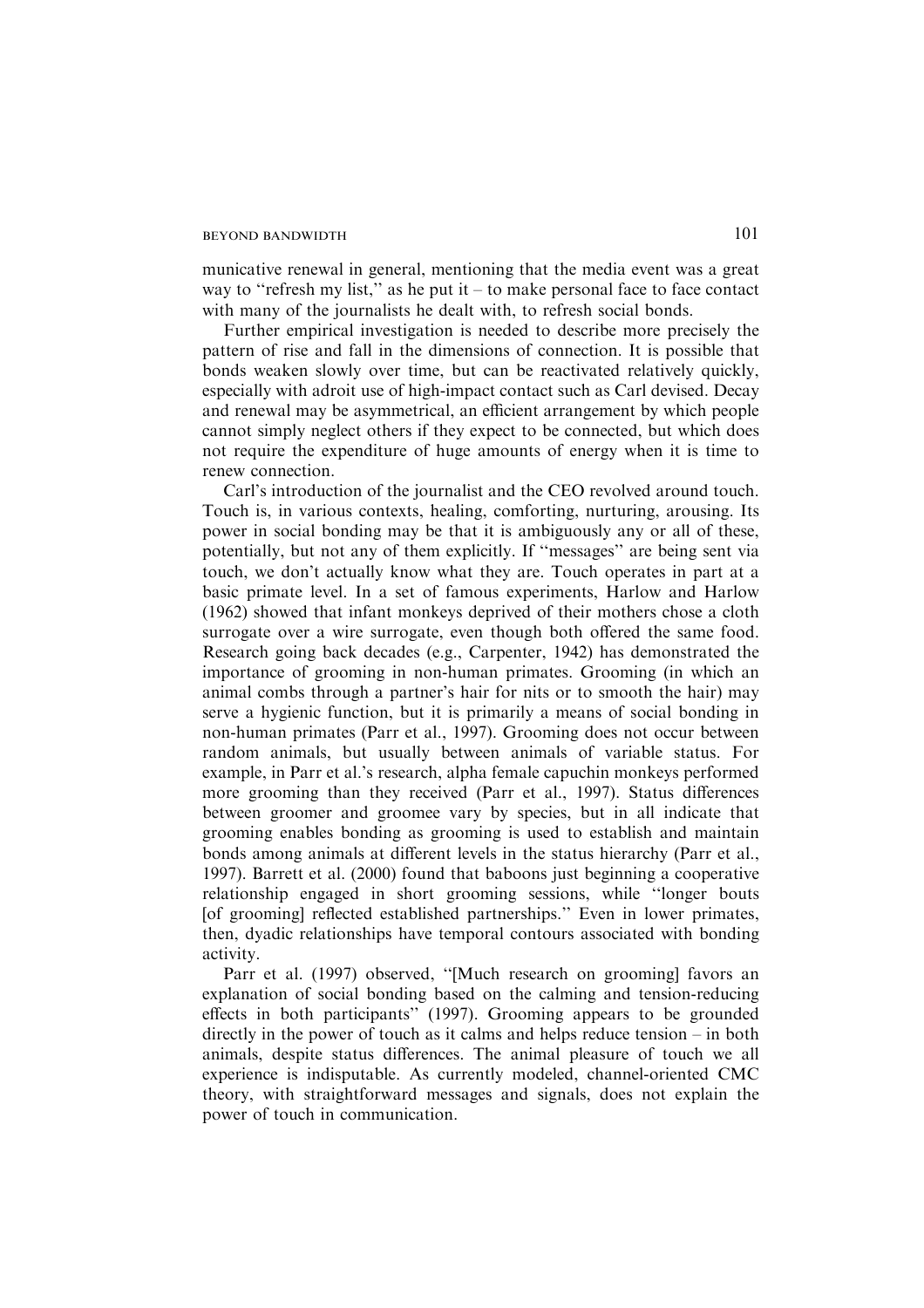A sense of the power of touch is woven into everyday speech. We say we are ''in touch'' or ''out of touch.'' Healers (both Western and non-Western) heal through "the laying on of hands." Politicians still "press the flesh," despite the fact that in modern nation states they cannot possibly shake the hands of even a fraction of their potential supporters. In handwritten communications, the conventions ''X'' and ''O'' have long meant hugs and kisses. Both friendship and romance can be effectively promoted with a liberal application of XXXXXX's and OOOOO's to the end of a letter or note. Costume jewelry bearing these letters is a popular item for young girls in the United States.

Of course not all touch enables social bonding. Touch can be used to indicate displeasure, such as poking someone in the chest, or aggressively, to gain power. It is critical to examine the context in which touch is used. The ethnographic detail supplied here to contextualize interactions, along with informants' statements about the interactions involving touch, are meant to show the particular ways in which touch commonly operates in everyday communicative activity.

The dyadic bonds that occurred through the hugs and handshakes at the media event occurred in the social context of a wider set of physical connections. The intensity of this particular bonding was in part a function of the dramatic backdrop of the many arms, elbows, and grabs of the participants, going beyond those of the dyadic relations. The stimulation of the presence of others' bodies again occurs probably in part at a primate level.

Such intensity is more difficult to create in mediated communication where the visceral impact of others' bodies in a shared space can only be simulated. Nonetheless, touch is most definitely simulated in mediated interaction. Braithwaite et al. (1999) studied an online community for people with disabilities, coding all messages sent within a one-month period in 1995. They found that 6.9% of all messages communicated ''physical affection,'' including hugs, hand holding, kisses, and shoulder patting. In the instant messaging study, one informant noted that he often sent his girlfriend a quick IM during the day to say hello, which was, as he put it, ''like a pat on the shoulder'' (Nardi et al., 2000).

Mediated communication transforms visceral experience to verbal messages only (Hobbs, 1980). In face to face interaction, bonding is attained in part through message sending, but increased intensity can be achieved with a staging in physical space where touch and bodies, one's own and others', may be brought into play. Carl's adroit rapid-fire improvisation of a social context in which participants could touch each other in the company of selected special others was an effective means for him to connect the journalist and the CEO, and to connect himself with the journalist.

Of course, we can step back and look at the entire media event as a carefully managed staging within which just such encounters as Carl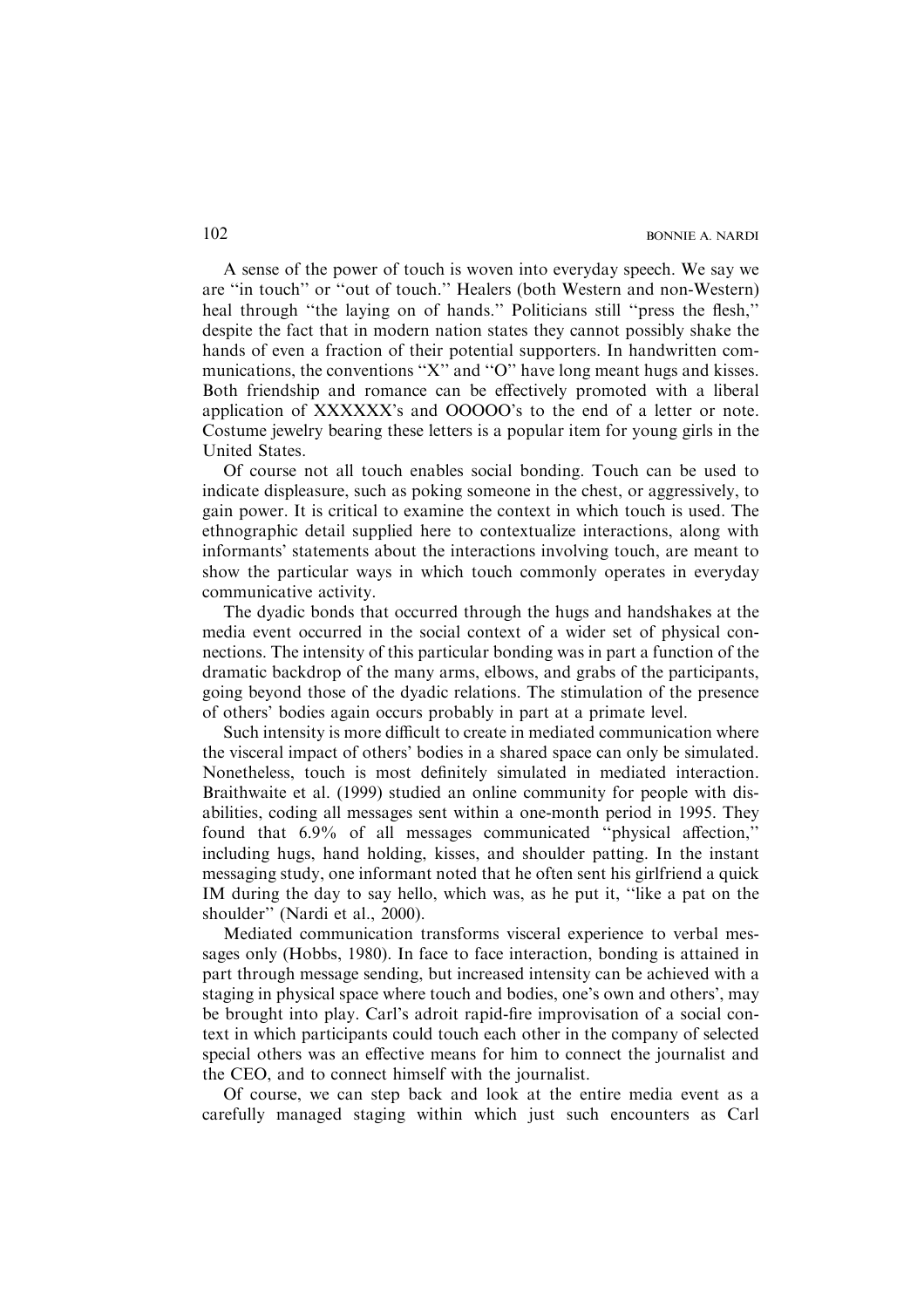recounted would hopefully take place. In informal ethnographic conversation with the planner of the media event, she described how much work it was to compile the guest list, to make sure that the right people would show up to mingle. She spent a great deal of time consulting people in her social network to ask for names, and wooing special people to persuade them to attend. While the paper has identified the unconscious operational level of much relational activity, it is also true that people are consciously aware of the vital need to maintain connection. They sometimes seek elaborate means of doing so, as in the media event, an expensive, meticulously planned gathering, thoughtfully designed and executed.

In mediated communication, messages must substitute for touch and for the impact of the presence of others' bodies. Walther and Parks (2002) observed that people may substitute ''the expression of impression-bearing and relational messages'' for information available in face to face communication. While they did not spell out what the ''information'' in the face to face situation might be, I suggest that it is touch and the presence of bodies, not simply information, that must be substituted for in mediated communication. The persistent feeling that there is a ''real'' world which is different in kind than the ''virtual'' world, perhaps derives in part from the transformation of powerful physical experiences that are not technologically or verbally mediated to experiences which seek the same effect but are now mediated through messages only (see Dourish, 2001).

Even in the mediated situation, however, people may attempt to portray a vivid sense of others' bodies, to heighten engagement for increasing affinity. In the group Braithwaite et al. studied, ''Rita'' was returning after a hospitalization. The other members welcomed her back. ''Sally'' encouraged Rita's renewed participation with the following:

Sally: Get yourself back to [the chatline]!! Everyone has been asking about you!! Hear me???...You gotta help defend the females! Those ole turkeys [the men] are up to something...Hope this finds you all better and ready to battle with the guys… Hope to see you back (Braithwaite et al., 1999).

Sally increased excitation of the bond with Rita by facetiously sketching a context in which the females were to defend themselves against the males. She invoked an animal image, ''those ole turkeys'' to gloss the men, humorously suggestive of the animal level at which bodies summon response. She was not, of course, implying anything even remotely threatening about the men, so she chose a species considered comical and harmless. Sally kept an edge in her image, however, using a bird with marked sexual differentiation and the hint of antics in the barnyard. In a few lively words, she crafted a warm, funny welcome back for Rita, making clear the intent to refresh the social bond for the express purpose of future communication.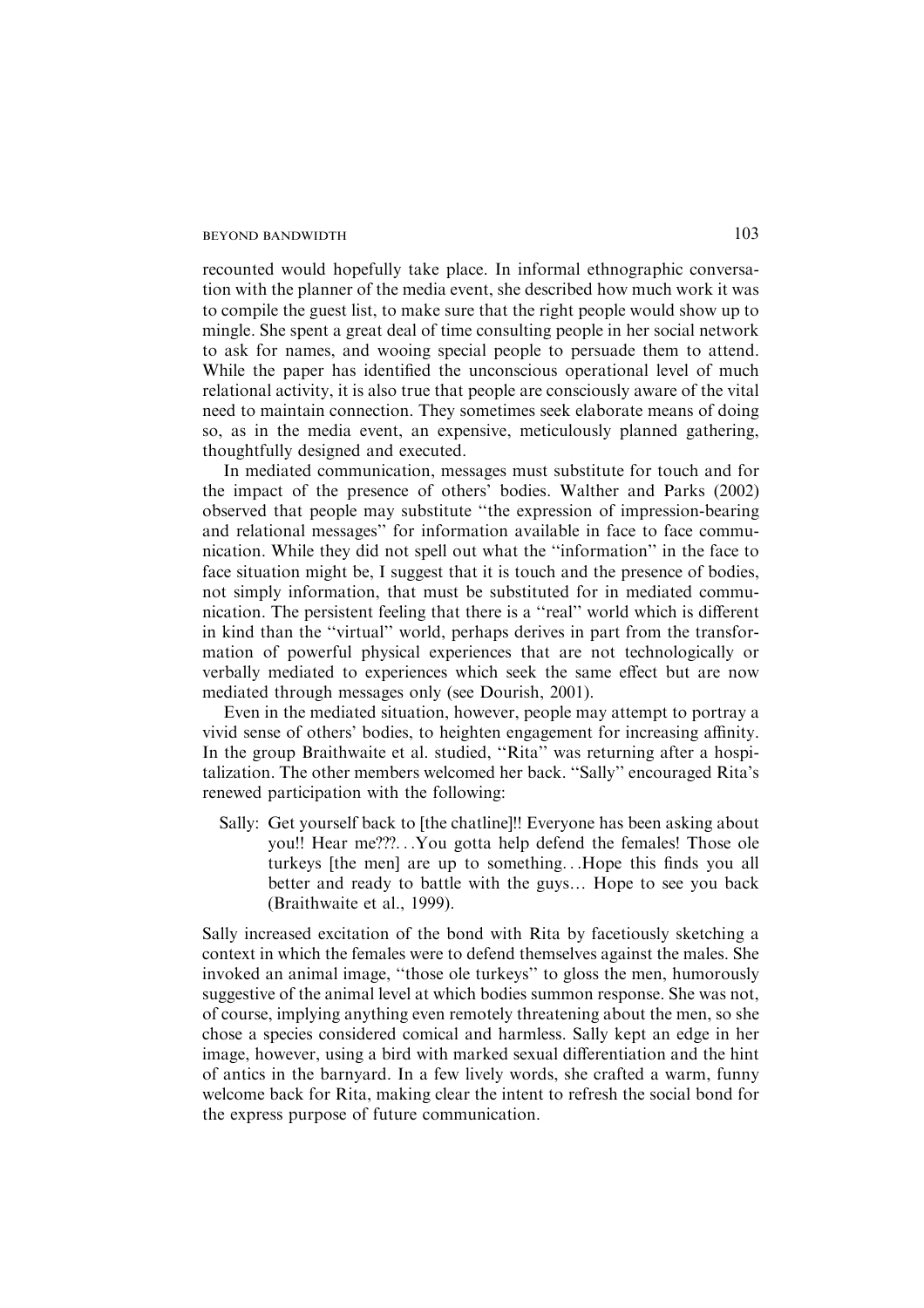The welcome for Rita is an example of the need to renew bonds which may have declined over time. Other group members also sent messages such as:

Oh Rita. I'm sorry [about the hospitalization]. All better now? Hugs. (Braithwaite et al., 1999)

The simple but eloquent ''Hugs'' at the end of the message simulated physical affection, refreshing social bonds for future communication.

#### 4.1.2 Eating and Drinking Together

We have explored a non-verbal means of establishing affinity, examining the social bonding that occurs through touch, noting that the impact of touch on communication is not easily captured in notions of messages carried in channels. Eating and drinking together is another arena of communication in which the body is paramount and for which bonding is not fruitfully described as the transfer of information in channels.

The ubiquitous activity of eating and drinking together probably comprises the most fundamental way in which people come to feel connected and reconnected to one another. On one level this is obvious and we all know it from personal experience. We ''do lunch,'' we break bread together, we drink into the wee hours. But in our theories, we have ignored eating and drinking as central to establishing bonds that promote affinity.

Greg managed a small media firm in San Francisco. He explained how bonding occurred between him and his clients through shared meals:

Greg: [Resuming a prior thread in the interview]. We were talking about the lunch/dinner thing. That's, that's kinda where the bonding happens. Especially if we've had a successful pre-pro [pre-production meeting], everybody feels it's gonna be a good job, the agency feels that they've brought their client into a professional house, we've all had our acts together…So then we go out to some fancy restaurant here in San Francisco, which they love, you know, we always try and keep the most trendy, up-to-date kind of thing, and everyone gets a little drunk, and the client generally holds court talking about how hard it is to work for Procter and Gamble, or whatever, you know. It's kind of... they're usually pretty high energy fun.

Why did this dinner occur? The participants had had ample opportunity to collect information on the social presence of others during the pre-production meeting. They had exchanged substantive business information: ''…it's gonna be a good job.'' They had achieved trust: ''the agency feels they've brought their client into a professional house.'' They had done everything the CMC theories predict, in the richest possible medium of face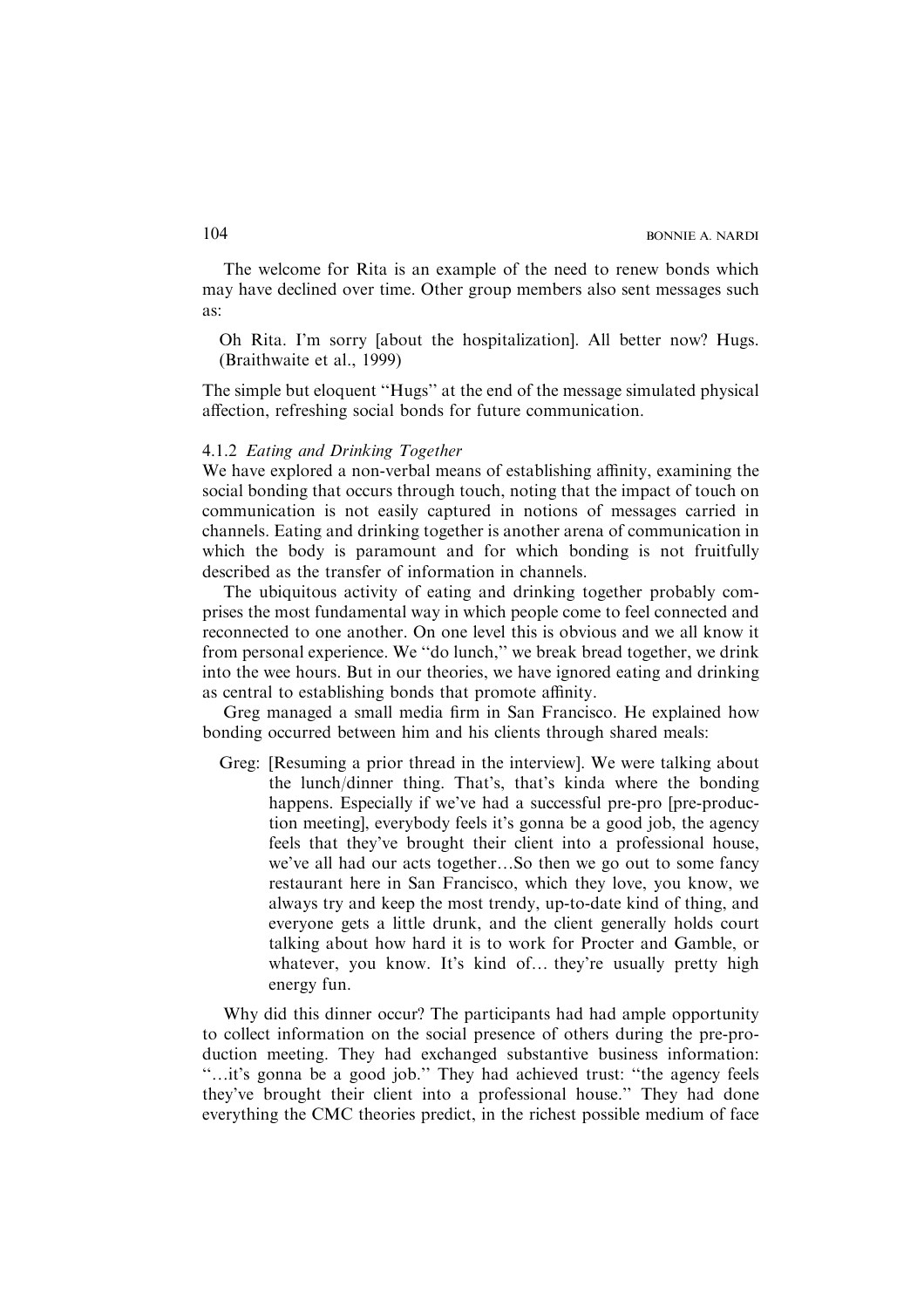to face communication, in the pre-pro meeting that very day. Yet still they sat down to eat a meal together.

The dinner took place, it is argued, to deepen the social bonds among consultant and clients, to increase the level of excitation in the fields of connection in relationships in an active stage of an ongoing project. Social bonding does not happen merely because of face to face communication, but because of specific activities, including eating and drinking, facilitated by face to face experience. Sharing food and drinking are intense bodily activities that stimulate intense social responses, summoning feelings of connection at a deeper, pre-conscious level.

In this interview segment, as in Carl's, we see the juxtaposition of discourse connoting deliberate, detached calculation describing the planning of bonding activity, with less careful, more emotional words suggesting warm human connection. Greg revealed the premeditation with which he had scoped out the special restaurant as the perfect stage for the bonding. But he shifted to chummy phrases about everyone getting a little drunk and having "high energy fun." Greg's planning of the dinner was not the kind of unconscious operational behavior we saw with Alan's quick greeting in IM. However, it set the stage for many such interactions including the convivial loosening of tongues that led to a good time for all.

In an ethnographic investigation of network engineers (those who design and maintain telephony and Internet connectivity), I observed the following on a t-shirt worn by an engineer at a meeting in 2002 of the North American Network Operators Group Conference:

# The Internet Works Because We Drink Beer

This t-shirt wisdom nicely encapsulates the idea of the connections forged between engineers through drinking together, and the necessity of such socializing to the work the engineers do. The favorite event at this conference is a lengthy evening session called ''Beer and Gear'' in which the engineers socialize (the ''beer'') and wander around viewing demos of new systems and equipment (the "gear"). It is noteworthy that this face to face conference, whose participants are as intensively involved in the virtual world as anyone possibly could be, takes place three times a year. The engineers value getting to know one another, and staying in touch, as crucial for the work of keeping the Internet going (Nardi, n.d.).

In turning to mediated communication, we find analogs to eating and drinking, just as we did with touch. Fussell conducted a five year study of an online community of people dealing with a serious disease. She documented the practice of simulated eating and drinking (Fussell, 2002). She analyzed the discourse in the community, reporting that 20% of all communication could be categorized as ''small talk.'' Of that, just over 10% was about eating. Sometimes people ''brought food'' to the chat, for example, cookies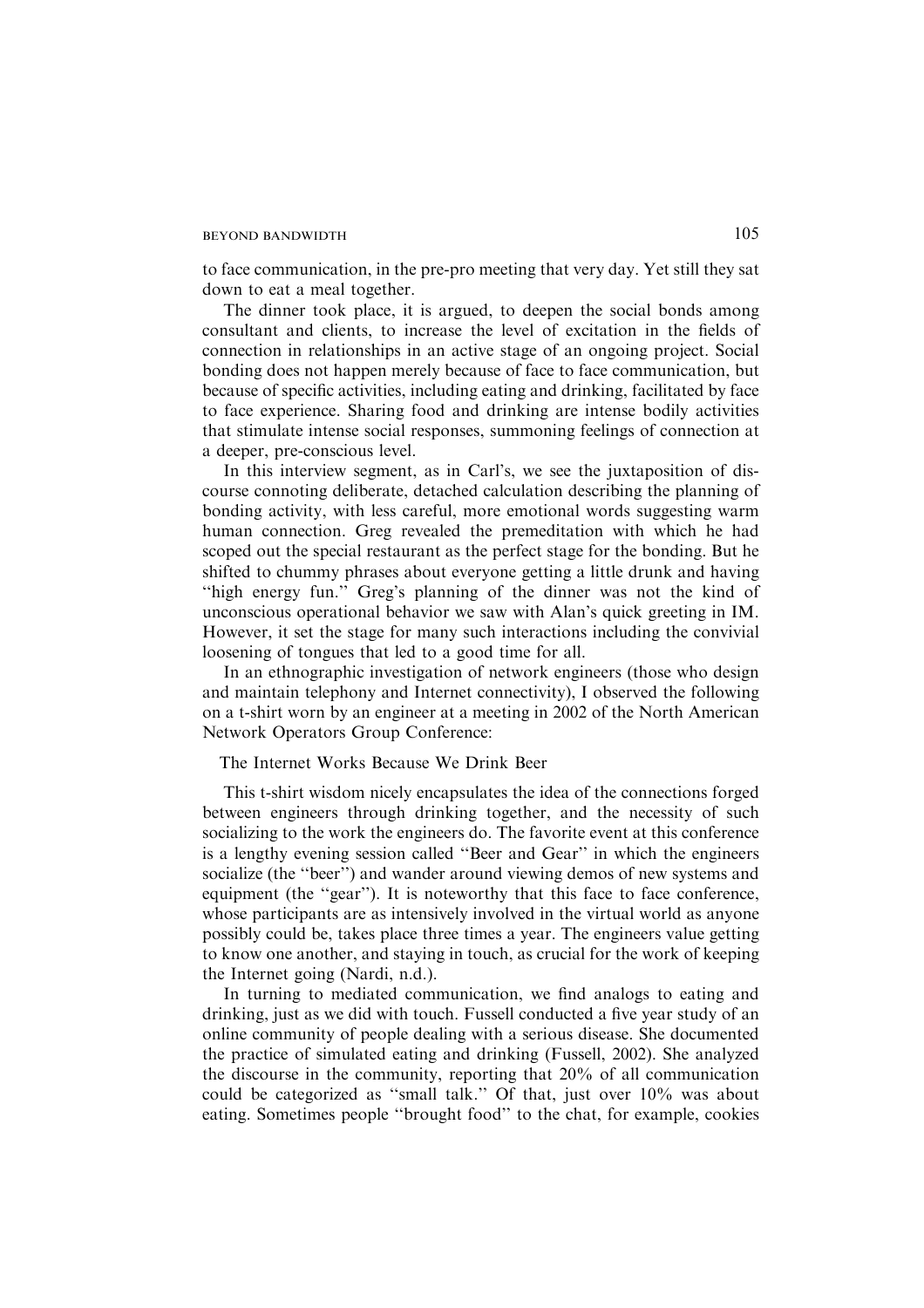for everyone. Other times they talked about what they were actually eating at the keyboard. There was little talk about food in general, or what participants had eaten in the past. The talk centered around current food activity, consistent with the idea of bonding through eating, rather than a generic interest in food in which the discussion might have ranged further. While the percentage of time devoted to ''eating'' in the community was small, nonetheless it is remarkable that people would simulate eating in an online forum! Or that they would tell each other what they were consuming as they typed. Provisioning one's remote interlocutors with virtual cookies implies a deeply felt urge to recreate the real experience.

Braithwaite et al. (1999) also reported such actions in the community they studied. One participant, for example, initiated a bond with a new member by inviting,

Come on in, grab your favorite beverage, and sit and talk. Glad to have you here.

Eating and drinking then, take place in both physical and virtual space. While the quality of the experience varies in the two situations, and likely has considerably more impact on stimulating affinity in the real world, it is still striking that people simulate eating and drinking online, in order to capture at least some of the effect of actually sitting down and eating and drinking with others. It seems likely that the more senses one engages in an experience, the more intense it becomes. Further research is needed to investigate more precisely the relationship between sensual activities such as eating and drinking and human communication.

# 4.1.3. Sharing Experience in a Common Space

Another bodily means of social bonding is sharing mutually meaningful experience in a common physical space. In the previous interview segment in which Carl introduced the CEO and the journalist, we saw how the larger media event provided a backdrop for Carl's impromptu staging of the introduction. Carl discussed how he established relationships with the press in part through the shared experience of attending trade shows and other industry events:

Carl: I think you need to come to know them [new press contacts] as a person at some point and have some physical engagement with them, be at the same place for some reason. You know – whether that's a trade show or some industry event or something like that – it's a chance to meet them in that context – what's going on in the industry. But then, it's nice because there's the physical connection which has been fun for me.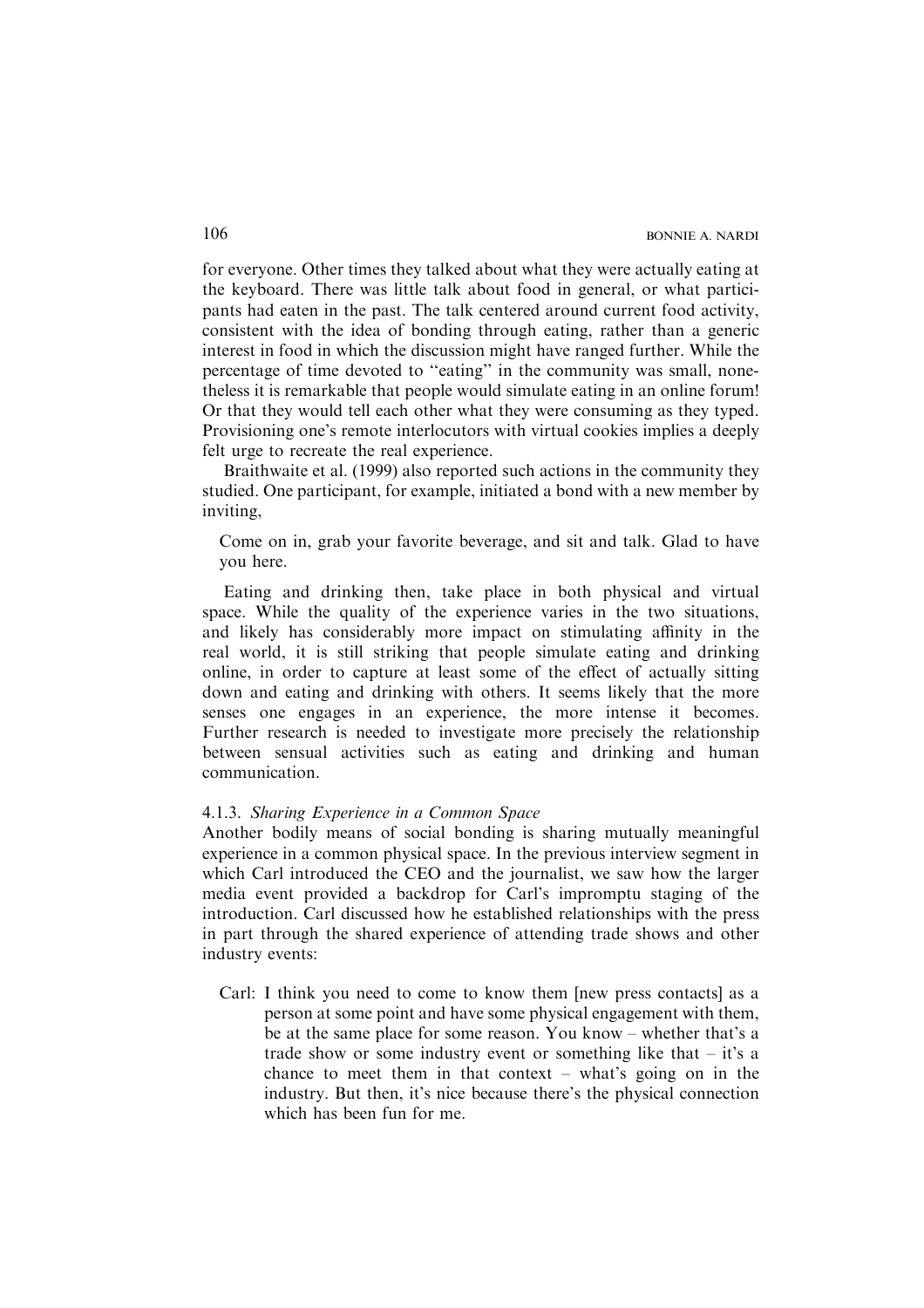Carl observed that he wanted to ''be at the same place for some reason.'' The creation of the bond was fostered through an experience that involved shared interest in and concerns about ''what's going on in the industry.'' Carl emphasized his sense of physical connection in context, using the word ''physical'' twice in this short segment, first speaking of ''physical engagement'' and then ''physical connection.'' These phrases clearly denote the sense of connection that arose through the shared experience in context.

Carl's manager and most of his coworkers were located a continent away, on the opposite coast of the U.S. Describing informal meetings with coworkers when he traveled to their site, Carl noted the ''physical engagement'' needed to renew bonds in fields of connection he had established with these coworkers:

Carl: You know, in [one] three-day swoop you can hear an awful lot of what's going on in [the remote office] and physically see a lot of these people which you need to do. Same as with the press. You can never cultivate these relationships without physically engaging people as part of it.

Carl observed that ''you need to... physically see'' and ''physically engage'' people in order to renew relationships. In theory, Carl should have been able to ''hear'' what was going on in the remote office on the phone, but in reality, he got the latest gossip and updates face to face in the context of the office. While such engagement is possible with computer-mediated communication, it is often less efficient. Walther and Parks (2002) pointed out that in some cases, the same relational work can be done with CMC, but it may take considerably longer. Note that Carl began his discussion with the phrase ''in [one] three-day swoop,'' emphasizing that he needed to actuate connections quickly and efficiently.

Barry, Carl's manager, and a public relations executive at the telecommunications company, pointed to the shared spatial and experiential nature of communication in his network:

Barry: Well, I think a tremendous amount of the networking that's done on a business level is personal, spatial, geographical. It's being in and of the same space and having the same experience of the surroundings. So I've never experienced a situation in which we've been able to use technology as an effective substitute to travel. Even though we've tried many times – we've done interviews by videoconference with reporters in one city, with [our people] in another city.

Barry emphasized shared physical space as critical to ''networking'' in his use of the words ''spatial'' and ''geographical,'' and his mention of having ''the same experience of the surroundings.''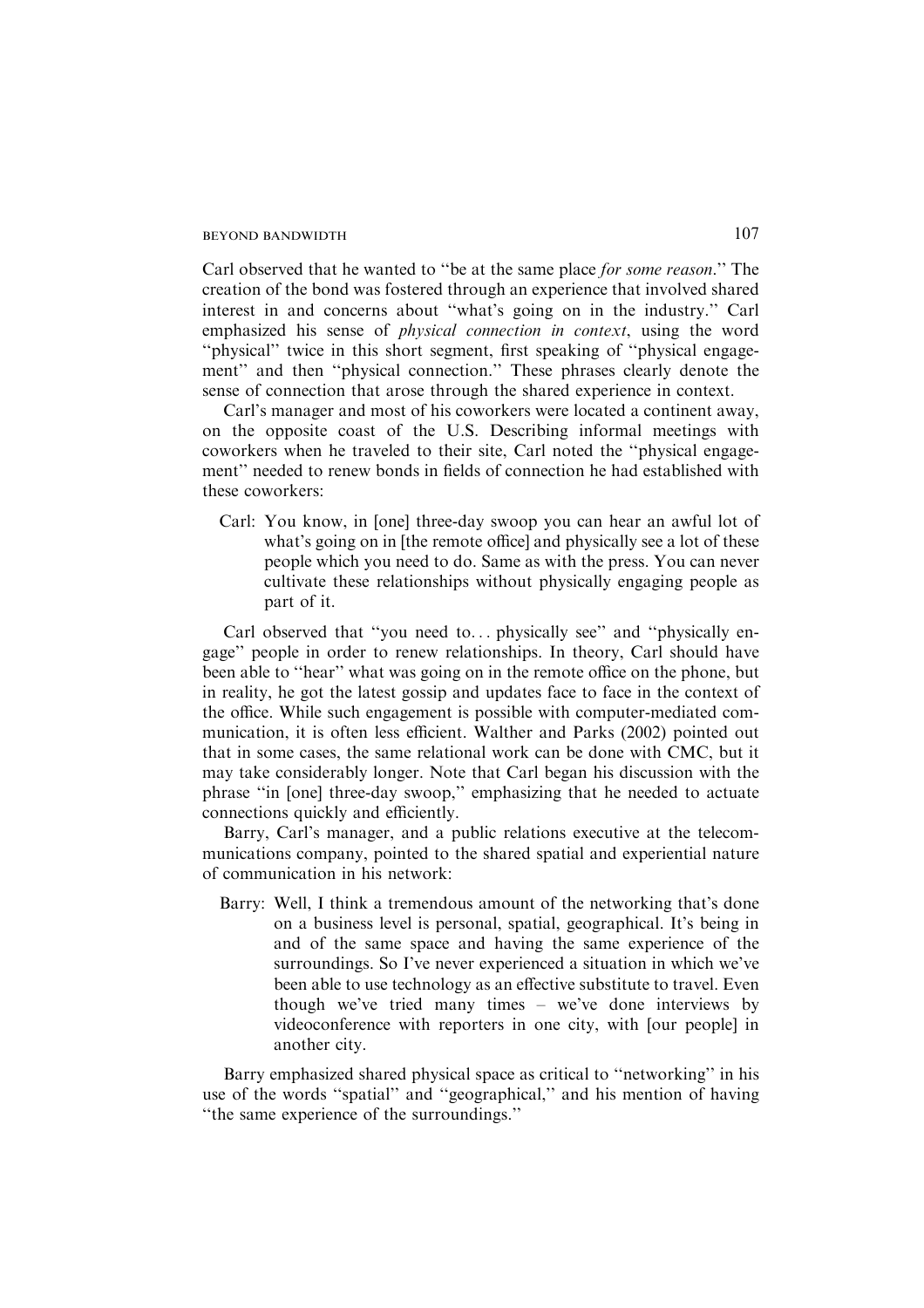Carl recounted how funerals were often a good opportunity for ''networking.''

Carl: The horrible thing was that we actually went to a wake for somebody …a very beloved speech writer who was a wonderful person…and, you know, we went and paid our respects, and... inevitably of course there's a little bit of networking that goes on there… I hate to say it, but I think that's part of life… And there were PR people [from a former company]…you know, because we came from that common heritage and there still is some connection there.

Again we have a dramatic staging for the renewal of social bonds, intensified by the feelings for the beloved colleague. Reconnections are made with people from the former company. The display of the corpse at wakes may well produce a charged atmosphere in which bonding is especially effective because of the visceral impact of the dead body. The funeral is a variation on the media event; in both settings, the raw presence of bodies in the shared space seemed to heighten intensity, encouraging bonding.

Mediated communication can be crafted to suggest a sense of shared experience in a common space to facilitate bonding. Rachel, a producer at a company that designed Web pages, CD-ROMs, and other media, described how she managed phone communication with contractors working out of their homes:

Rachel: [And] what I try to foster in all of our independent contractors is an allegiance to the company – to this company.

Interviewer: How do you do that?

Rachel: I talk to them... I realize that they are at home in their home setting. I don't call them up and talk business right away. I'll call them up, for example one of my programmers off site is working on fixing up his house. I'll call him up and say, ''Hey! How's your floor going?" or "Your windows!" and kind of get into his world. And he'll talk to me and we'll chat about this and that and then I'll get to work stuff. 'Cause I know, I've worked at home before. I know what it's like when you get this business call and you're in your home setting. It's just kind of sometimes invasive or intrusive, and you need to walk a fine line whereby you have that kind of intermediary language. And I don't think it's a ruse. I think it's just a part of conversation that you're meeting each other somewhere.

Rachel was getting into the contractor's space, attempting to insert herself virtually for her own ends which were, quite self-interestedly, to ''foster...allegiance ... to this company.'' She defended her tactical use of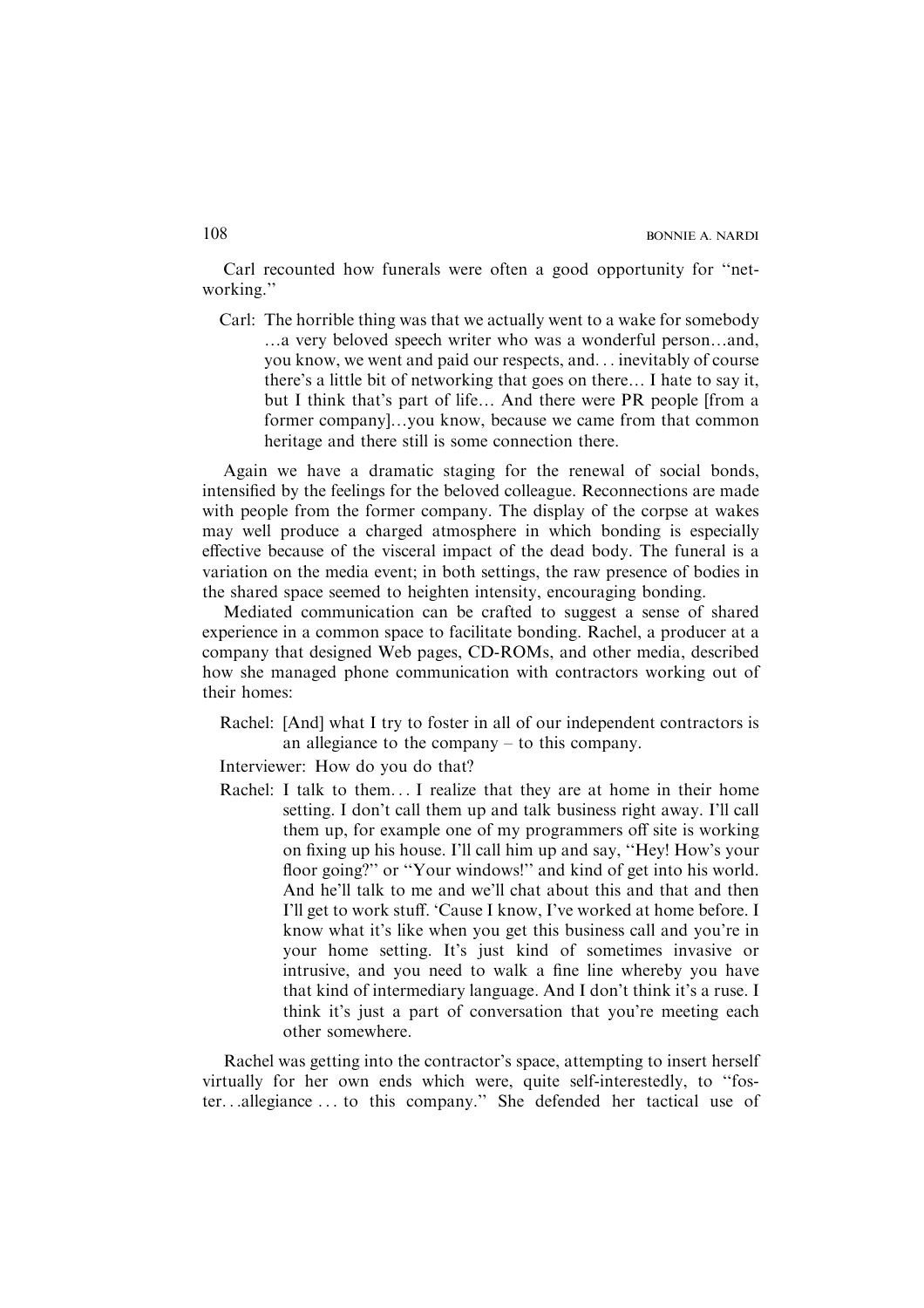virtually entering the contractor's space, claiming it was ''not a ruse.'' Rachel was actuating a field of connection via a simulated shared physical space, saying that she and the contractor were ''meeting each other somewhere.'' To Rachel this meeting ''somewhere'' was intrinsically part of communication; as she said, ''...it's just part of conversation that you're meeting each other somewhere.''

Instant messaging is used to suggest shared space and the feeling of affinity that creates. Alan discussed monitoring his buddy list for this reason:

Alan: You feel like you know where other people are, so you feel like you're not the only one working on a weekend. To me it's just fascinating to know that someone else is somewhere else doing something while you're doing something. You feel like you're in this world together so this creates a little universe.

Alan's language clearly invokes space; he spoke of occupying a ''world,'' ''a little universe,'' and ''knowing where people are.'' Within that ''space'' he could experience connection to others: ''you're in this world together.''

Kathy, an independent marketing consultant, spoke of face to face interaction in similar terms:

Kathy: Well, when you're interacting [face to face], you're much more involved, much more–how am I going to say this? I don't know, it's just more touchy-feely, we're in this together kind of thing.

Alan's phrase ''…you're in this world together'' is remarkably similar to Kathy's ''we're in this together kind of thing.'' Mediated and face to face communication may evoke similar responses of connection in people as they experience a shared space, be it physical or virtual. While the language of "space" in virtual terms is possibly purely metaphorical, and may thus indicate a qualitatively different experience, nonetheless it is noteworthy that simple text messages (and sometimes sounds in IM) are described as evoking a sense of space, for the purpose of establishing connection, just as in face to face communication.

# 4.1.4. Informal Conversation

Arenas of social bonding involving the body have been examined. Touch, eating and drinking, and experience in shared space all turn on the presence – real or virtual – of the human body. The use of informal conversation for social bonding is now discussed. Informal conversation creates affinity through greetings, jokes, gossip, polite inquiries, and ''chatter'' of low substantive content. Argyle observed that for ''conversation about the weather, or similar vacuous topics… no information is exchanged,'' but a dyad can begin to form a relationship (Argyle, 1969).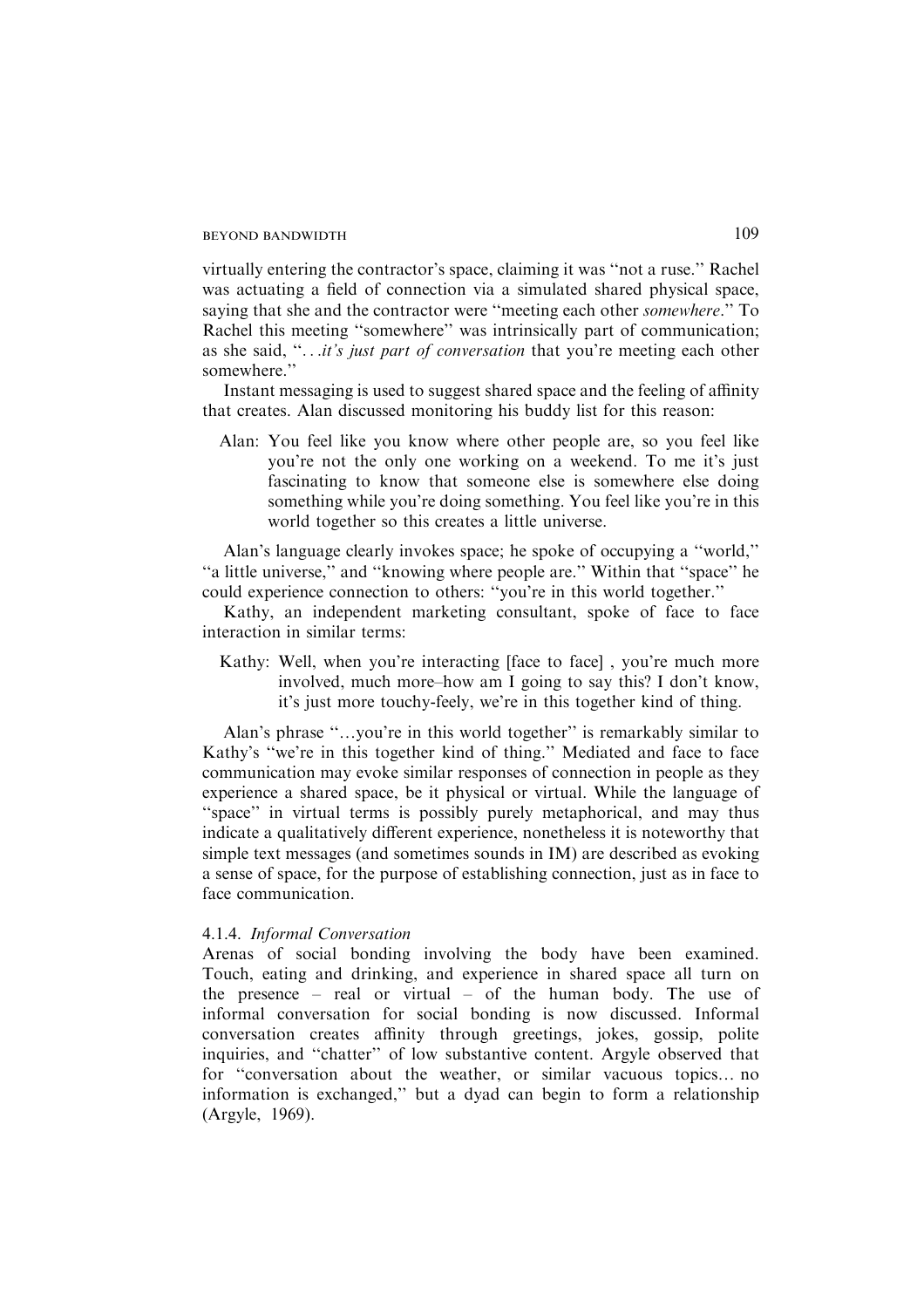We have seen how Carl efficiently made his "three-day swoop" through the remote office, relying on the ease of face to face contact to collect office gossip and to make good use of his considerable charm and humor (which I observed in his daily interactions at the office where I conducted the research). Carl often regaled people with anecdotes of his amateur rock band and the famous journalists he knew. He could tell touching stories of his aged mother. Probably few readers need to be convinced of the prevalence of jokes, gossip and informal chat in daily face to face life, so we turn to such interactions in mediated communication, to establish their presence in instant messaging and online communities.

Instant messaging is justly famous for encouraging quick informal greetings that seem to please people out of proportion to the effort it takes to send the messages (Grinter and Palen, 2002; Handel and Herbsleb, 2002; Schiano et al., 2002). In the IM study, Mike, a graphic artist at an Internet portal company, observed:

Mike: My roommate just came online and she can say ''Hi.'' …[IM] is a nice break from the work that can be mundane. Lana is two cubes away but she messages me all the time. It's a nice way of saying "Hi" without being too intrusive.

At the same company, people often sent ''Good morning'' messages in IM. They noted that it would have been considered lunacy to deliver a ''Good morning'' message in email, but that people appreciated a quick IM greeting.

People joke in IM, weaving bits of humor into task-related exchanges. Melissa, Alan's administrative assistant, communicated frequently with him through instant messaging. In the following IM log, Melissa joked about the waywardness of Stan, one of their colleagues:

melissa (8:40:39 AM): Sam will be coming in on June 1 as of this moment alan  $(8:40:56 \text{ AM})$ : oh... not here this fri, eh?

melissa (8:41:11 AM): NO... He is in Hawaii at the moment.

alan (8:41:24 AM): right... for the shareholders meeting.

melissa (8:42:09 AM): You got it...Making Gail crazy needing paperwork from Stan's group yesterday at 4pm and they are out on an Offsite...

# alan (8:42:34 AM): :-)

Melissa was telling Alan that Stan was infuriating Gail regarding the late paperwork that Sam was demanding. Alan returned a smiley face to acknowledge the gossipy joke – he could well imagine Stan disappearing when he had not completed necessary tasks in the office.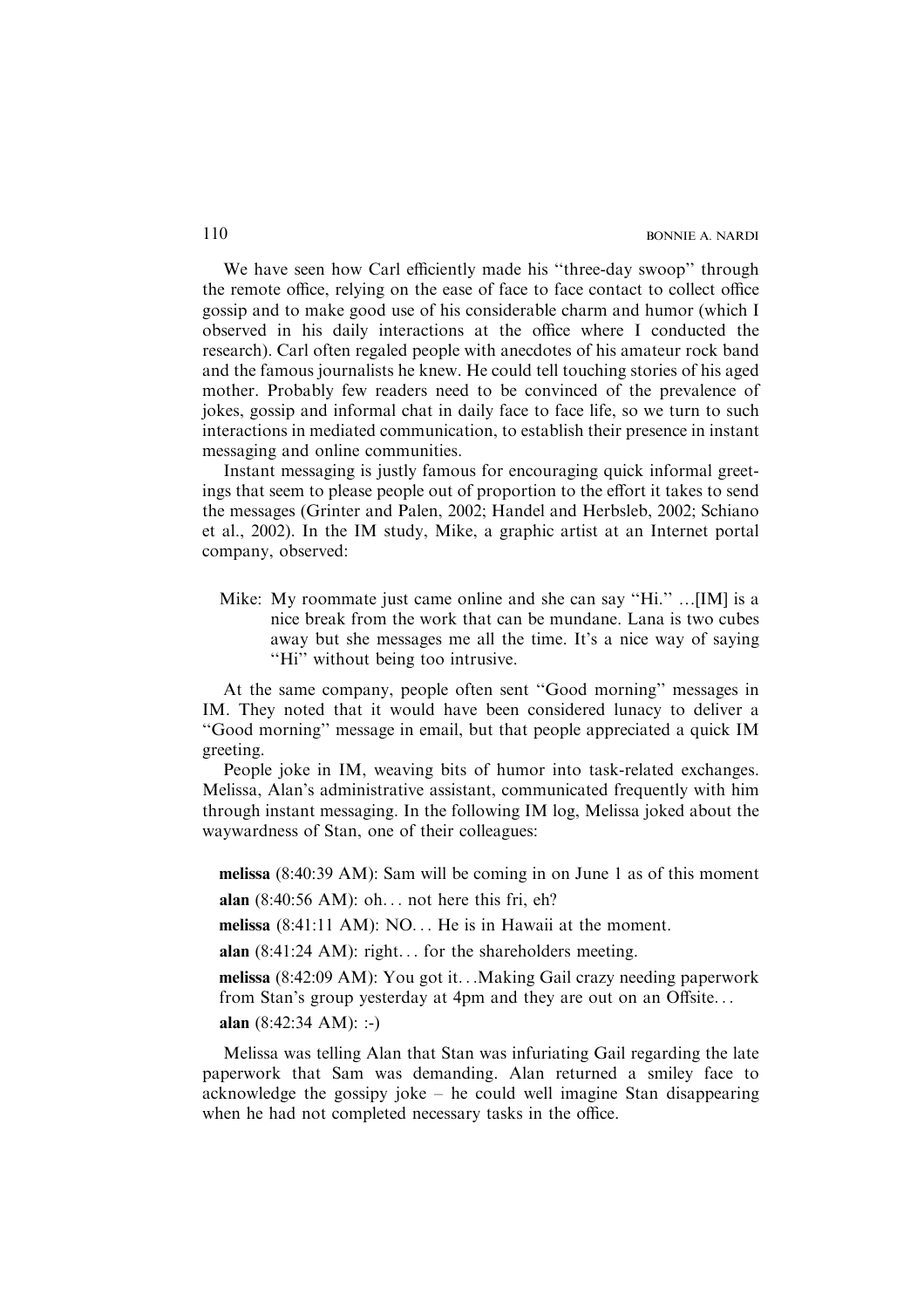Humor is often used to release tension (Berk et al., 1989). In hierarchical organizations where status differences may add to the tension, jokes such as Melissa's lighten the atmosphere. In a study of technology use in an operating theater during neurosurgery, the authors were surprised to hear rather craven jokes told during routine parts of brain surgeries (Nardi et al., 1996). Interview participants explained that such jokes defused the tensions created by a status hierarchy in which a godlike surgeon occupied an Olympian pinnacle, and other roles descended, in a strict ranking, from there. (It is difficult not to be reminded of the status-conscious capuchin monkeys and their efforts to soothe one another.) The bodily release of tension accompanied by laughing seems to allow people to relax and connect with each another more easily.

Other forms of informal communication include flirting, joking to please friends, and everyday chit-chat. Folk expressions such as ''passing the time of day,'' or ''shooting the breeze'' mark the existence of low content social communication. Schiano et al. (2002) reported that teens frequently flirted in IM, often with humor. The teens said they talked about ''anything and nothing'' in instant messaging, chatting about very little when they wanted to ''hang out.'' Informants in the IM study remarked that IM was like ''passing notes in school'' – more productive of mischievous bonhomie than the transfer of substantive information.

The social bonding through informal conversation in instant messaging and on cell phones is often oriented more toward renewal than creation of bonds. Participants are usually conversing with those they know well, i.e., those on the buddy list or phonelist. Nardi et al. (2002) found that IM buddy lists in the workplace averaged 22 people, with six friends/family and sixteen coworkers. In practice, participants usually interacted with only four or five of the buddies on a frequent basis. Even teenagers, though they may have long lists, typically have a small core group of frequently contacted buddies – fewer than five according to several studies. Schiano et al. (2002) reported that teens regularly IMed with fewer than five buddies. Grinter and Eldridge (2003) found fewer than three ''regular contacts'' among teen users of text messaging in the UK. Ito (2001) reported a similar pattern for Japanese teen users of cell phones.

Handel and Herbsleb (2002) created a hybrid IM/chat system used by workers at a telecommunications equipment manufacturer. Users did not have personal buddy lists; aggregated groups were created and people could then join them. The authors found that about 15% of the chat was devoted to informal conversation including greetings, humor, and ''non-work'' discourse such as discussion of hobbies. This is consistent with Fussell's finding that 20% of the conversation in the community she studied was ''small talk'' (Fussell, 2002). Handel and Herbsleb (2002) were at pains to point out that 69% of the exchanges in their system were work-related (to quell critics'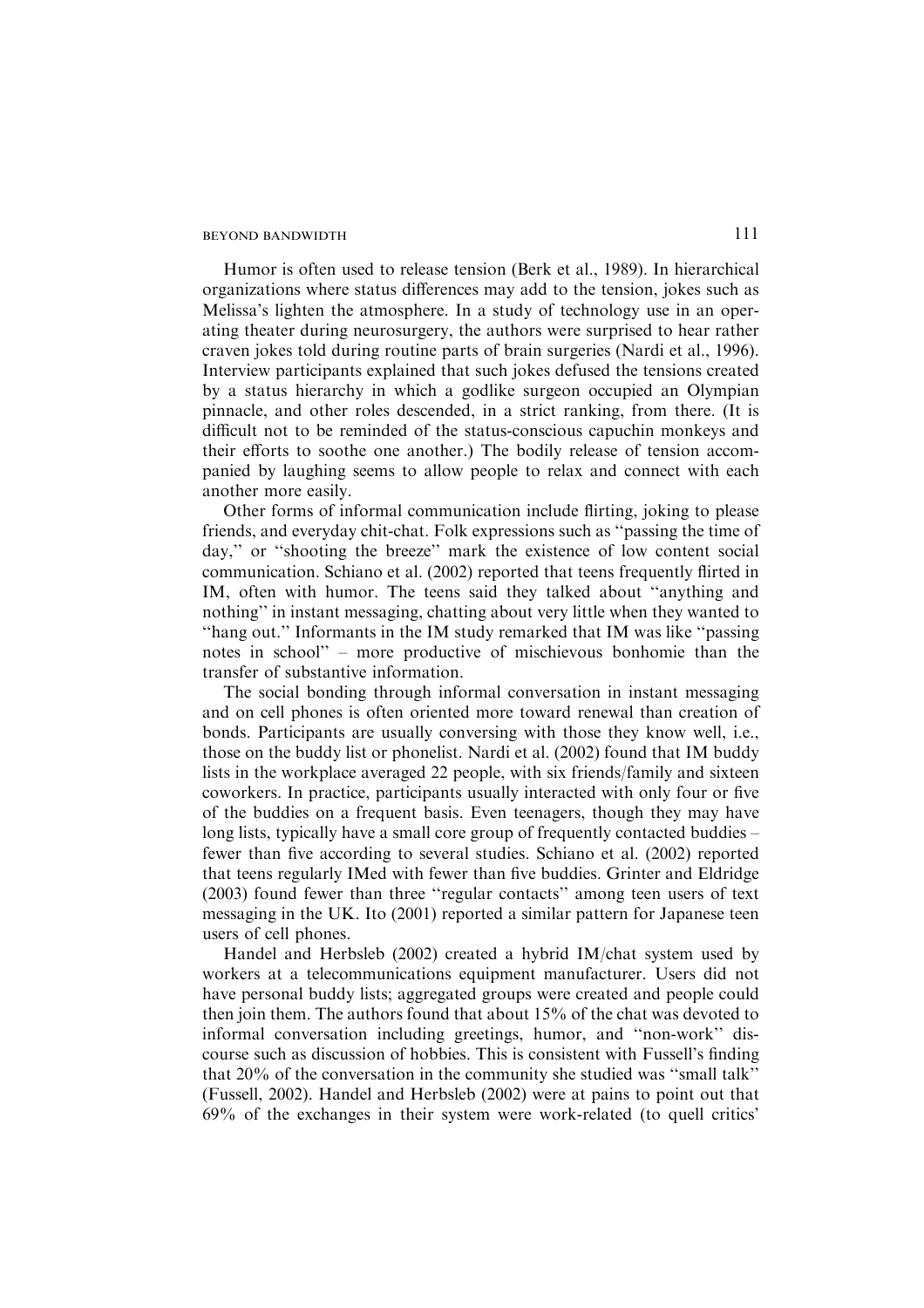concerns about the distractions of chat in the workplace). That the preponderance of discourse was work-related does not, however, obviate the importance of the informal conversation so useful for social bonding. That 15–20% of the discourse was not about the substantive matters at hand is perhaps rather amazing! These interesting quantitative results suggest a pattern in which substantive conversation is preceded by and interspersed with informal conversation enhancing social bonding.

Braithwaite et al. (1999) reported that humor was often used to ''ease the early stages of relationship development'' in the online disabilities community. They found that sometimes new members had to be explicitly instructed in how to initiate informal conversation to meet people. An experienced member explained to a new member:

A good way to start is to say hello. You can always introduce yourself. Ask them how their day is going ... Ask about their hobbies (Braithwaite et al., 1999)

Obviously most adults do not need to be told to ''say hello'' in the face to face situation. In the new online world, such operational behaviors may move up to the conscious goal level, in activity theory terms, as they are now in a new context in which the habitual actions do not readily apply. The experienced member advised the new member to try the same types of informal conversation for creating social bonds that work in face to face conversation. Ploys such as ''How is your day going?'' often do not result in the exchange of information of much substance, but they can be effective in making a link for further communication about whatever topics of mutual interest evolve in the conversation.

#### 4.2. EXPRESSION OF COMMITMENT

A second dimension of connection is the expression of commitment to participants' mutual relations. Commitment is an engagement denoting scope for ongoing communication for projects of mutual interest. Just ''showing up'' communicates that one is attending to the relations necessary for carrying out such projects. As we will see in the following interview segments, the expression of commitment is not about actually doing the work or engaging in the mutual project; it is simply about being there. It is argued that face to face communication is the most powerful way to express commitment under normal circumstances. However, under some conditions, mediated communication can also communicate commitment effectively.

Barry, the telecommunications public relations executive, described the importance of face to face communication for ''demonstrating commitment'':

Barry: And you know, relationships are managed and fed over time, much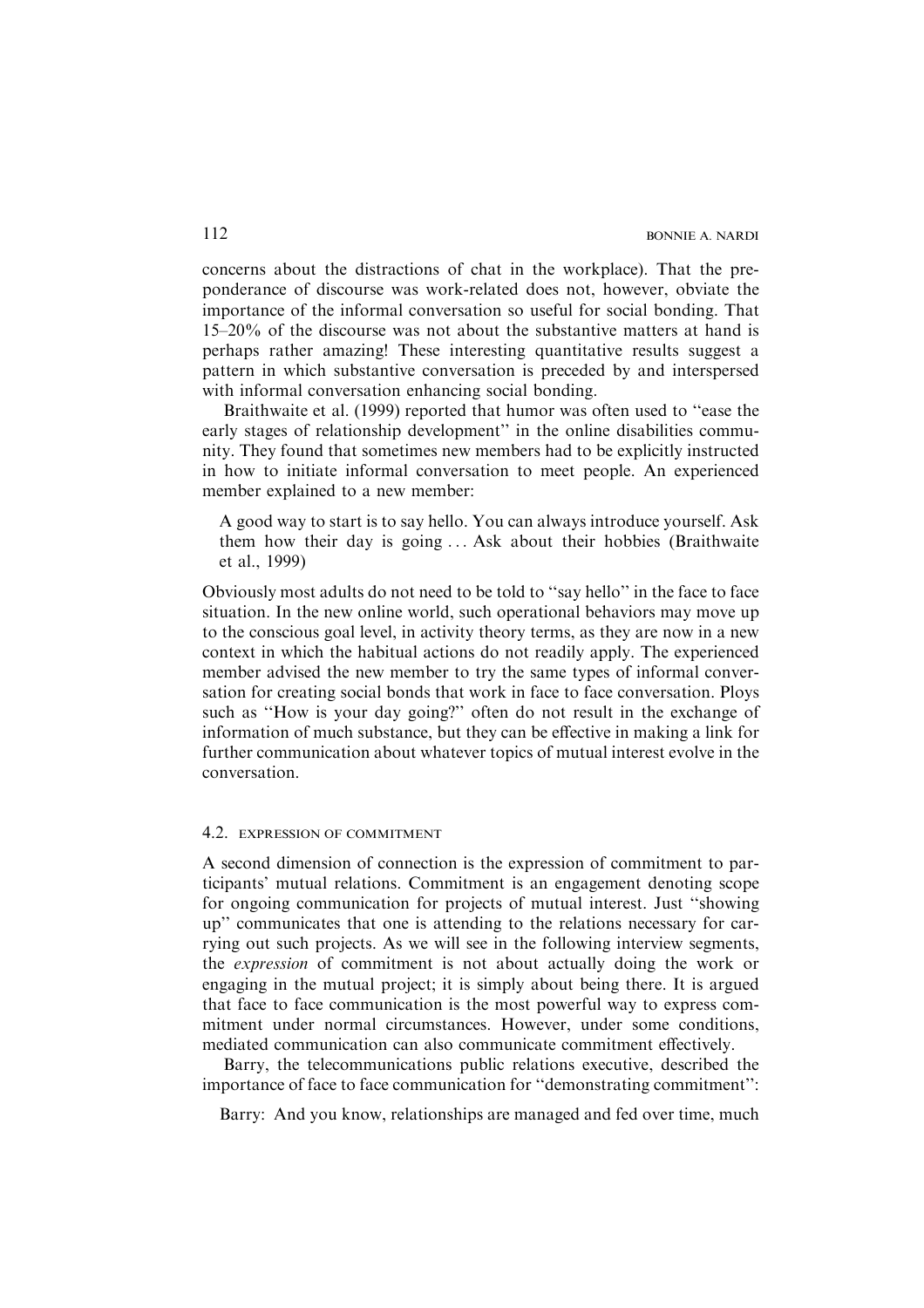as plants are. [You] demonstrate an enormous amount of unconscious commitment when you actually take the time and the trouble to put yourself in the same place as the person you want to build a relationship with. And if you arrive early at a seminar in advance of the time you're to give a presentation, and if you give a presentation and then remain for an hour or two or the rest of the day and participate in other discussion, that's noted and remarked upon, versus the busy executive who comes in, gives the presentation and leaves, or the person who in some fashion is participating as a disembodied voice over television. The information is still received; but the relationship management aspects are not really... are not really handled at all.

Coming from a telecommunications executive, Barry's insistence that face to face communication is essential to relationship management was a strong statement. He remarked that mediated communication—the ''disembodied voice over television'' —did not work for relationship management, in his experience. Instead, the presentation of the body was required to achieve the highest expression of commitment. The early arrival at the seminar is likely to be a good time for informal conversation of the sort discussed in the previous section. The ''hour or two'' after the seminar hold opportunities for substantive discussion, and at the same time, present the participant as committed to ongoing mutual relations, as they are taking ''the time and trouble'' to stay. If substantive discussion were the sole purpose of the meeting, it could have been conducted over the phone or ''on television'' as Barry observed. Barry clearly distinguished ''the information [being] received'' from ''the relationship management aspects.''

In a similar vein, Nora, an independent public relations consultant, explained why she preferred to work with local clients.

Nora: Well actually I prefer to work with local clients because I think that face to face contact is important. It certainly helps me to see them even every week, but a couple of times a month is good. I think what we call "face time" is very important.

Interviewer: Why is that?

Nora: Because they tell you stuff they don't tell you over the telephone. You see other people in the office. They know that, ''Oh, we really do have a PR person, it's not just some disembodied voice out somewhere in Palo Alto.''

The disembodied voice again. Both Barry and Nora invoked the body, or rather a missing body, in stating that mediated communication in which a voice has no body did not serve the same ends as face to face communication. Habeas corpus. Nora noted that her clients needed to know that "we really do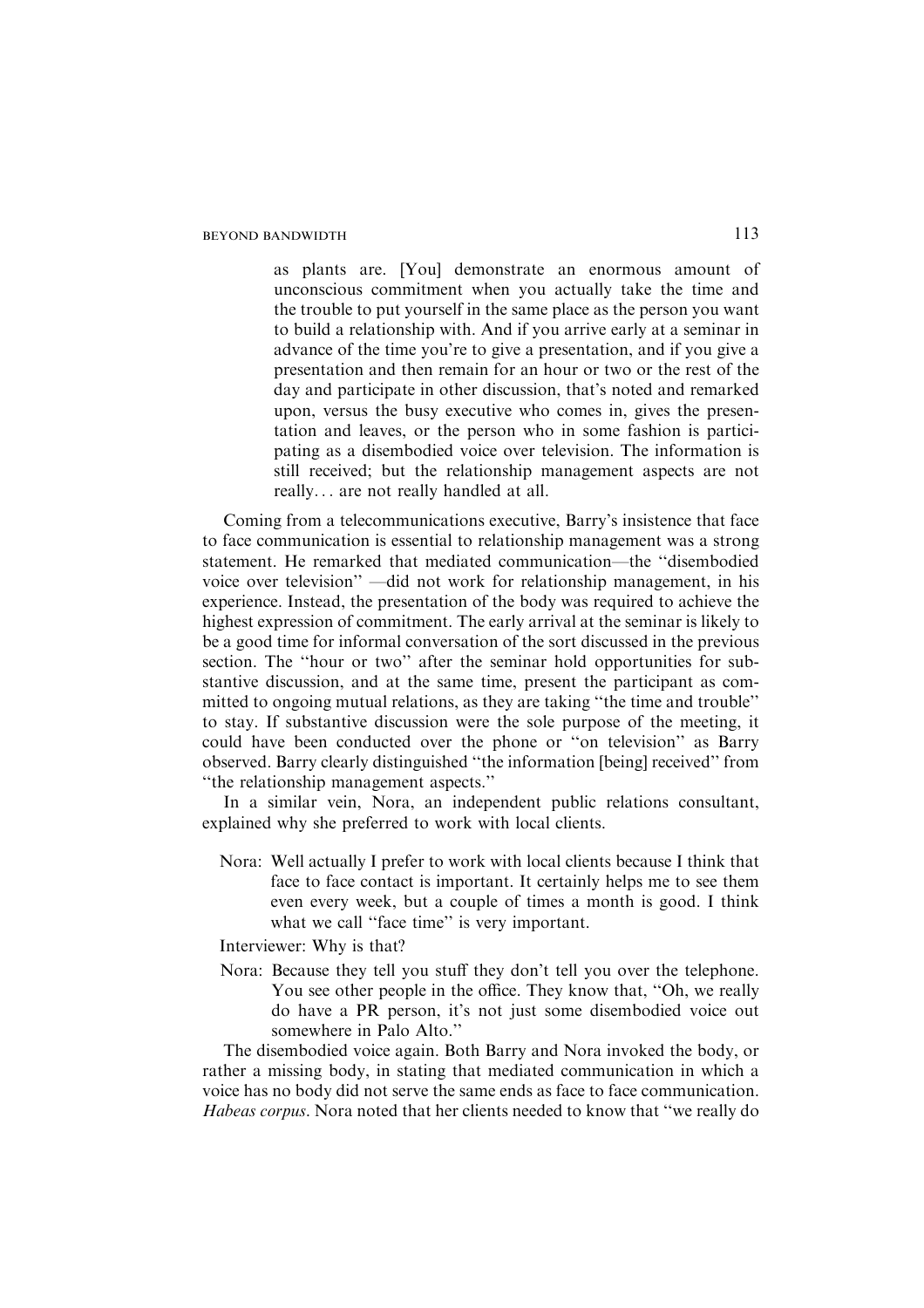have a PR person." This knowledge could not be established with voice only, but required a body.

Nora also talked about ''seeing,'' as Carl and many other informants did. Bonding and the expression of commitment seem to happen most easily when people see each other in person, with the body in full view. In social presence theory the body is also important, though it is a sense of the specificity of a particular body that is at stake. With showing up, any body (not anybody) will do; it is simply the living flesh that is called for.

Nora explained that for her a regular program of ''seeing'' was crucial; every week was best, but she could get by with a couple times a month. Barry too had a regularly scheduled program in mind, likened to caring for plants. These remarks return us to the lability of the dimensions of connection, to the ever-present need to refresh and renew connections. Again we see a pattern of constant fluctuation when focusing on the dimensions of connection, rather than the linear progression of a deepening relationship we would observe if looking more globally at a dyadic pair over time.

Kathy, the marketing consultant, worked out of her home. She spoke of the need to leave her home to go see her clients as a way of ''replenishing her spirit" with them.

Interviewer: So why do you actually go down to [the customer] site?

Kathy: Well, you have to have face time with people.

# Interviewer: Why?

Kathy: They need to see that you're alive (laughs). They do! They need to get reconnected with you. What I've found is that if you don't go and have face time with people periodically, they'll start to make assumptions about you, like very funny, like, ''Oh, I couldn't have gotten a hold of Kathy, so she must not be working on my stuff.'' …So you need to go kind of be there and say, ''Hi, I'm here,'' you know? You need to share, talk a little bit, and you go on. And it's kind of like replenishing your spirit with them in a way. … It's their needs. I mean, I can stay here [at home] all day, all alone. I don't have to go see them … to do my job.

Yet again we see the detached language of calculation as Kathy monitored fields of connection with her clients, coupled with emotional warmth in the vivid statement that she ''replenished her spirit'' with them. Like Barry, Kathy distinguished ''the work'' which she could do at home, from relationship management which required that she ''go see them.'' The clients demanded her live body (''see that you're alive'') as an assurance that she was really working for them. As a business strategy, Kathy made sure she had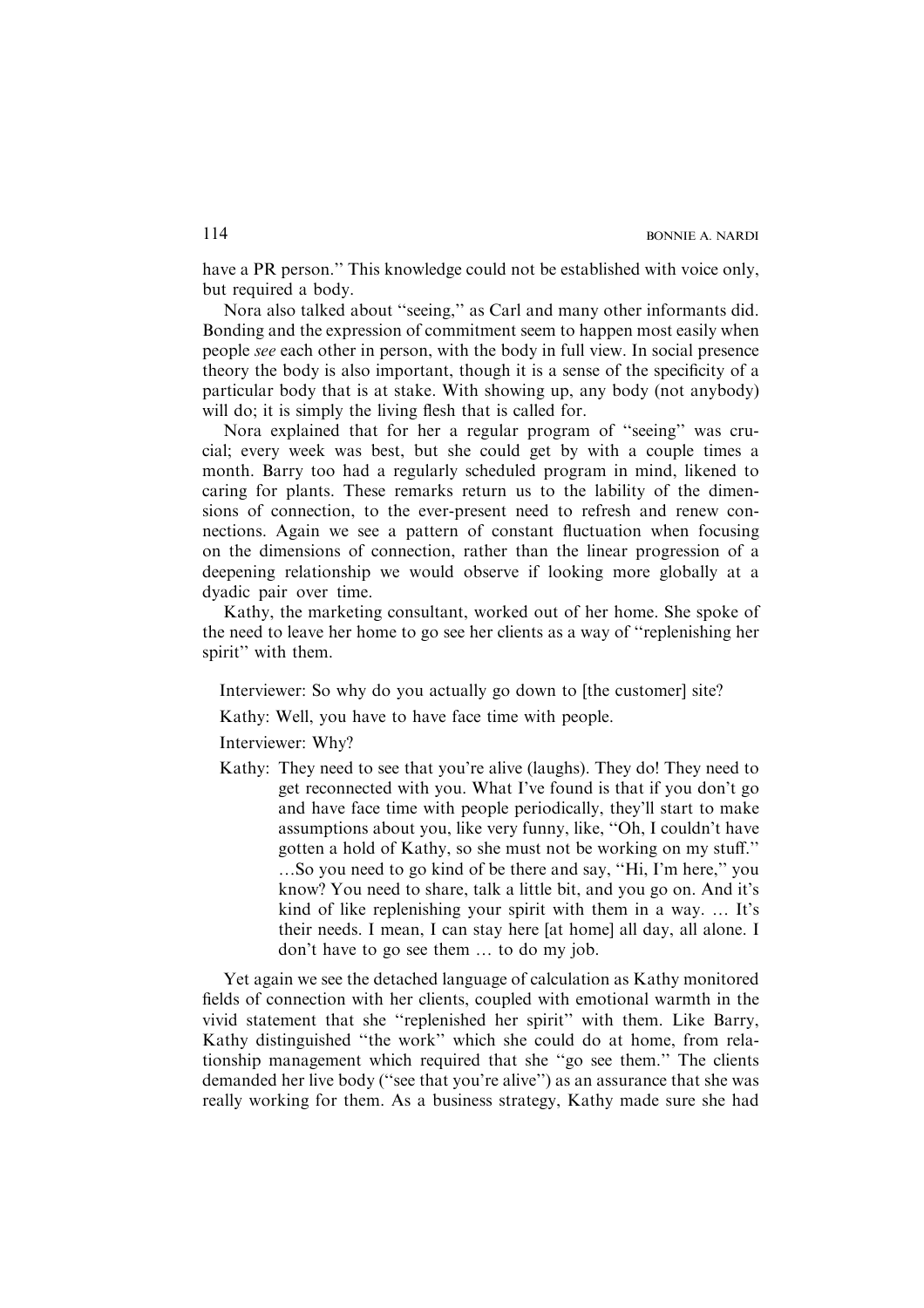sufficient face time with clients and that the time was crafted to ''share'' and ''talk,'' to create opportunities for informal conversation.

Jill worked as a manager at a media company producing animations and web sites. She described how important it was for her and her colleague David to fly from California to Detroit to make a presentation in person:

Jill: You know, I went to Detroit last week. David and I went to L.A. for the day for meetings, then flew on the red-eye to Detroit, came back the next afternoon. And it was all to try to land a job that I knew we had very little chance of getting. But, I felt we had to make the trip to make the presentation, and David did a brilliant presentation. Probably – like maybe we can pull a rabbit out of the hat and get this job – but, I knew that that was a long shot so it was also just a creative connection with them for the future.

Despite knowing they had little chance of getting the job, Jill and David flew from San Francisco to Los Angeles to Detroit in one day. There was no other way to communicate their commitment to a relationship with the prospective client. Though they did not get the job, they achieved a ''creative connection'' for the future.

There are undoubtedly many interesting power relations involved in summoning the body of another as a condition of free communication in mutually constituted fields of connection. We see from our examples that while those in power may summon the body of others as a necessary grounding for communication, we can also marshal the resources of our own bodies to show up, proactively engaging high levels of commitment, as Barry did, and as Jill and David were trying to do. The use of the body as a kind of trading currency in face to face communication indicates the social relational nature of what is often problematic in communication. As Barry and Kathy pointed out, the ''information'' they had to offer could be transmitted through mediated means. But the social desires of clients to ''see'' who they were working with, to find opportunities for small talk, to ''get reconnected,'' often trumped the purely task-related aspects of the work.

Face to face communication is in part an effective way to express commitment because it usually takes more time and effort to appear in person. People are cognizant of the calculus of personal resource allocation, responding positively when people spend scarce resources of time, and sometimes money, to ''show up.'' The other aspects of face to face communication of course also come powerfully into play, including information bandwidth, and the ease of establishing relations of affinity.

Can commitment be expressed with mediated communication? Certainly the answer is yes, though more research is needed to understand the relative power of face to face communication which seems to be overwhelmingly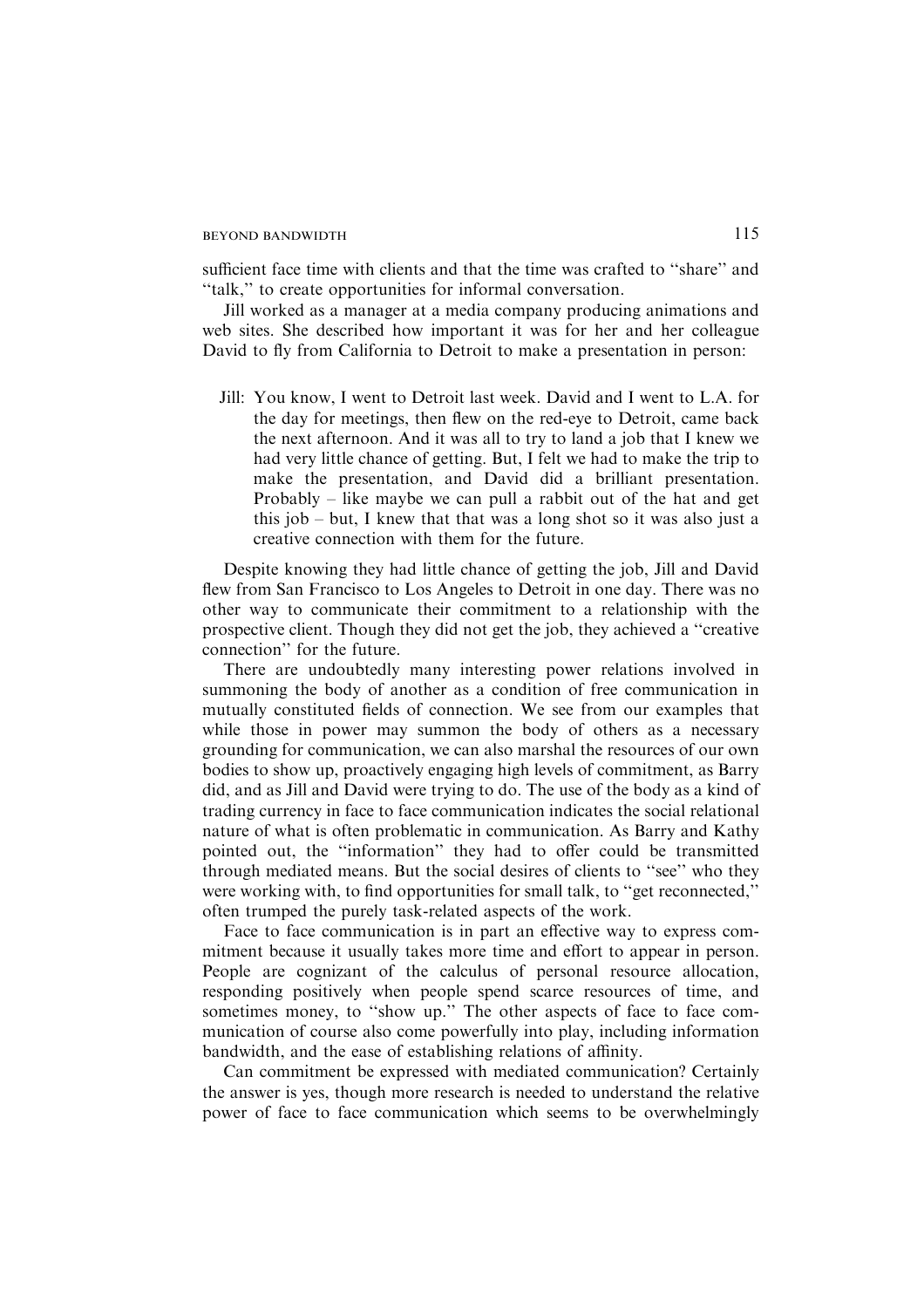effective in showing commitment. However, under some circumstances, people can express commitment in mediated communication.

Lynn, a contract attorney who appealed life sentence cases for the state of California, described how she used U.S. mail and the phone to deal with her clients on death row. When she was starting a case she wrote to the client and offered her phone number:

Lynn: I get a little bit of information about the case and the client's address.

Interviewer: Yeah.

Lynn: I then write to the client. That often starts a letter writing campaign back and forth depending on, you know, how interested in the process the person is. I also accept collect phone calls from them. You can't call somebody who's in prison, but they can call you.

In twenty years of practice, Lynn had met only a handful of her clients face to face. California state government does not fund trips to prisons for contract attorneys, so she used the phone. She felt that she could establish deep rapport with many of her clients through phone conversation:

- Interviewer: What about the contact with your clients? Do you ever miss that? That's the first thing I would think of because you work for a client, you want to get an impression who the person is, you want to understand the case from their perspective and all that...
- Lynn: No. You know, I think that I do have relationships with certain of them that are very intense. There are others–it really sort of comes from the client. I'm available to them if they want to contact me. I never refuse a phone call, ever, and so I have some people who get to the phone all the time. The woman that I have in Federal Court right now I've been representing since 1994 maybe. She calls me all the time. We've become not exactly friends, but our conversations go far beyond what's going on with her case.

In her policy of never refusing a phone call, ''ever,'' Lynn showed commitment to clients, much as people do with face to face communication. In the case of Lynn and the prisoners, with the peculiar constraints of their situation, the open phone was an effective substitute for commitment usually communicated through face to face communication. The expression of commitment is not a simple outcome of bandwidth in all circumstances, as we saw with Lynn. Theories which straightforwardly assess media in terms of channel ''richness'' miss the nuances of the relational aspects of communication which vary in complex ways as contexts change.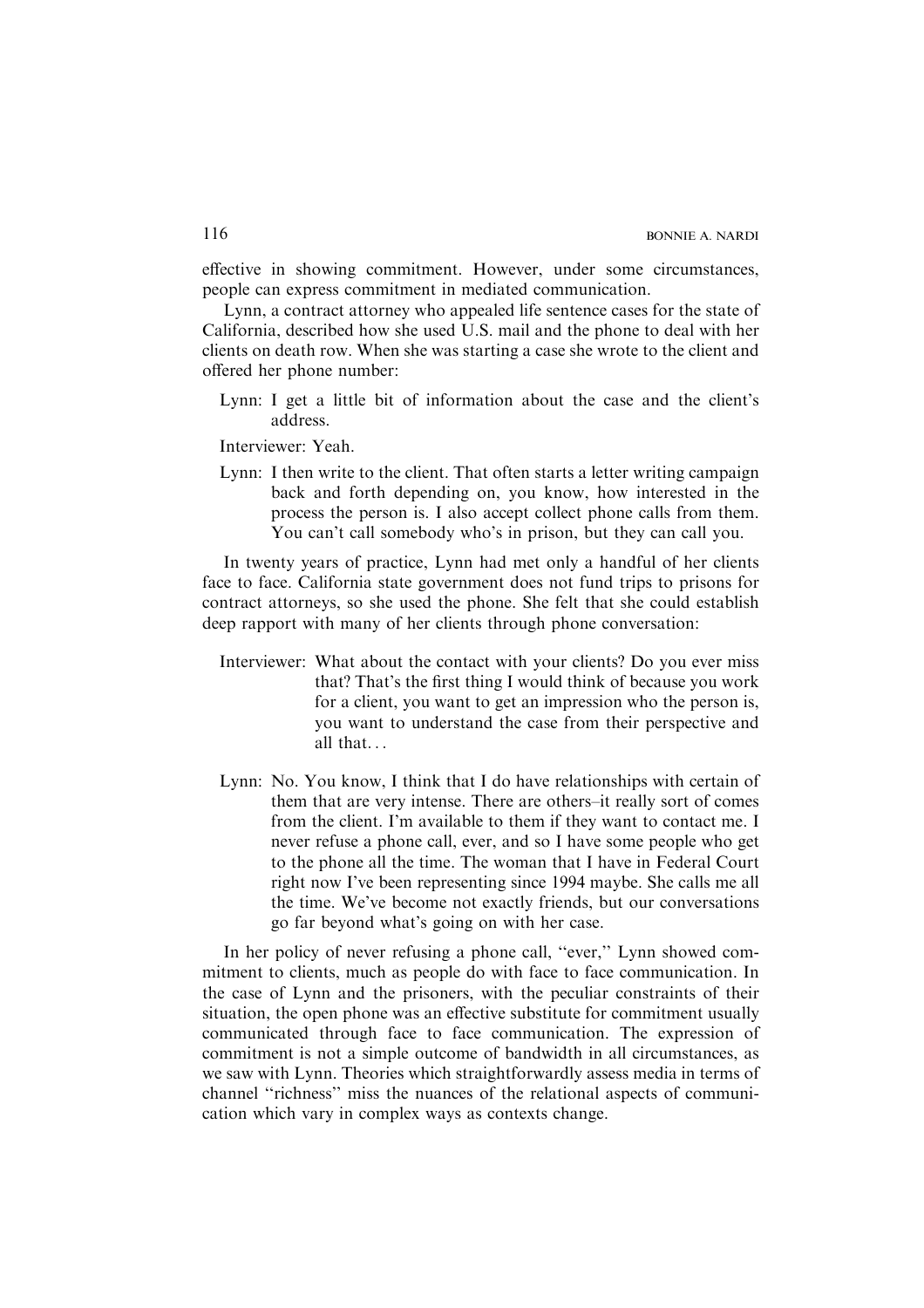#### 4.3. CAPTURING AND MONITORING ATTENTION

We now turn to a third dimension of connection, capturing attention. Before communication of any sort, including social bonding and showing commitment, can occur, people must gain the attention of the participant with whom they wish to communicate. Attention capture involves locating the intended recipient (hence the need for awareness information), and either attaining attention through eye contact in a face to face setting and/or sometimes negotiating availability through a verbal exchange for further conversation.

The need for awareness information is amply documented (Heath and Luff, 1991; Mantei et al., 1991; Fish et al., 1992; Bly et al., 1993; Dourish and Bly, 1993; Tang et al., 1994; Tang and Rua, 1994; Gutwin and Greenberg, 1998; Milewski and Smith, 2000; Nardi et al., 2000; Begole et al., 2002; see also the reviews of Walther and Parks, 2002 and Whittaker, 2002). This paper focuses on eye contact (gaze) and negotiating availability in attention capture. As with affinity and commitment, the impact of gaze is not easily expressed in models of information transfer; a more direct linkage via the body appears to be at work.

# 4.3.1. Eye Gaze

There is an extensive literature on eye gaze in psychology, including a seminal paper by Argyle and Dean (1965) demonstrating the ''joint arousal'' engendered by gaze. Short et al. (1976) summarized experimental research showing that frequent eye contact led to more positive evaluations of conversational partners. Recent work on gaze and CMC continues to support this notion. Vertegaal and Ding (2002), for example, reported that their research ''strongly underscores the importance of proper conveyance of eye gaze in [CMC] systems.''

In this paper, the focus is on the relationship of gaze to fields of connection. People are often aware of the importance of gaze, and may consciously monitor and control it, as with the other dimensions of connection. Many informants mentioned the importance of eye contact (the term they used). In the netWORK study, Wanda, a technology transfer specialist at TelCo, discussed eye contact in terms that suggest a field of connection:

Wanda: When you're in a conference room and you're at a conference table and all these conversations are going on and people are going back and forth and they look at each other, and they look at the other people in the room, and they're trying to convey a point or trying to persuade someone, uhm, eye contact and body language mean a lot. If your eyes are on a computer, you may as well not even be there. You may as well be a secretary taking notes.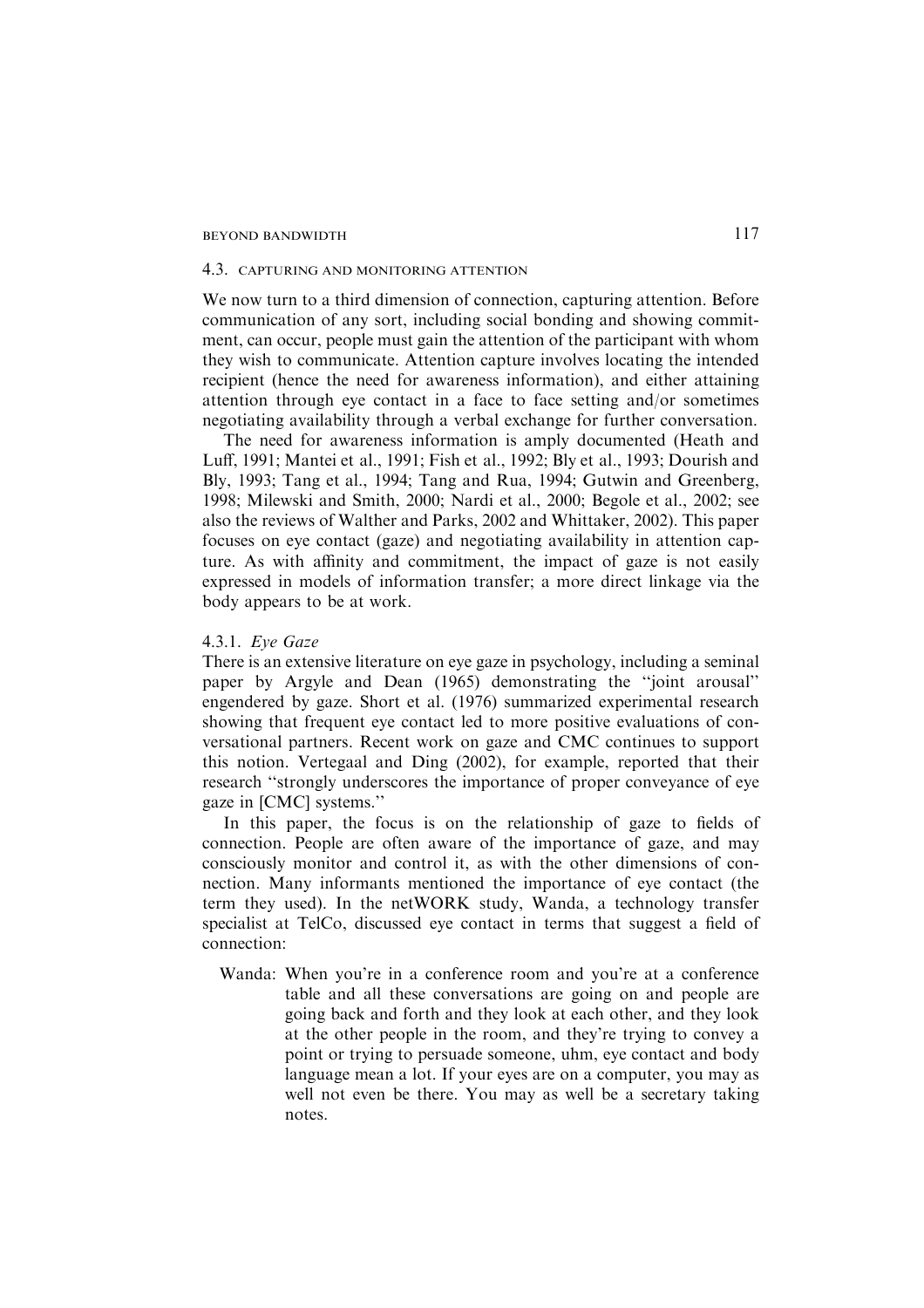Wanda explained that simply being colocated does not guarantee the activation of attention in a field of connection. She noted that if your eyes are on your computer, ''you may as well not even be there.'' Wanda invoked a hypothetical secretary who could be physically present, but not really ''there,'' within a field of connection.

Ashley, a producer-manager at a media company, remarked on the specialness of face to face communication for engaging attention by looking people in the eye:

Ashley: And there's also you know, face to face, which — we're all human beings. That's the best way to interact with people is to look them in the eye and talk to them, and, you can't do that over the telephone as easily. Certainly not email. Email!

Ashley suggested that attention is engaged at a deeper level by making eye contact while talking to people. She emphasized that for her, this kind of attention was not achieved on the phone and especially not in e-mail.

Gaze underscores the crucial presence of the body in the work of connection. Physiological measures show the effects of mutual eye contact. Eye contact increases heart rate (Kleinke and Pohlen, 1971) and galvanic skin response (Nichols and Champness, 1971). It has been argued in this paper that making connection for communication occurs in part at a pre-conscious level. These measures show that the body responds to gaze through increased heart rate and galvanic skin response, suggesting physiological bases of the state of heightened arousal underlying the use of the body in the work of connection.

# 4.3.2. Negotiating Availability

Unless scheduled in formal meetings, negotiating conversational availability is an ongoing problem in the work of connection (Kraut et al., 1990; Fish et al., 1992; Tang and Rua, 1994; Whittaker et al., 1994; Whittaker 1995; Nardi et al., 2000; Hudson et al., 2002). A first step is to gather information on a participant's availability (as documented in the literature on awareness discussed above). Actually making the connection for conversation is a second step.

Keith, a marketing manager at TelCo, described how he used instant messaging to get in touch with Stan, an elusive coworker on the opposite coast:

Keith: Last Friday I was on [IM] and left two messages for Stan saying I wanted to come out and talk with his people and got no response. Stan is one of my people on here [on his buddy list] and I saw his ''Stannies'' come up and said: ''Hey Stan. Got time to talk?'' And he said, ''Darn. When you turn these things on, people actually find you.'' He had turned it on to get a message from his daughter who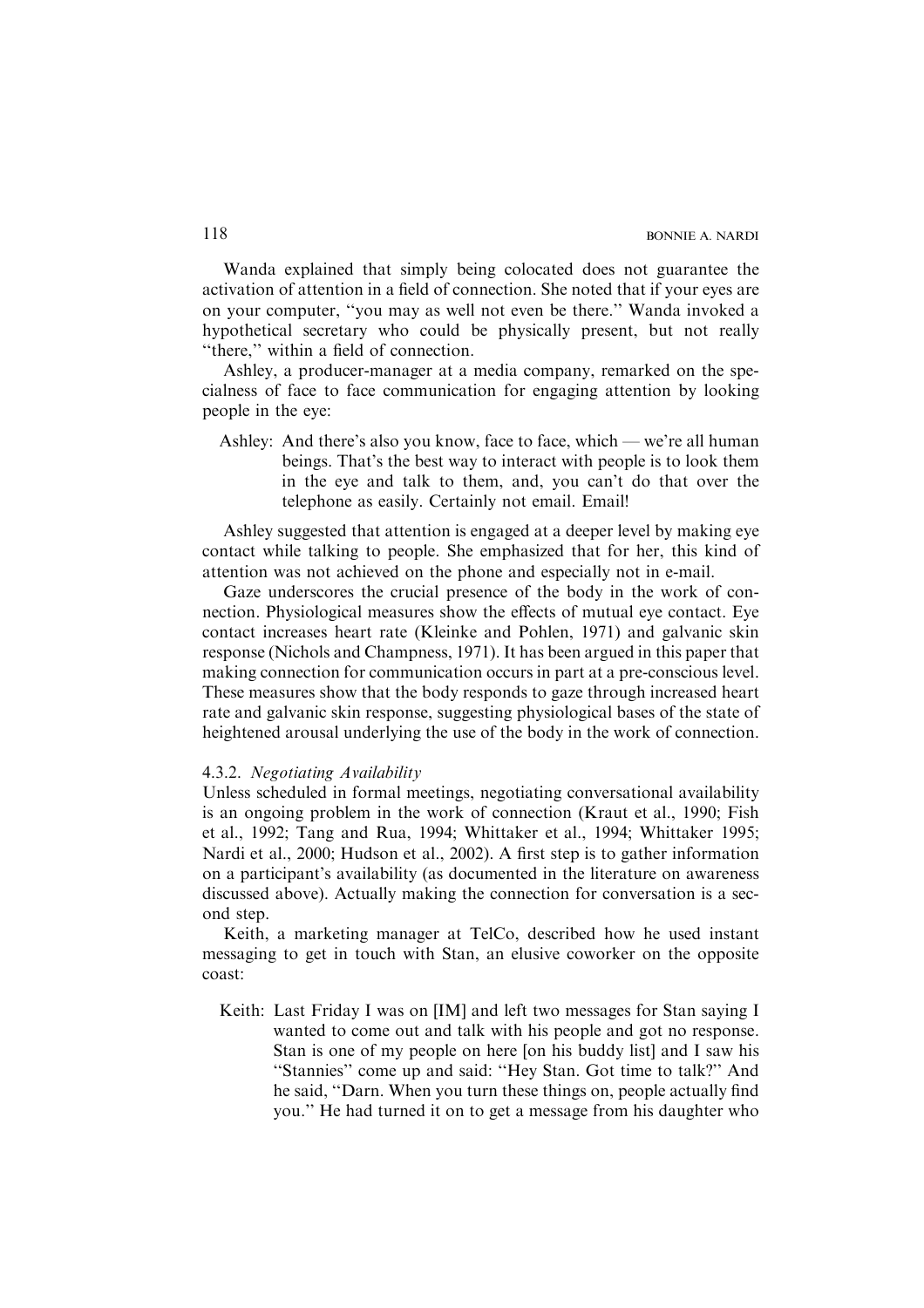was having a track meet and he was hoping she would reach him. When he did, I caught him and I asked if we could talk and he said he was busy for five minutes and he'd call me back. He called me and we accomplished what I needed to do for my visit here today.

Stan's responsiveness to Keith was low. Even when he was ''found'' in instant messaging, Stan was reluctant to communicate, complaining that ''people actually find you.'' Keith persisted, however, negotiating a conversation with the message: ''Hey Stan. Got time to talk?'' It took three messages, but Keith finally made a connection so that the informational conversation he needed to have with Keith could take place. Part of the work of communicative connectivity is to make sure a conversation happens at all. Keith worked hard to connect with Stan.

Sometimes people in the IM study sent very brief messages such as, ''Suzi?'' to initiate a conversation. That these were easily ignored by recipients was appreciated if the recipient was busy with other tasks (see also Voida et al., 2002). Ryan, a software developer at the Internet portal company, commented,

Ryan: One thing I like about [IM] is that I'll see a message but I won't have to acknowledge my presence. So I'll respond to them later when I have time.

Instant messages were sometimes used to negotiate availability for conversations in media other than IM, in particular the phone and face to face. While in informants' offices, we observed negotiations such as, ''Is this a good time to call?'' Rick of TelCo remarked,

Rick: ...a typical [IM] conversation would be talking about "Is X a good time [for a phone conversation]''? [If yes,] we'll upgrade to a phone conversation.

Another TelCo informant said that instant messaging was often ''a preamble to a more formal conversation'' on the phone. At the Internet portal company, these transitions from IM to phone were incorporated into the proprietary instant messaging system so that people could edit their buddy lists to include phone extensions.

Conversational availability may be monitored and negotiated during the conversation as well as initially. An initiator may test the waters to see if the recipient is ready for more, as in this example from my own log of IM use (recorded during the IM study in the spirit of participant-observation):

BonniNardi (3:43:37 PM): John,

JohnatSun (3:50:19 PM): Hi, I'm back [a seven minute gap before he replies to Bonnie's message]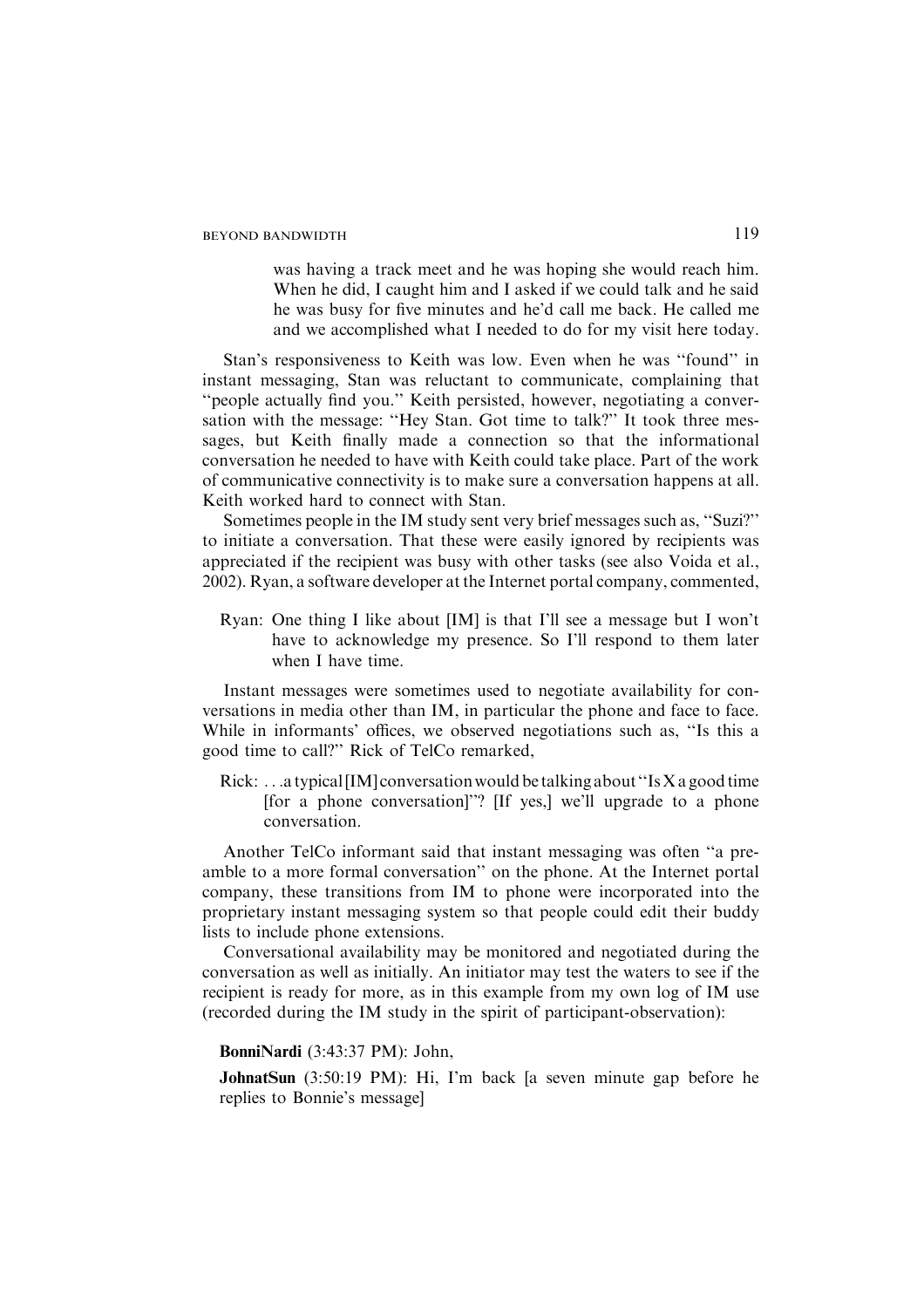BonniNardi (3:50:34 PM): Hey, I'm getting my system reconfigured and lost Sally's AIM name.

JohnatSun (3:50:57 PM): Her name (surprisingly) is Sally Smith (with a space between).

BonniNardi (3:51:07 PM): Duh. Well, thanks. How are things going?

JohnatSun (3:51:27 PM): Umm, a little hectic, not for work stuff, but hey, I have a question, can I call you?

BonniNardi (3:51:31 PM): sure.

JohnatSun (3:51:35 PM): at work?

BonniNardi (3:51:39 PM): yes.

**JohnatSun** (3:51:51 PM): can you save the trouble of looking up the  $\#$ 

BonniNardi (3:52:00 PM): 463-7064

Bonnie first negotiated availability with a simple, ''John.'' John was not readily available, but responded when he returned. After Bonnie's task was completed, John suggested a longer conversation on another topic for which a phone call would be required: ''…but hey, I have a question, can I call you?''

Handel and Herbsleb (2002) counted messages devoted to negotiating availability in their IM/chat system. Thirteen per cent of the total messages concerned availability. This is a pretty hefty number for actions that do not directly concern the work itself. The authors observed a pattern in which the bulk of the greetings and availability messages occurred in the morning, when people were arriving and work was getting underway. They concluded that use of their system was ''primarily focused on work tasks and negotiating availability…'' (Handel and Herbsleb, 2002).

# 5. Discussion and conclusion

The work reported here documents the operation of three relational aspects of communication—affinity, commitment, and attention. These dimensions of connection ready people for further communication. The values of the dimensions fluctuate in a field of connection between dyads according to their history of communicative activity.

Non-verbal activity involving the body (touch, eating and drinking, sharing common space, making eye contact, showing up) and low-content informal conversation (greetings, jokes, formulaic comments on the weather, and so forth) create and maintain social bonds of affinity. Commitment is most powerfully established with the presence of the body in shared space in face to face communication. Attention management involves locating the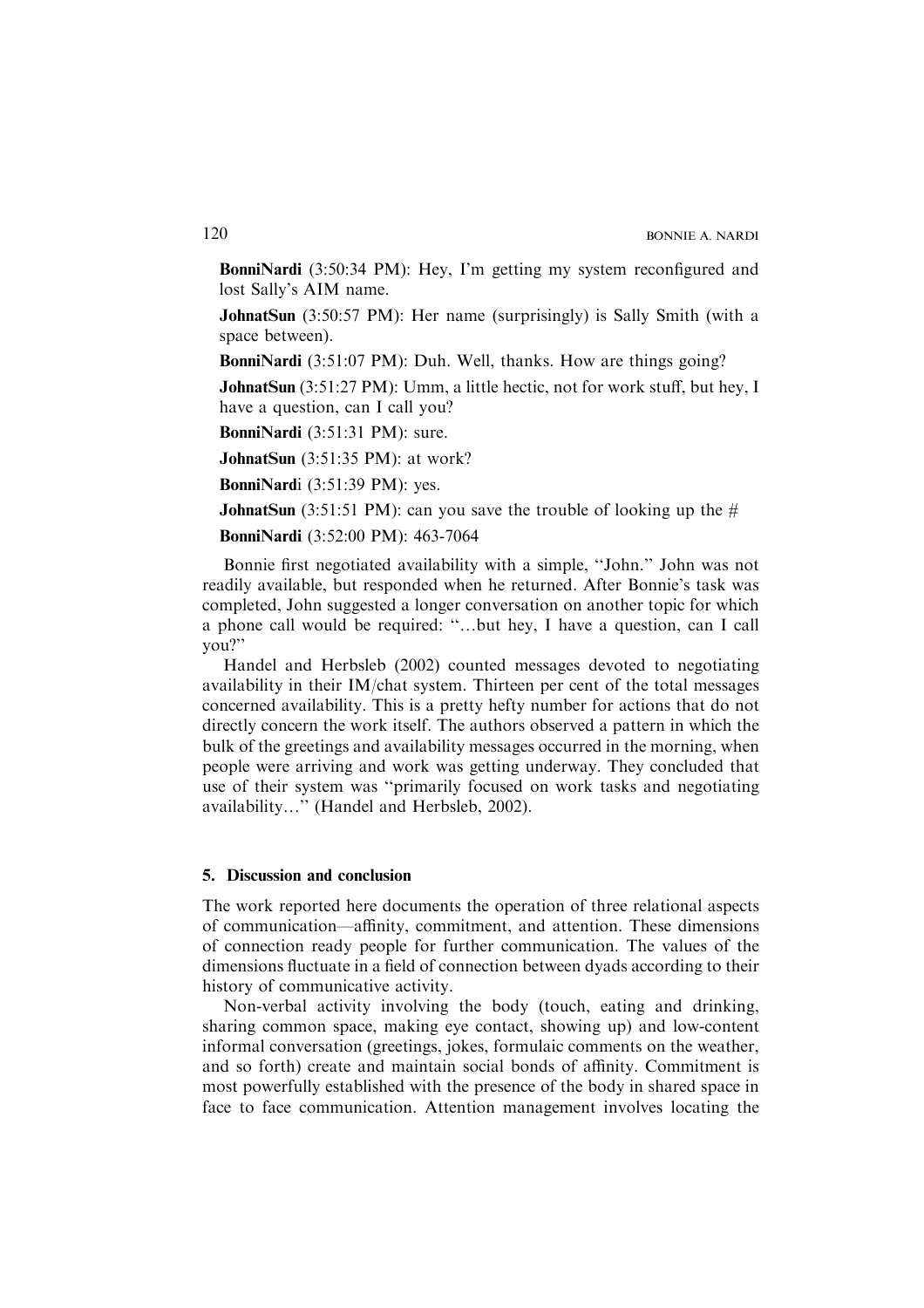intended recipient of the communication, gaining attention through eye contact in the face to face setting, and/or negotiating availability for conversation. Activity to increase the excitation level of the dimensions in a field of connection may be habitual and operational, such as saying ''hi.'' People also consciously monitor fields of connection, aware of the need to manage them. Activation of connections may occur through the deliberate planning of elaborately staged encounters, or by crafting playful or humorous conversation such as Sally's faux battle of the sexes featuring the ''ole turkeys.'' Affinity, commitment, and attention undoubtedly vary culturally in the specific ways in which they are expressed. Further empirical work is needed to understand varying cultural expressions.

The dimensions of connection are ever-changing, requiring ongoing attention. Quantitative studies of conversation in online chat communities demonstrate that significant communicative activity is devoted to relational activities. Handel and Herbsleb (2002) found that 25% of all messages in their group were of a relational nature including negotiating availability  $(13\%)$ , greetings  $(7\%)$ , and humor  $(5\%)$ . Fussell found that relational messages including greetings (12%) and small talk (20%) accounted for 32% of the conversation in the chat she studied. In these two investigations, about one-quarter to one-third of the messages were relational. It is not surprising that the percentage is higher in Fussell's group since it was an emotional support group for people dealing with a stressful illness (Fussell, 2002).

Of special importance is the lability of the dimensions of connection in contrast to general feelings of closeness and familiarity which are described as increasing linearly over time (Altman and Taylor, 1973). Future research is needed to analyze cycles of decay and renewal in dimensions of connection. It is predicted that quantitative analysis will reveal decay and renewal to be asymmetrical, with relatively smaller efforts needed to renew even long dormant contacts.

The data from the netWORK study (Nardi et al., 2002) showed the importance of the body in managing the dimensions of connection in face to face communication. It has been argued that touch, eating and drinking, sharing experience in a common space, and eye contact are not straightforwardly informational, having impact at a pre-conscious, even physiological level (as in eating and drinking or the arousal caused by eye contact). The presence of other bodies may heighten engagement, intensifying relational communication. CMC theory centered on the bandwidth of media misses the importance of the particular uses of the body identified here as critical to making connection for communication.

These uses of the body do not resolve to ''non-verbal codes'' as CMC theories specify (see Walther and Burgoon, 1992), but appear to operate at a pre-linguistic level. If there were a code, it could be specified. Informants in the IM and netWORK studies did not discuss any kind of coding; they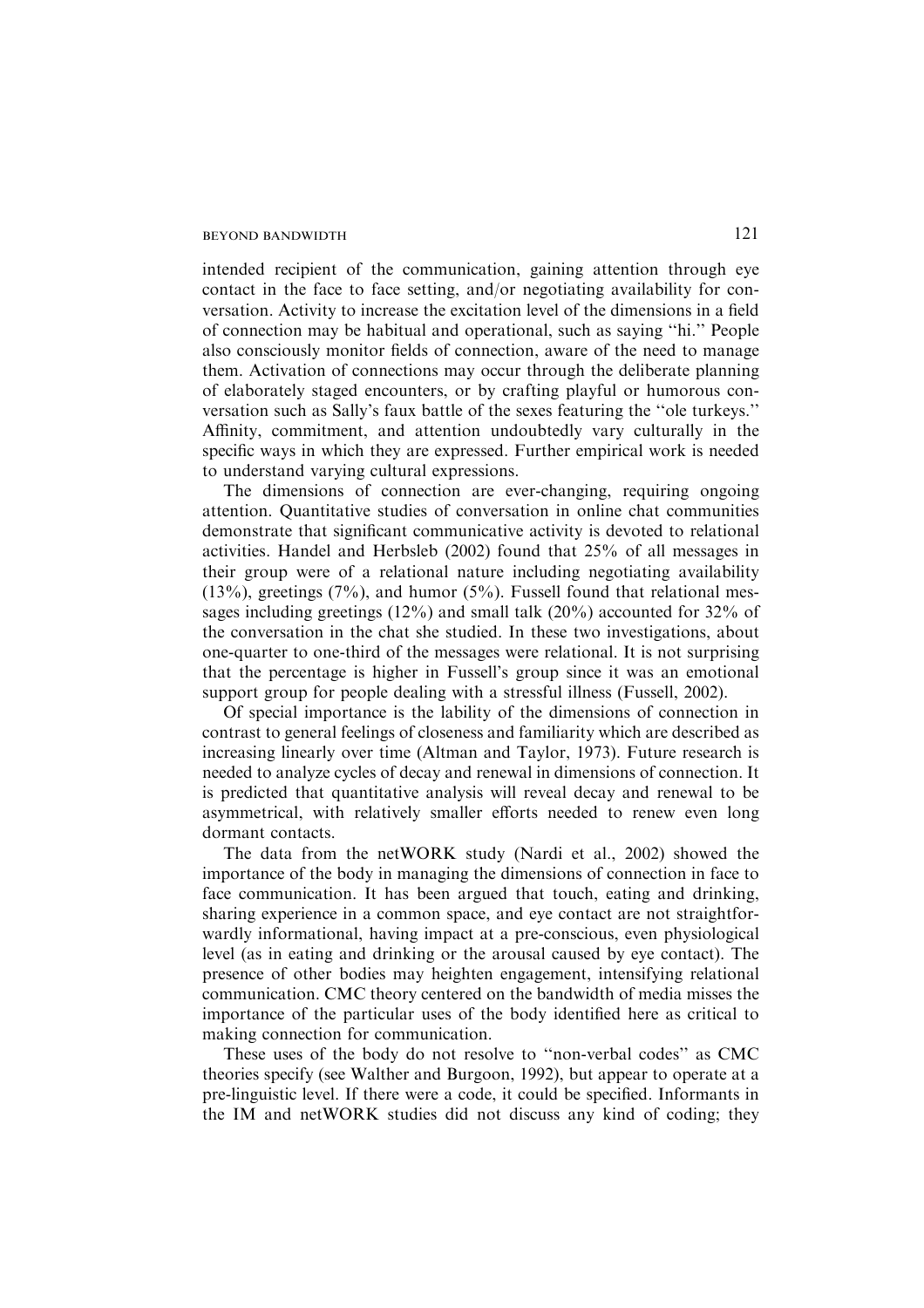simply talked, often with emotion, but also with vagueness and hesitation, about the use of the body in communication. Such vagueness and hesitation indicate the difficulty of putting into words what is experienced with the body. That the body came up as a topic of discussion repeatedly, and with emotional intensity, suggests its importance, however difficult it may be to articulate exactly what is happening.

While further research is needed to understand the odd combination of intensity and vagueness characteristic of much experience of the body in the work of connection, some interesting clues come from Argyle's work. In his seminal book Social Interaction, Argyle observed, ''Language appears to have evolved as a specialized means of communication, but it is used to negotiate the matters being discussed, not the relation between the speakers'' (Argyle, 1969). Argyle noted that both human and non-human primates use the body in various ways (grooming, gaze, sexual display, and so forth) to connect socially. He argued that the vagueness of the meaning of such activities is advantageous. Participants are not committed to ''an explicit degree of intimacy or inferiority in relation to another'' (Argyle, 1969). Nonverbal activity gets the job of connection done, but does not over-commit participants in terms of emotional closeness or status relations.

This vagueness characterized the way touch, gaze, and the presence of bodies were discussed in the IM and netWORK interviews. Informants related stories in which bodies were important, but they did not talk about specific messages that may or may not have been sent. Argyle's point is that there is no one clearly specified ''message'' emanating from bodily engagement. But neither is there an infinite number of possibilities. The body resolves to a few key human experiences: healing, comfort, sex, and nurturing on the positive side, and aggression under conditions of conflict on the negative side (Argyle, 1969). For touch to wear its semantics on its sleeve and declare a specific intent would hinder the work of connection, as Argyle argued. The vague suggestion of something good, rather than a more specific commitment about what that something might be, seems to allow people to connect for everyday interaction, without getting entangled in potentially difficult issues of intimacy or status.

The work of connection is complementary to the accomplishment of common ground. Both are needed for sustained communication. Common ground concerns shared information, while the work of connection is relational. Each has a distinctive temporal pattern. For common ground, a new piece of information leads to increased common ground, linearly over time. Dimensions of connection, on the other hand, show a decay function, and require replenishment as the degree of engagement of the dimensions diminishes over time.

Establishing common ground and maintaining connection differ in another way. Because the body is brought to bear in fields of connection, each action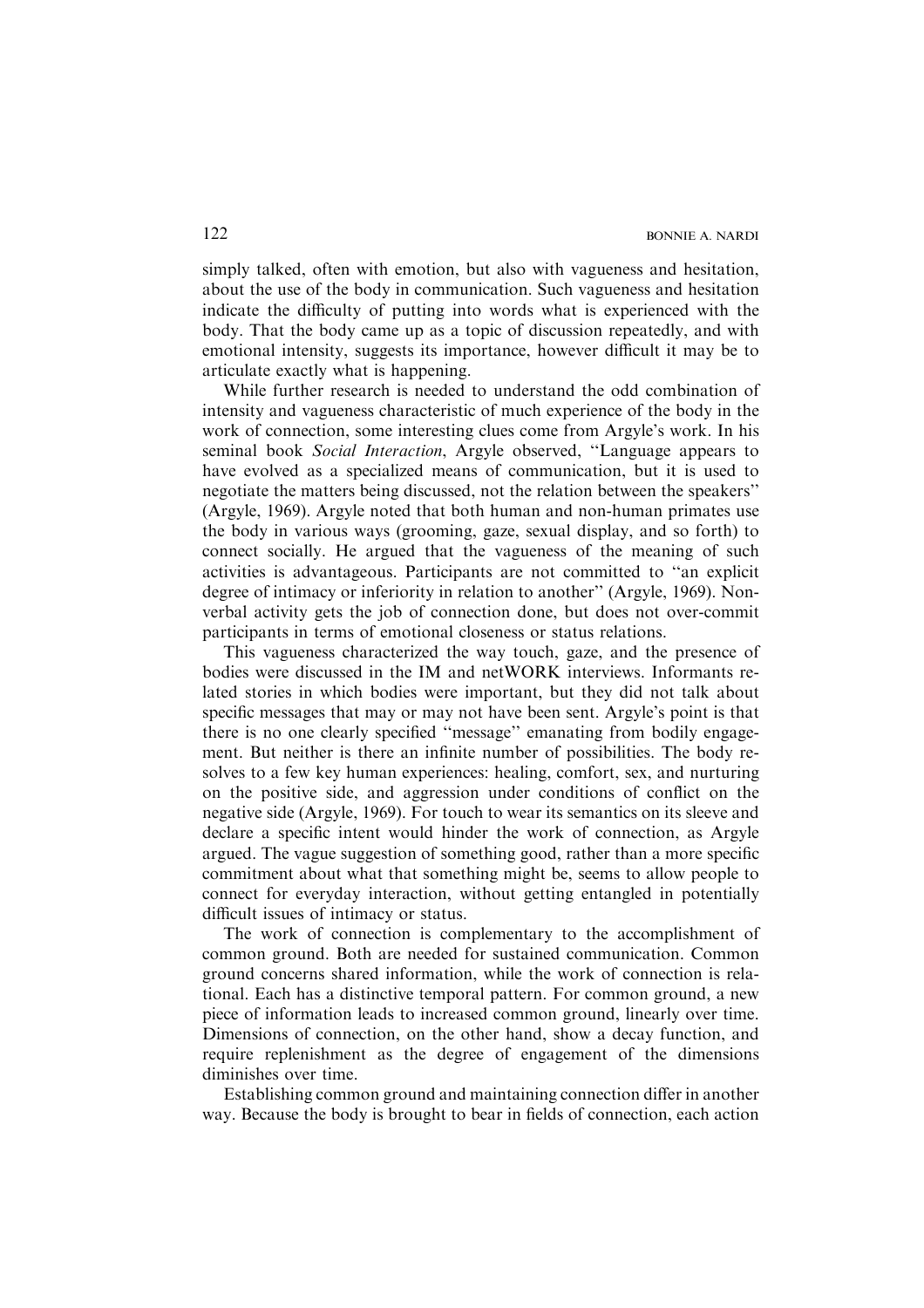must actually be physically carried out – shaking a hand, having a beer, showing up for a meeting. With common ground, less work may take participants quite a bit further. Propositional knowledge can be inferred (Clark, 1992). So, for example, if I say, ''I am from Ohio,'' someone who knows that part of the country may make inferences about what I probably know (information about Buckeyes, football, the colors of autumn leaves, and so forth). The inferences are likely to be more or less right. (The idea of common ground would not take us far if each statement had to be explicitly expanded, endlessly. The whole idea is that we ''get it'' with a quick sketch.) The inferences of my interlocutor require no work on my part except revealing my home state. Common ground can grow rapidly with the exchange of relatively small amounts of information. Future research should aim to integrate Clark's theory of common ground and work on the dimensions of connection.

Another question for future research is: Do all conversations have connective and informational aspects? Obviously, it is possible to strike up a conversation with a stranger on an airplane, knowing that sustained interaction is unlikely. Do activities of connection nonetheless come into play? If so, are they different than in other conversations with greater likelihood of longevity? Do people who know each other so well they finish each other's sentences engage in activities of connection? The present investigation can only pose such questions. The author is engaged in experimental research drawing on the work of Tomlinson (2002) to partially address these questions.

When we discover virtual eating and drinking, the invocation of space in mediated communication, and online hugs and pats, we see people using the same strategies in the mediated context that have worked face to face. Although it could change in the future, to date people have learned to communicate through face to face interaction, and then, in the modern world at least, they begin to learn forms of mediated communication. The power and primacy of face to face communication provide the model for at least some of what can be observed in the mediated context. We do not know the nature of the transformation from embodied to virtual bodily experience, but the present work suggests this transformation is a key problem in understanding mediated communication. Rather than undermining the importance of embodied experience for communication, simulated bodily experiences suggest that the impact of embodied experience is so great that people attempt to mimic it in the mediated context.

The quality of experience changes as we move from embodied to virtual, yet the results of the transformation often achieve the intended aims. Future research is needed to uncover the ways virtual experience accomplishes relational work when the actual body is not in play. How are bodily experiences appropriated for virtual use? Is it the power of metaphor? Or the understanding of what the participant intended to simulate? Clearly humans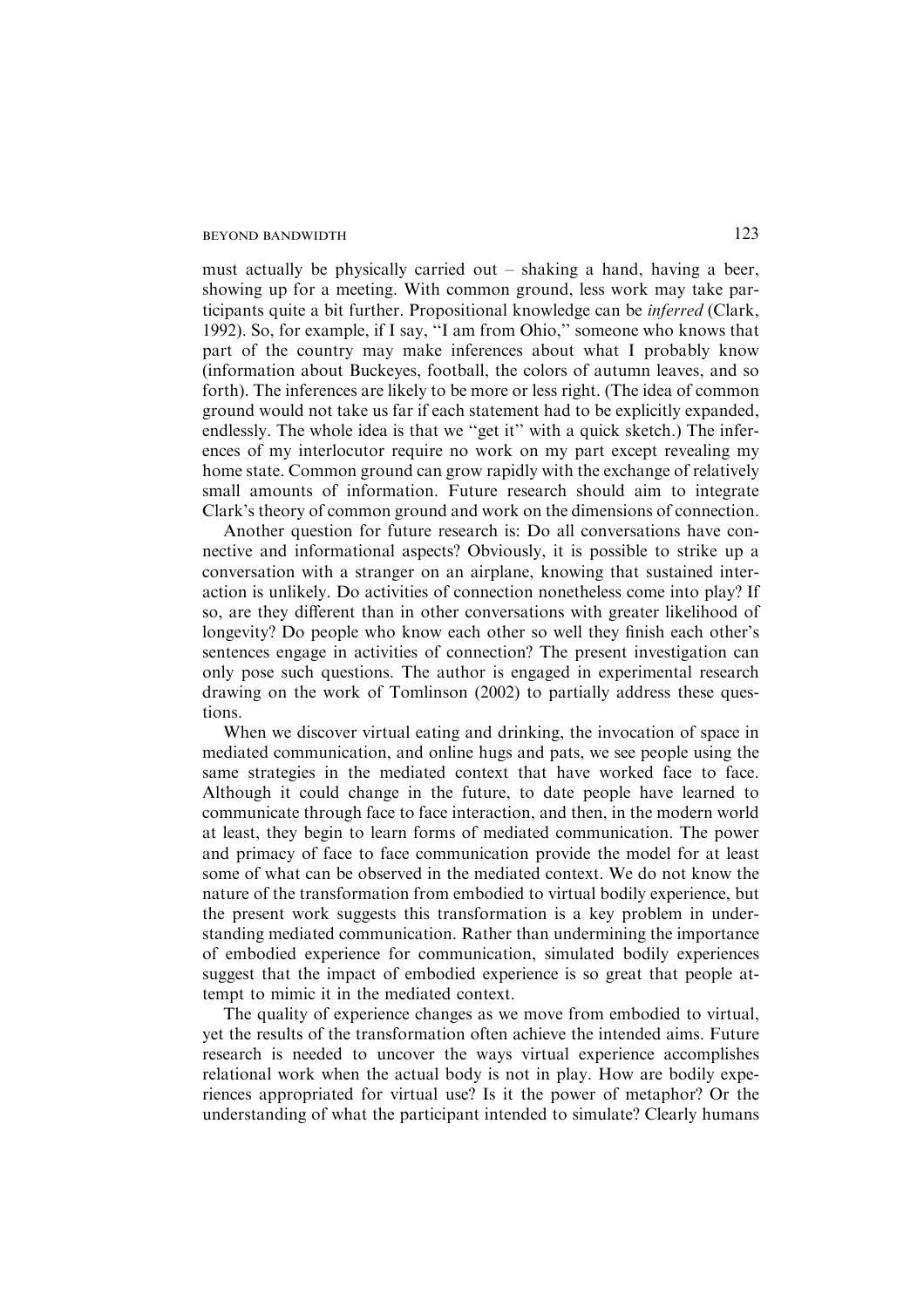have an enormous capacity for virtual experience: dreams, stories, artwork, the self-induced hallucinations of drugs, playing online games. Explaining how and why we move from embodied communicative experience to virtual counterparts is an important line of investigation.

Sometimes communicative strategies of simulation perform extraordinarily well even in the thinnest of media (who could resist Sally's entreaties?). That these transformations can take place effectively in text and voice suggests that an over-emphasis on information richness, informational affordances, and media bandwidth is misplaced. At the same time, the impact of face to face experience remains unique. Popular discourse retains a clear distinction between ''RL'' (real life) and what is experienced online, even among younger people who have been raised on a steady diet of technology. The efficiency of face to face communication in supplying high impact bodily experiences that promote affinity, commitment, and attention is undeniable. While face to face communication is most certainly information rich in valuable ways, the relational aspects of communication are also efficiently served with face to face communication.

Ashley distinguished the relational impact of gaze in face to face communication from the informational impact of mutually viewable objects and the ability to read facial expressions (classic foci of bandwidth theories) in the following discussion:

Ashley: Well, there's nothing like everybody being in the same place and working on the same problem. It's just — there's an immediacy that you're never far away from what's going on, whereas when people are off site, it takes a lot more management time because you've got to [keep track of things]. On the phone, or setting up those meetings, it's harder to check in on the minute process of a project ... Every time you walk to the back of the office, you are passing someone's computer and you see what they are working on, you see what the mood is on their face. You know, if a question comes up you can ask that person as opposed to writing yourself a note to e mail them or call them later on. It definitely facilitates interaction, there's no question about it. And there's also you know, face to face, which – we're all human beings. That's the best way to interact with people is to look them in the eye and talk to them, and, you can't do that over the telephone as easily. Certainly not email. Email!

And, as Barry said in comparing mediated to face to face communication:

The information is still received; but the relationship management aspects ... are not really handled at all.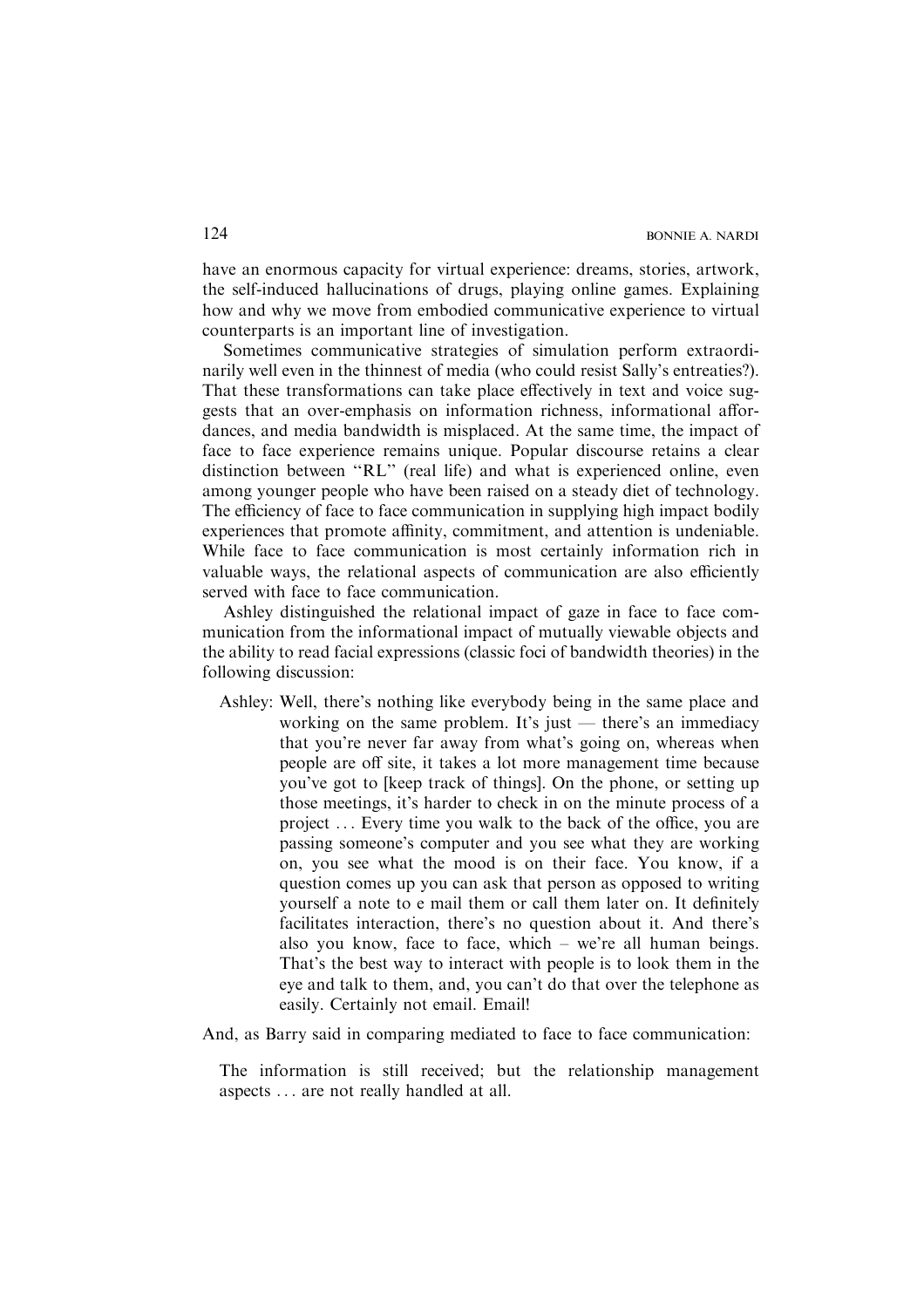Face to face communication appears to uniquely afford touch, gaze, and shared bodily activity in heightened form. When relational efficiency is paramount, face to face communication has been measured as uniquely productive (Herbsleb et al., 2000; Olson and Olson, 2000; Mark, 2001; Olson et al., 2002). As the Olsons (2000) put it so concisely, ''Distance matters.''

I am generally in sympathy with arguments confirming the uniqueness of face to face communication. However, the issues are subtle and far from resolved. Walther and Parks (2002) suggested, ''When interaction time is not restricted, people in online settings should ultimately reach, although more slowly, levels of impression and relational development similar to what they would reach in [face to face] settings.'' Walther and Parks' view thus opposes that of the ''distance matters'' camp, indicating that time is of the essence, not mode of communication. Still, even Walther and Parks acknowledged the relative inefficiency of online communication compared to face to face, while arguing for the relational possibilities of mediated communication.

These findings should send a cautionary message about realities for workers in today's world. The need for speed and cost saving encourages distributed work, necessitating mediated communication, and yet the clocks tick faster, the deadlines grow shorter. The use of short term ''virtual teams'' and matrixed organizational schemes means workers have less time to get to know one another. We do not yet know the long term effects that attenuated social relations in the workplace may have, but there are certainly hidden costs involved (Sarbaugh-Thompson and Feldman, 1998; Schwarz et al., 1999; see also Walther, 2002 on the importance of temporal effects in communication).

In settings with more time and less intense pressure, mediated communication can be extraordinarily successful, at least under some circumstances. In the online communities devoted to disabilities and serious illness, the goal was to find people with like experiences, and communicate with them, rather than to promote the deepest levels of affinity, commitment, and attention as quickly as possible. While Carl, Barry, Kathy, Nora, and others in a business context needed to connect as fast as they could, the chat communities were well served simply by finding others sharing the same life problem and talking to them, something that would have been difficult face to face for many practical reasons.

Sustained human communication is readied by the creation and renewal of social bonds of affinity, the establishment of commitment, and the capture of attention. These fragile linkages demand our constant engagement, both conscious and unconscious. They bind us in mutually constituted fields of connection within which we communicate and collaborate in everyday activity.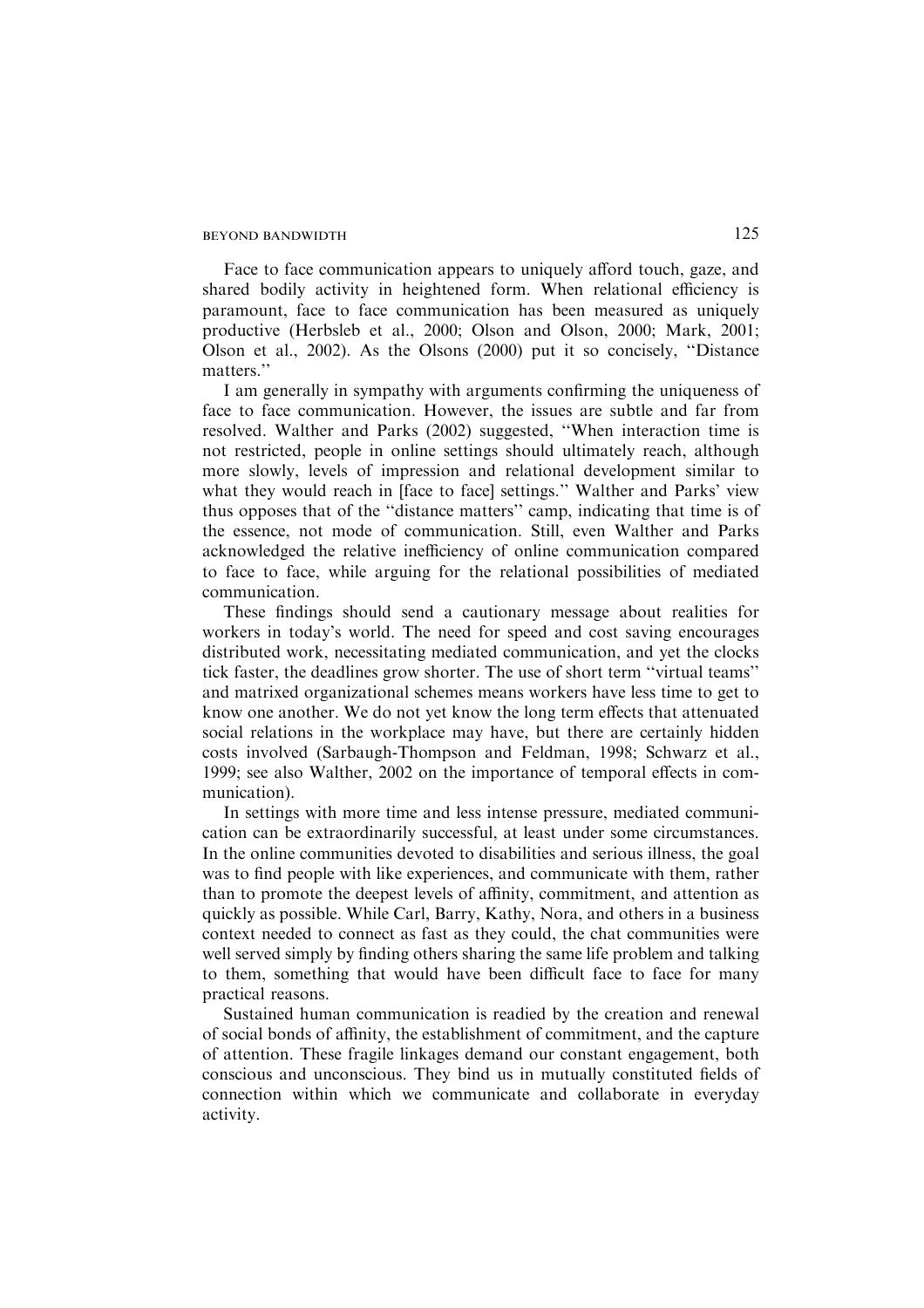#### Acknowledgements

I would like to thank three anonymous reviewers for their thoughtful critique and helpful suggestions. Many thanks to the following individuals and groups for useful feedback on earlier drafts: JoAnn Brooks, Benjamin Colby, Susan Fussell, Jeff Hancock, Gitte Jordan, Gary Olson, Diane Schiano, Nikki Shechtman, John Tang, Bill Tomlinson, the Ethnography and Design Breakfast Club of Silicon Valley, and LowellCHI, Lowell, Massachusetts.

# **References**

- Altman, I. and Taylor, D. (1973): Social Penetration: The Development of Interpersonal Relationships. New York: Holt, Rinehart and Winston.
- Argyle, M. and J. Dean, (1965): Eye-Contact, Distance and Affiliation. Sociometry, Vol. 28, pp. 289–304.
- Argyle, M. (1969): Social Interaction. Chicago: Atherton/Aldine.
- Argyle, M. and J. Graham, (1977): The Central Europe Experiment looking at Persons and Looking at Things. Journal of Environmental Psychology and Nonverbal Behaviour, Vol. 1, pp. 6–16.
- Baumeister, R. and M. Leary, (1995): The Need to Belong: Desire for Interpersonal Attachments as a Fundamental Human Motivation. Psychological Bulletin, Vol. 3, pp. 497–529.
- Barrett, S., T. Henzi, J. Weingrill, L. Lycett and R. Hill, (2000): Female Baboons Do Not Raise the Stakes But They Give as Good as They Get. Animal Behaviour, Vol. 59, pp. 763–770.
- Begole, J., J. Tang, R. Smith and N. Yankelovich, (2002): Work rhythms: Analyzing Visualization of Awareness Histories of Distributed Groups. CSCW 2002, New Orleans, LA.
- Berk L., S. Tan and W. Fry, (1989): Neuroendocrine and Stress Hormone Changes during Mirthfull Laughter. American Journal Medical Science, Vol. 298, pp. 390–396.
- Bos, N., J. Olson, D. Gergle, G. Olson and Z. Wright, (2002): Effects of Four Computer-Mediated Communications Channels on Trust Development. Proceedings CHI2002. New York: ACM Press, pp. 135–139.
- Bly, S. (1988): A Use of Drawing Surfaces in Collaborative Settings. In *Proceedings of Con*ference on Computer Supported Cooperative Work, New York: ACM Press, pp. 250–256.
- Bly, S., S. Harrison and S. Irwin, (1993): Media Spaces: Bringing People Together in a Video, Audio and Computing Environment. Communications of the ACM, Vol. 36, pp. 28–45.
- Bradner, E., W. Kellogg and T. Erickson, (1999): The Adoption and Use of BABBLE. Proceedings ECSCW'99, European Conference on Computer Supported Cooperative Work. Dordrecht, The Netherlands: Kluwer Academic Publishers, pp. 139–158.
- Braithwaite, D., V. Waldron and J. Finn, (1999): Communication of Social Support in Computer-mediated Groups for People with Disabilities. Health Communication, Vol. 11 no. (2), pp. 123–151.
- Carpenter, C. (1942): Sexual Behaviour of Free-Ranging Rhesus Monkeys, Macaca mulatta. Journal of Comparative Psychology, Vol. 33, pp. 113–162.
- Clark, H. (1992): Arenas of Language Use. Chicago: University of Chicago Press.
- Churchill, E. and S. Bly, (2000): Culture vultures: Considering Culture and Communication in Virtual Environments. SIGGroup Bulletin, Vol. 21, No. 1. New York: ACM Press, pp. 6–11.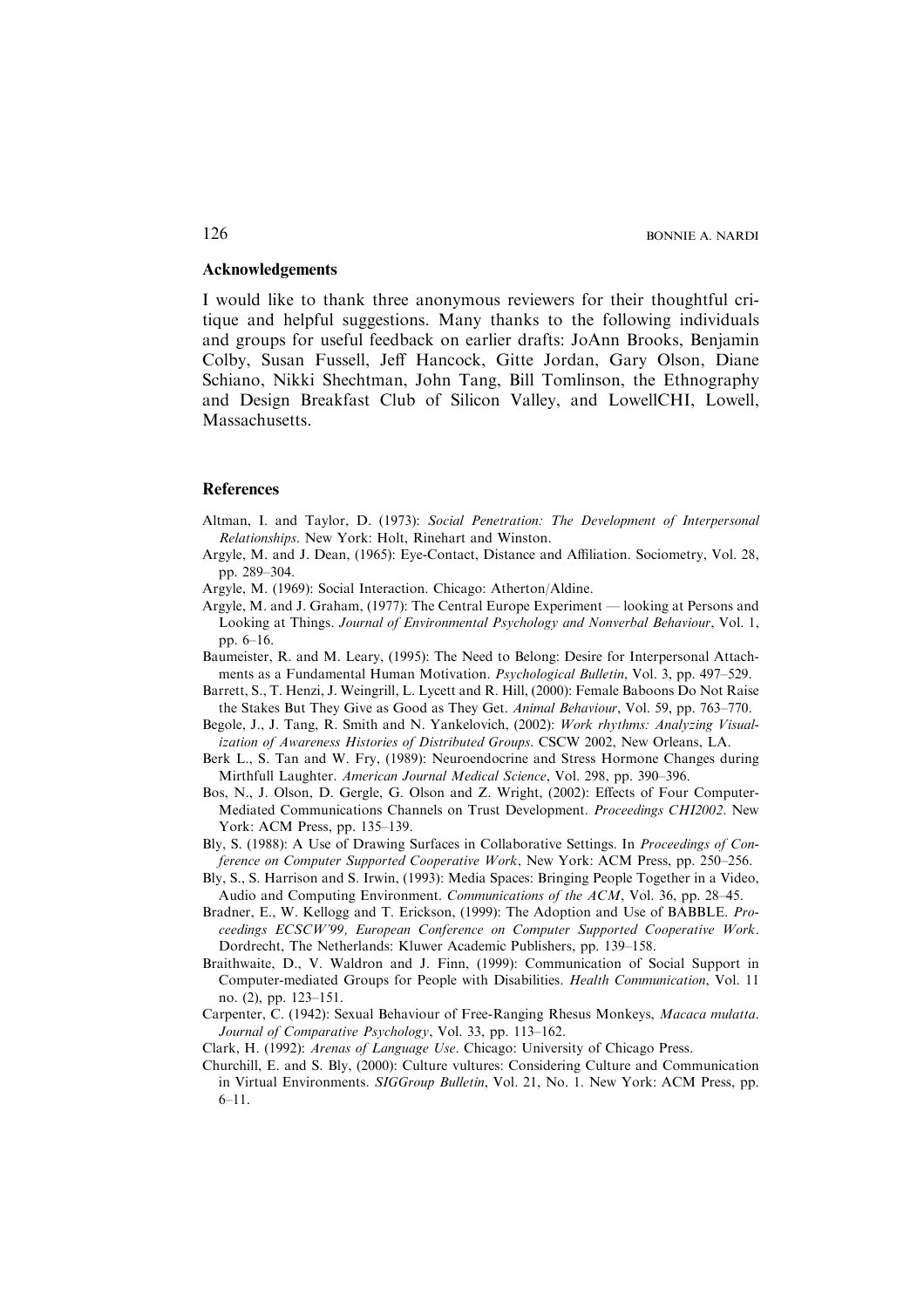- Culnan, M. and M. Markus, (1987): Information Technologies. In F. Jablin, L. Putman, K. Roberts, and L. Porter (eds.): Handbook of Organizational Communication: An Interdisciplinary Perspective. Thousand Oaks: Sage.
- Daft, R. and R. Lengel, (1984): Information Richness: A New Approach to Managerial Behavior and Organizational Design. In B. Straw and L. Cummings (eds.): Research in Organizational Behaviour. Greenwich, CT: JAI Press.
- Dourish, P. and V. Bellotti, (1992): Awareness and Coordination in Shared Workspaces. In Proceedings of the ACM Conference on Computer-Supported Cooperative Work CSCW'92. New York: ACM Press, pp. 107–114.
- Dourish, P. and S. Bly, (1993): Portholes: Supporting Awareness in a Distributed Work Group. Proceedings of CHI'93 Human Factors in Computing Systems. New York: ACM Press, pp. 541–547.
- Dourish, P. (2001): Where the Action is: The Foundations of Embodied Interaction. Cambridge: MIT Press.
- Ekman, P. (1982): Emotion in the Human Face. New York: Cambridge University Press.
- Finn, K., A. Sellen and S. Wilbur, (1997): Video-mediated Communication. Mahwah, NJ: Lawrence Erlbaum.
- Fish, R., R. Kraut, R. Rootand and R. Rice, (1992): Evaluating Video as a Technology for Informal Communication, In Proceedings of CHI'92 Human Factors in Computing Systems. New York: ACM Press, pp. 37–48.
- Fussell, S. (2002): An Alternative Conceptualization of the Benefits of Bandwidth. Paper presented at ''Beyond Face to Face'' Workshop, Computer-supported Collaborative Work Conference, New Orleans, 2002.
- Garfinkel, H. (1967): Studies in Ethnomethodology. New York: Prentice Hall.
- Grinter, B. and M. Eldrige, (2003): Wan2tlk?: Everyday Text Messaging. Proceedings CHI2003. Fort Lauderdale, Florida, pp. 441–448.
- Grinter, R. and L. Palen, (2002): Instant Messaging in Teen Life. Proceedings CSCW 2002. New Orleans, pp. 21–30.
- Gutwin, C. and S. Greenberg, (1998): Effects of Awareness Support on Group Usability. Proceedings CHI'98. Los Angeles, CA. New York: ACM Press, pp. 511–518.
- Handel, M. and J. Herbsleb, (2002): What is Chat doing in the Workplace? Proceedings  $CSCW 2002$ . New Orleans, pp. 1–10.
- Harlow, H. and M. Harlow, (1962): Social Deprivation in Monkeys. Scientific American, Vol. 207, pp. 136–146.
- Heath, C. and P. Luff, (1991): Disembodied Conduct: Communication through Video in a Multimedia Environment. In Proceedings of CHI'91 Human Factors in Computing Systems. New York: ACM Press, pp. 99–103.
- Heath, C. and P. Luff, (1992): Collaboration and Control: Crisis Management and Multimedia Technology in London Underground Line Control Rooms. Computer Supported Cooperative Work. Vol. 1, no. (1–2), pp. 69–94.
- Herbsleb, J., A. Mockus, T. Finholt and R. Grinter, (2000): Distance, Dependencies and Delay in a Global Collaboration. Proceedings Computer-supported Cooperative Work. New York: ACM Press, pp. 319–328.
- Hobbs, J. (1980): Interactive Discourse: Influence of the Social Context. Proceedings 18th Annual Meeting of the Association for Computational Linguistics, June 19–22. University of Pennsylvania, Philadelphia, PA.
- Hudson, J., J. Christensen, W. Kellogg and T. Erickson, (2002): ''I'd be Overwhelmed, but it's Just One More Thing To Do'': Availability and Interruption in Research Management. Proceedings CHI2002. New York: ACM Press, pp. 97–104.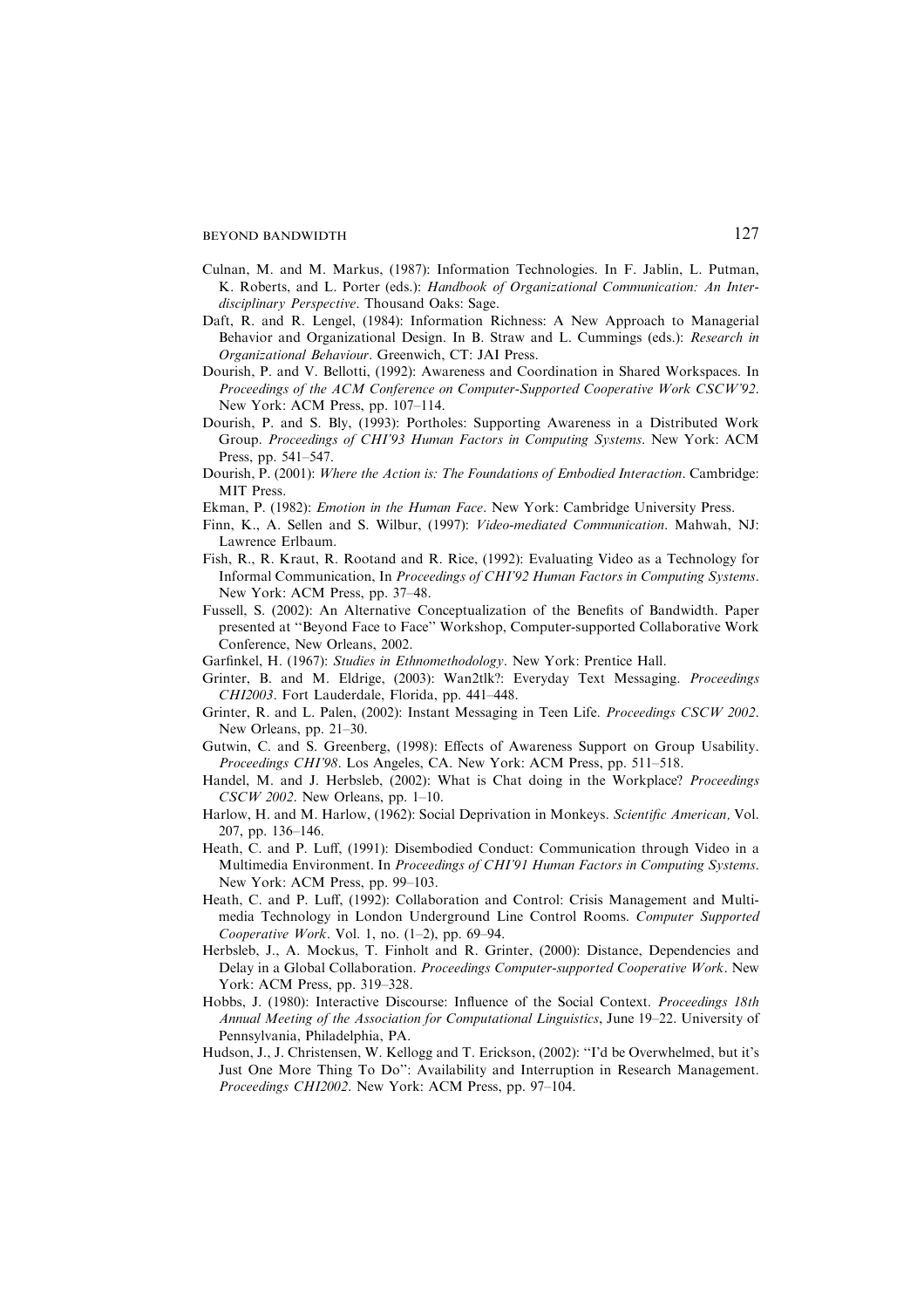Iacono, S. and S. Weisband, (1997): Developing Trust in Virtual Teams. In Proceedings 30th HICSS Conference. pp. 412–420.

- Ito, M. (2001): Mobile Phones, Japanese Youth, and the Re-placement of Social Contact. Proc. Annual Meeting for the Society for the Social Studies of Science. Cambridge, MA.
- Kahneman, D. (1973): Attention and Effort. New Jersey: Prentice Hall.
- Kaptelinin, V. (1996): Activity Theory: Implications for Human-Computer Interaction. In B. Nardi (ed.): Context and Consciousness: Activity Theory and Human-Computer Interaction. Cambridge: MIT Press, pp. 103–116.
- Karttunen, L. and S. Peters, (1975): Conventional Implicature of Montague Grammar. Berkeley Linguistic Society. Vol. 1, pp. 266–278.
- Kiesler, S., J. Siegel and T. McGuire, (1984): Social Psychological Effects of Computermediated Communication, American Psychologist. Vol. 39, pp. 1123–1134.
- Kleinke, C. and P. Pohlen, (1971): Affective and Emotional Responses as a Function of Other Person's Gaze and Cooperativeness in a Two-Person Game. Journal of Personal Social Psychology, Vol. 7, pp. 308–313.
- Kraut, R., R. Fish, R. Root and B. Chalfonte, (1990): Informal Communication in Organizations. In S. Oskamp and S. Spacapan (eds): People's Reactions to Technology in Factories, Offices and Aerospace. New York: Sage.
- Kraut, R., D. Gergle and S. Fussell, (2002): The Use of Visual Information in Shared Visual Spaces: Informing the Development of Virtual Co-presence. Proceedings Computersupported collaborative work 2002. New Orleans, LA. New York: ACM Press, pp 31–40.
- Kraut, R., M. Miller and J. Siegel, (1996): Communication in Performance of Physical Tasks: Effects on Outcomes and Performance. In Proceedings of the Conference on Computer Supported Cooperative Work. New York: ACM Press, pp. 57–66.
- Lenhart, A., L. Rainie and O. Lewis, (2001): Teenage Life Online: The Rise of the Instant Message Generation and the Internet's Impact on Friendships and Family Relationships. Pew Internet and American Life Project. June 20, 2001. http://www.pewinternet.org/.
- Mantei, M., R. Baecker, A. Sellen, W. Buxton, T. Milligan and B. Wellman, (1991): Experiences in the Use of a Media Space. In Proceedings of CHI'91 Human Factors in Computing Systems, New York: ACM Press, pp. 203–209.
- Mark, G. (2001): Extreme Collaboration. Communications of the ACM, December 2001.
- Milewski, A. and T. Smith, (2000): Providing Presence Cues to Telephone Users. *Proceedings* CSCW 2000, Philadelphia, PA, pp. 89–96.
- Moran, T., W. van Melle and P. Chiu (1998): Tailorable Domain Objects as Meeting Tools for an Electronic Whiteboard. Proceedings CSCW'98 Conference. New York: ACM Press, pp. 295–304.
- Morley, I. and G. Stephenson (1969): Interpersonal and Interparty Exchange. A Laboratory Simulation of an Industrial Negotiation at the Plant Level. British Journal of Psychology, Vol. 60, pp. 543–545.
- Morley, I. and G. Stephenson (1970): Formality in Experimental Negotiations: A Validation Study. British Journal of Psychology, Vol. 61, pp. 383–384.
- Mynatt, E., T. Igarashi, W. Edwards and A. LaMarca (1999): Flatland: New Dimensions in Office Whiteboards. Proceedings CHI'99. New York: ACM Press, pp. 346–353.
- Nardi, B., A. Kuchinsky, S. Whittaker, R. Leichner and H. Schwarz (1996): Video-as-data: Technical and Social Aspects of a Collaborative Multimedia Application. The Journal of Computer-supported Cooperative Work, Vol. 4, 1, pp. 73–100.
- Nardi, B. (1998): Introduction to A Web on the Wind: The Structure of Invisible Work, A Special Issue of Computer-supported Cooperative Work, Vol. 8, 1–2.
- Nardi, B., S. Whittaker, and E. Bradner (2000): Interaction and Outeraction: Instant Messaging in Action. Proceedings CSCW 2000, pp. 79–88.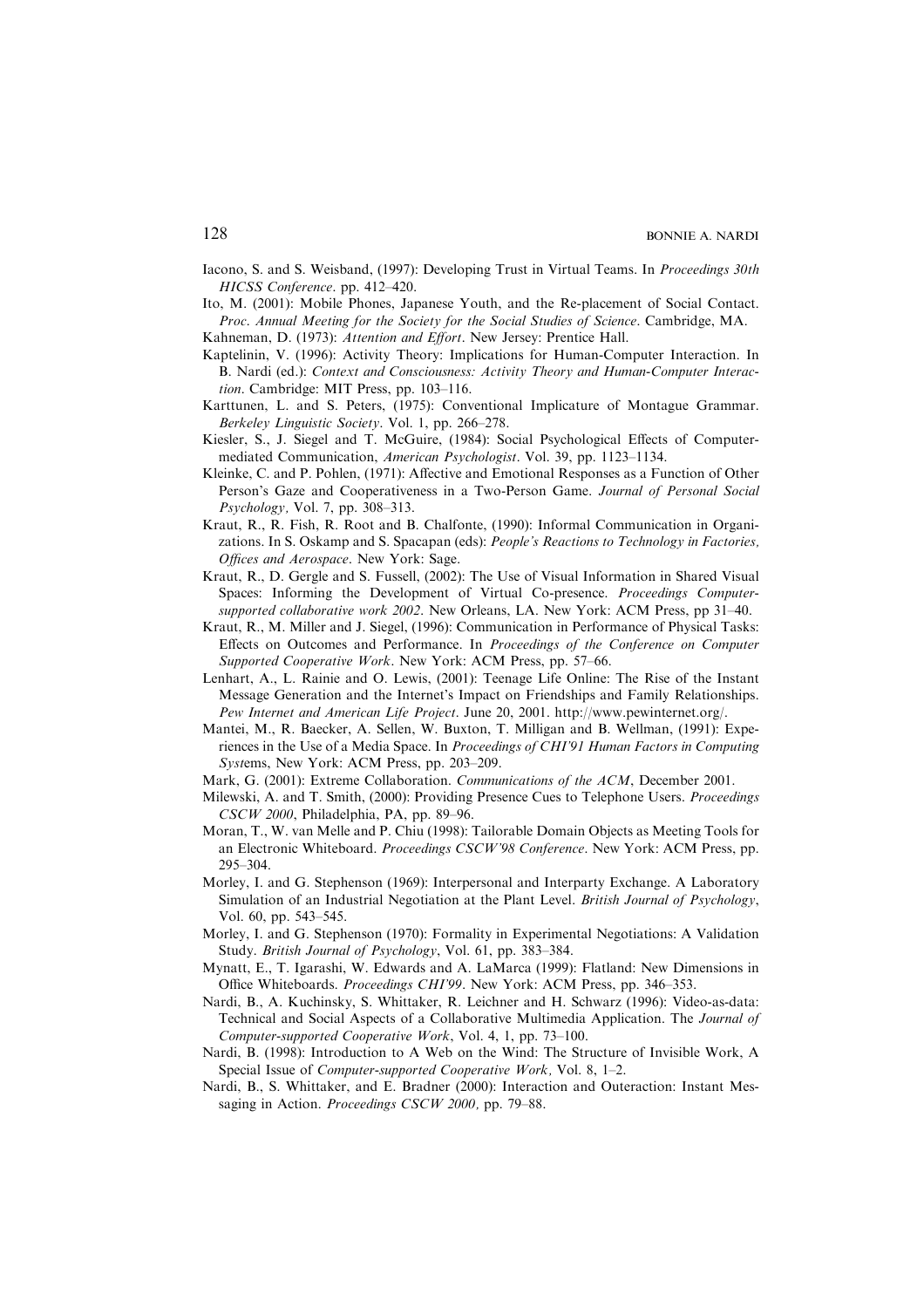- Nardi, B. and S. Whittaker (2002): The Place of Face to Face Communication in Distributed Work. In P. Hinds and S. Kiesler (eds): Distributed Work. Cambridge: MIT Press.
- Nardi, B., S. Whittaker and H. Schwarz (2002): NetWORKers and their Activity in Intentional Networks. The Journal of Computer-supported Cooperative Work, Vol. 11, no. 1–2. pp. 205–242.
- Nardi, B. (n.d.): Cultures of connection: Network engineers and the Internet. Unpublished ms.
- Nichols, K. and B. Champness (1971): Eye Gaze and GSR. Journal of Experimental Social Psychology, Vol. 7, pp. 623–626
- Olson, G. and J. Olson (2000): Distance Matters. Human–computer Interaction, Vol. 15, pp. 139–179.
- Olson, J., S. Teasley, L. Covi and G. Olson (2002): The (currently) Unique Advantages of Collocated Work. In P. Hinds and S. Kiesler, (eds): Distributed Work. Cambridge: MIT Press, pp. 113–135.
- Parr, L., M. Matheson, I. Bernstein and F. de Waal (1997): Grooming Down the Hierarchy: Allogrooming in Captive Brown Capuchin Monkeys, Cebus appella. Animal Behavior, Vol. 54, pp. 361–367.
- Rutter, M. (1987): Communicating by Telephone. Oxford: Pergamon Press.
- Sacks, H., E. Schegloff and G. Jefferson (1978): A Simplest Systematics for the Organization of Turn Taking for Conversation. Language, Vol. 50, no. 4, pp. 696–735.
- Sacks, H. (1992): In G. Jefferson (ed.): Lectures on Conversation. Vols. I & II, Oxford: Basil Blackwell.
- Sarbaugh-Thompson, M. and M. Feldman (1998): Electronic Mail and Organizational Communication: Does Saying ''Hi'' Really Matter? Organizational Science, Vol. 9, no. 6, pp. 685–698.
- Schwarz, H., B. Nardi and S. Whittaker (1999): The Hidden Work in Virtual Work. Proceedings Critical Management Conference, Manchester, July 1999.
- Schiano, D., S. Ehrlich and K. Sheridan (2001): Categorical Perception of Facial Affect: An Illusion. Extended Abstracts of ACM CHI 2001 Conference on Human Factors in Computing Systems. NY: ACM, pp. 299–300.
- Schiano, D., C. Chen, J. Ginsberg, U. Gretarsdottir, M. Huddleston and E. Isaacs (2002): Teen Use of Messaging Media. Extended Abstracts of ACM CHI 2002 Conference on Human Factors in Computing Systems. NY: ACM, (pp. 594–595).
- Short, J., E. Williams and B. Christie (1976): The Social Psychology of Telecommunications. London: Wiley Press.
- Sproul, L. and S. Kiesler (1986): Reducing Social Context Cues: Electronic Mail in Organizational Communication. Management Science, Vol. 32, pp. 1492–1512.
- Stalnaker, R. (1978): Assertion. In P. Cole (ed.): Syntax and Semantics, Vol. 9: Pragmatics. New York: Academic Press, pp. 315–332.
- Tang, J., E. Isaacs and M. Rua (1994): Supporting Distributed Groups with a Montage of Lightweight Interactions. In Proceedings of Conference on Computer Supported Co-operative Work, New York: ACM Press, pp. 23–34.
- Tang, J. and M. Rua (1994): Montage: Providing Teleproximity for Distributed Groups. In Proceedings of CHI'94 Human Factors in Computing Systems. New York: ACM Press, pp. 37–43.
- Tang, J., N. Yankelovich, J. Begole, M. Van Kleek, F. Li and J. Bhalodia (2001): CoNexus to Awarenex. Proceedings of the Conference on Computer–Human Interaction (CHI) 2001, March 31–April 5, 2001, Seattle, WA, ACM Press, NY, pp. 221–228.
- Tomlinson, W. (2002): Synthetic Social Relationships for Computational Entities. Ph.D. Dissertation, Cambridge: MIT.